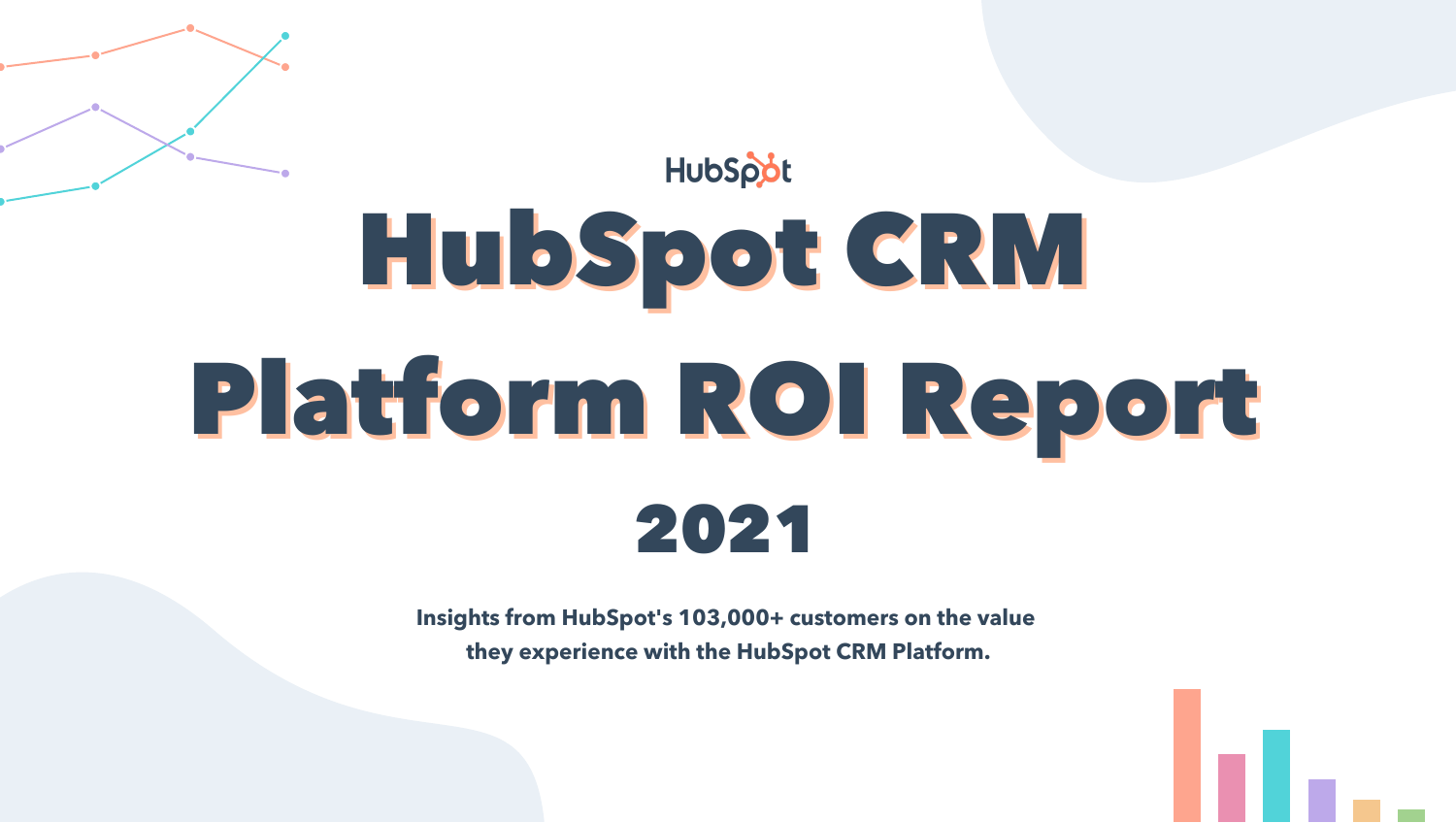#### About This Report

It's not easy knowing which CRM is right for your company.

There are plenty of options to choose from, but how do you know which one actually helps grow your business?

You don't have to just hope your software tools will improve KPIs – you need evidence they will actually help achieve your business goals.

#### We have you covered.

We took a look at customers' performance in the year since they purchased HubSpot and quantified the value customers get out of their HubSpot products.

In the 2021 HubSpot CRM Platform ROI Report, you'll see the growth HubSpot customers have achieved with HubSpot.

#### Let's dig in.

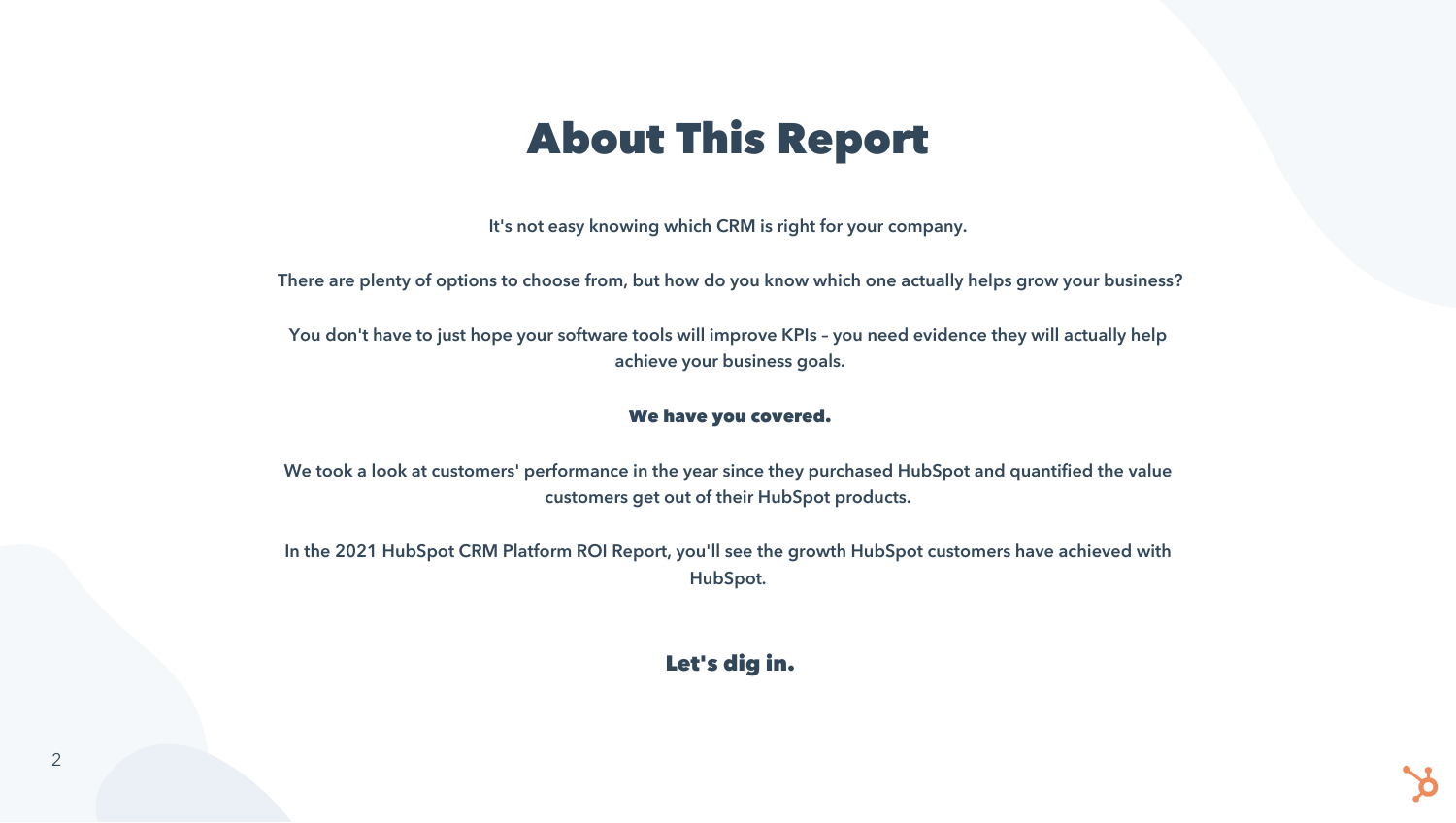#### Table of Contents

| <b>Data Methodology</b> | ◢  |
|-------------------------|----|
| <b>Summary</b>          | 5  |
| <b>Web Traffic</b>      | 6  |
| <b>Inbound Leads</b>    | 18 |
| <b>Deals Closed-Won</b> | 30 |
| <b>Deal Close Rate</b>  | 40 |
| <b>Conclusion</b>       | 50 |



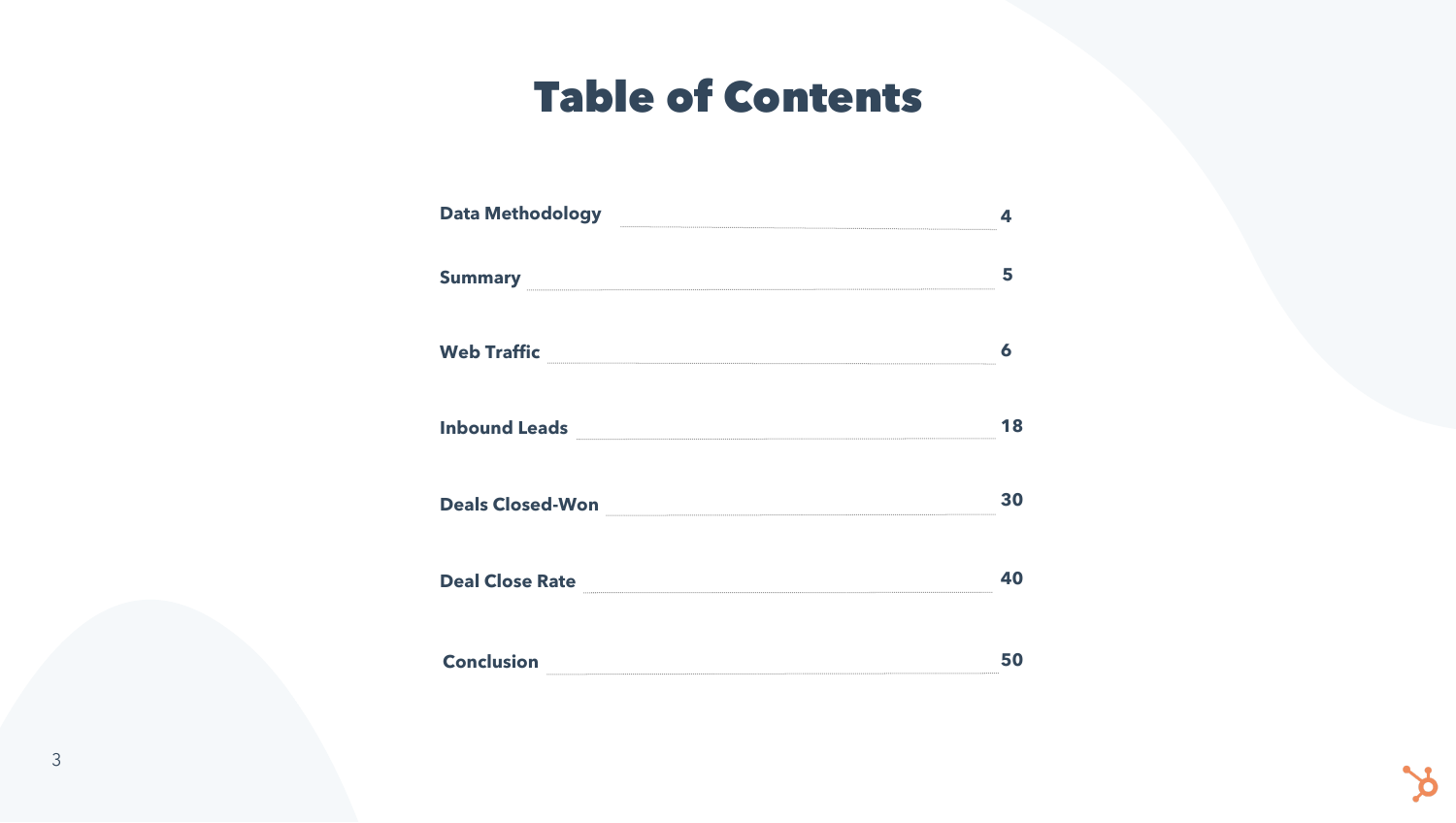#### Data Methodology

#### **How does HubSpot collect customer data?**

We collect data as customers use HubSpot services. What we collect, how we use the information we collect, how we share that information, and how customers can manage their information are all described in our [Privacy](https://legal.hubspot.com/privacy-policy) Policy.

Insights primarily come from three types of customer data variables: demographic, product usage, and performance. Demographic data, like location or industry, is collected via form submissions from customers or third-party data enrichment services. Product usage data captures meaningful in-product customer actions. As customers use HubSpot products and services or folks interact with the tools customers build on HubSpot, we capture those interactions and in-product actions as performance data.

#### **How does HubSpot ensure customer data privacy?**

#### **How does HubSpot maintain data accuracy?**

#### **Which HubSpot customers are included in this report?**

To ensure we maintain the privacy of our customers' data, we employ anonymization to remove or modify personally identifiable information, so that data cannot be associated with any one individual. We employ three standard anonymization techniques to customer outcomes data: attribute suppression, generalization and aggregation.

It's critically important to not only protect the privacy of customer data shared publicly, but ensure its accuracy. To do so, we employ statistical techniques to identify outliers and clean data so that unusual values do not distort insights. Prior to conducting analyses, we screen data and check for errors, missing data and data distribution. In the case of extremely skewed distributions, we may apply a transformation such as square root, cube root, or log to prepare it for further analyses.

Customer performance insights are based on aggregated data from customers that owned a HubSpot product for at least 12 months after January 2019. Performance is primarily measured at 3, 6, 9, and 12 months since purchase and analyzed by region, country, industry, company size, and HubSpot product.

#### **What kinds of analyses are shown in this report?**

These insights reflect HubSpot customer performance over time since purchase compared to benchmark values. Benchmarks for each metric are determined by the performance of either the first or first three months after purchasing HubSpot. For deal-related metrics, the benchmark is determined by the first quarter of performance.



#### **One important caveat**

Because this data is aggregated from HubSpot customers' businesses, please keep in mind that individual businesses, including HubSpot's, may differ based on their own markets, customer base, industry, geography, stage, and/or other factors.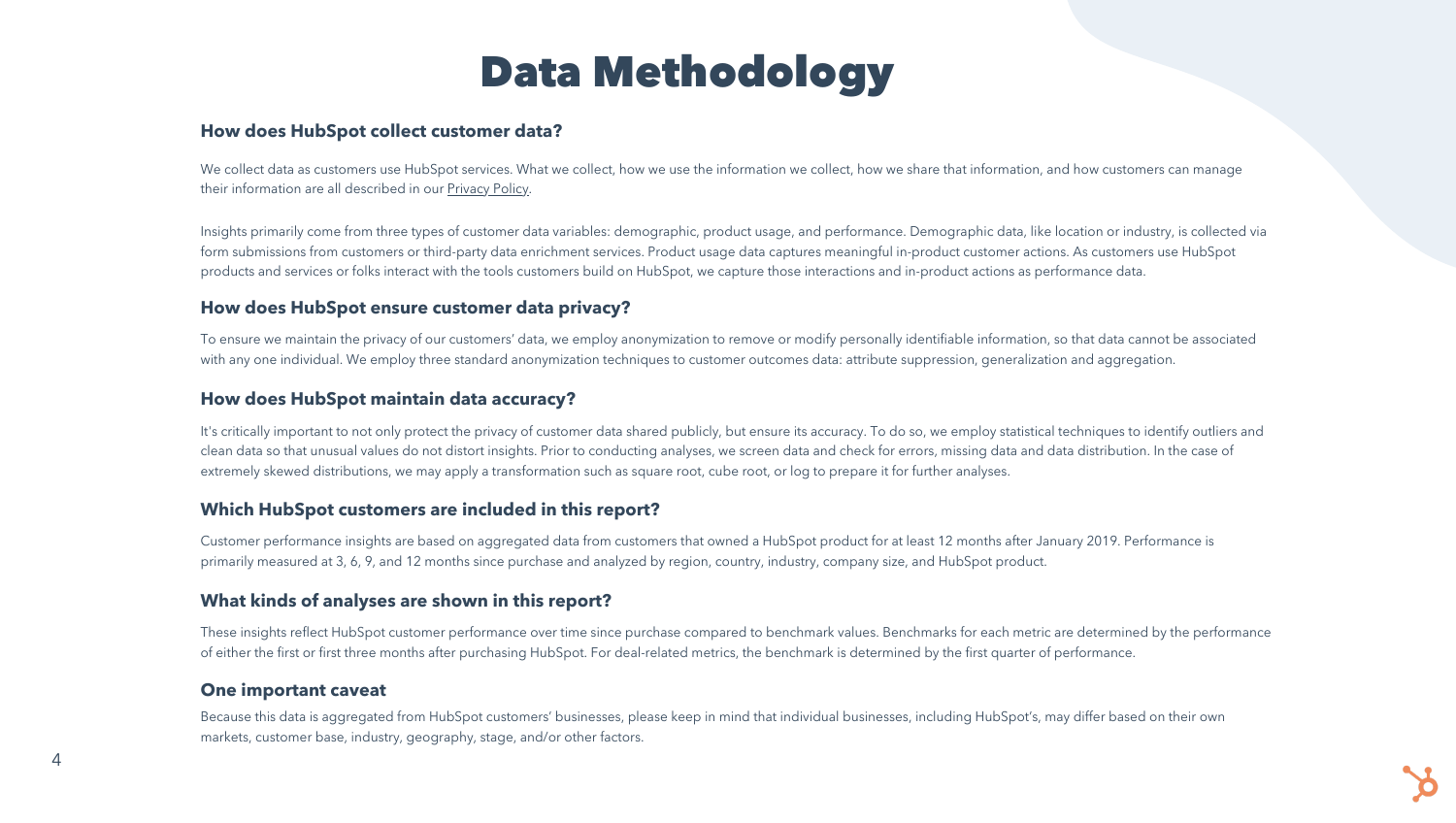

#### **ROI of the HubSpot CRM Platform**

These insights are based on the performance of 36,144 customers who owned a HubSpot product for at least 12 months between January 2019 and September 2021.

181% more visitors checked out customers' websites

#### ✓ **Attract more website traffic**

#### ✓ **Acquire more inbound leads**

#### ✓ **Close and win more deals**

159% more inbound leads acquired through form submissions

Customers closed and won 92% more deals with a 41% better deal close rate



**After 1 year, HubSpot customers...**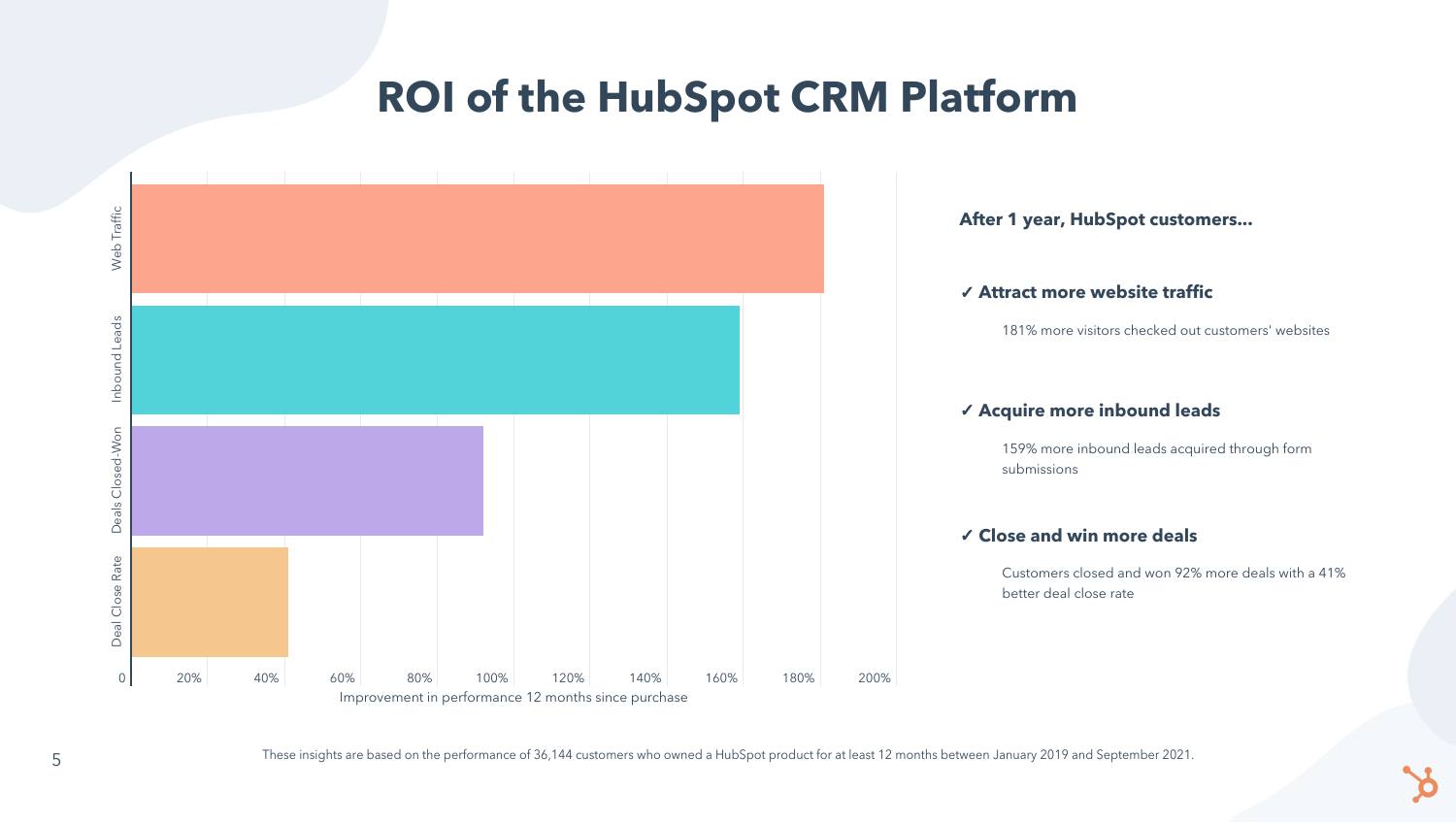## Website Traffic



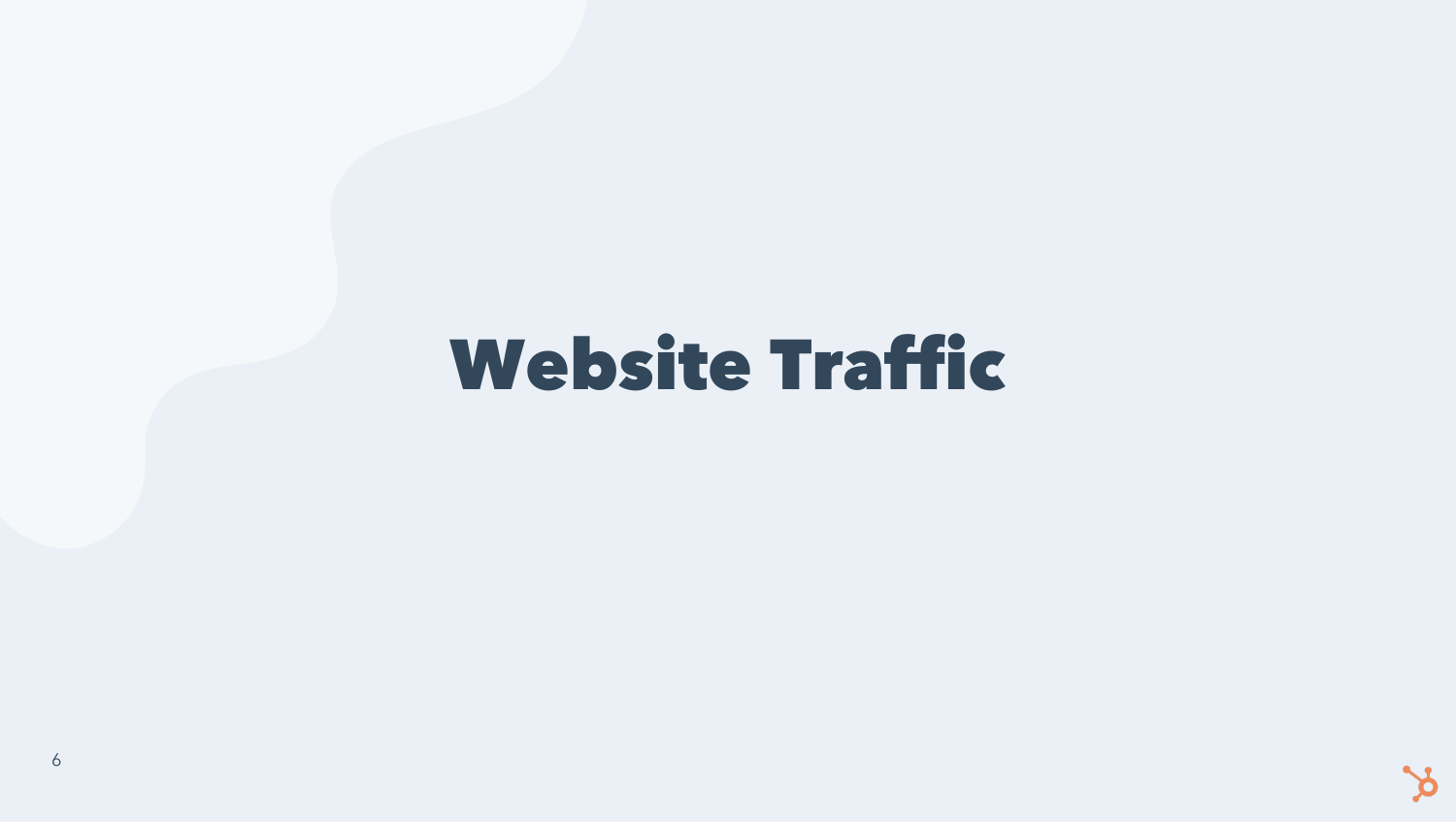## **Global Web Traffic Performance**

On average, customers see a 181% improvement in the number of visitors to their websites one year after they purchase HubSpot.

| <b>Month</b> | <b>Improvement</b> |
|--------------|--------------------|
| 3            | 94%                |
| 6            | 128%               |
| 9            | 142%               |
| 12           | 181%               |

These insights are based on the total monthly volume of traffic to the websites of 33,366 customers who owned a HubSpot product for at least 12 months between January 2019 and September 2021.

|                                 | 200%           |  |   |
|---------------------------------|----------------|--|---|
|                                 |                |  |   |
|                                 | 180%           |  |   |
|                                 |                |  |   |
|                                 | 160%           |  |   |
|                                 |                |  |   |
|                                 | 140%           |  |   |
| Web traffic compared to month 1 | 120%           |  |   |
|                                 |                |  |   |
|                                 | 100%           |  |   |
|                                 |                |  |   |
|                                 | 80%            |  |   |
|                                 | 60%            |  |   |
|                                 |                |  |   |
|                                 | 40%            |  |   |
|                                 |                |  |   |
|                                 | 20%            |  |   |
|                                 |                |  |   |
|                                 | $\overline{0}$ |  | 3 |



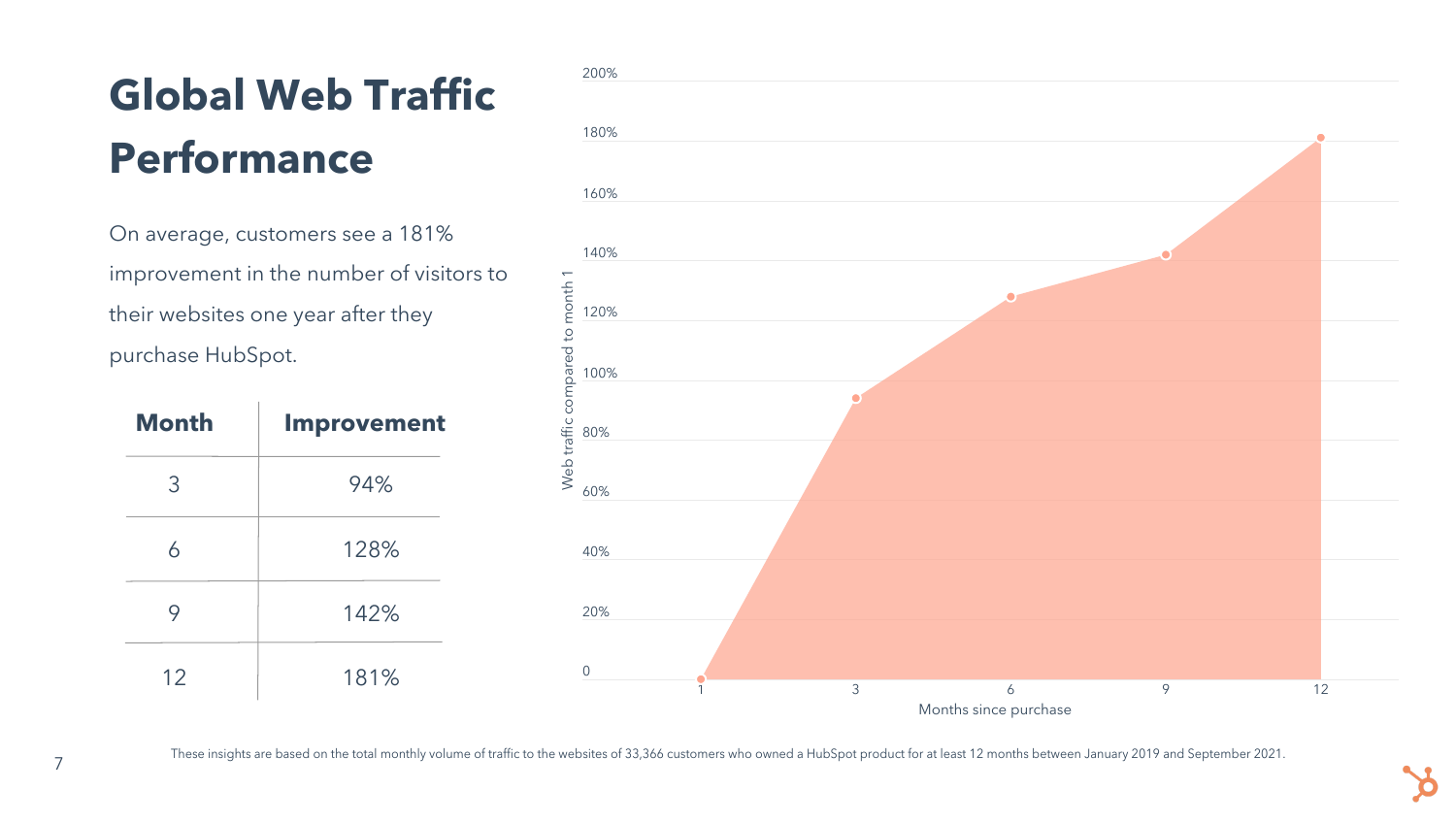#### **Web Traffic Performance by Region**

| onth | <b>Northern</b><br><b>Americas</b> | <b>Europe</b> | <b>Latin America</b><br>& the<br><b>Caribbean</b> | <b>Asia</b> | <b>Oceania</b> |
|------|------------------------------------|---------------|---------------------------------------------------|-------------|----------------|
| 3    | 92%                                | 59%           | 54%                                               | 49%         | 73%            |
| 6    | 133%                               | 90%           | 80%                                               | 79%         | 95%            |
| 9    | 150%                               | 105%          | 71%                                               | 83%         | 118%           |
| 12   | 235%                               | 111%          | 95%                                               | 83%         | 102%           |

A year after purchasing HubSpot, customers from regions around the globe see the traffic to their websites improve by 83% or more.





These insights are based on the total monthly volume of traffic to the websites of customers in the Northern Americas (n= 16,572), Europe (n=3,724), Latin America & the Caribbean (n=1,950), Asia (n=2,210) and Oceania (n=2,103) who owned a HubSpot product for at least 12 months between January 2019 and September 2021.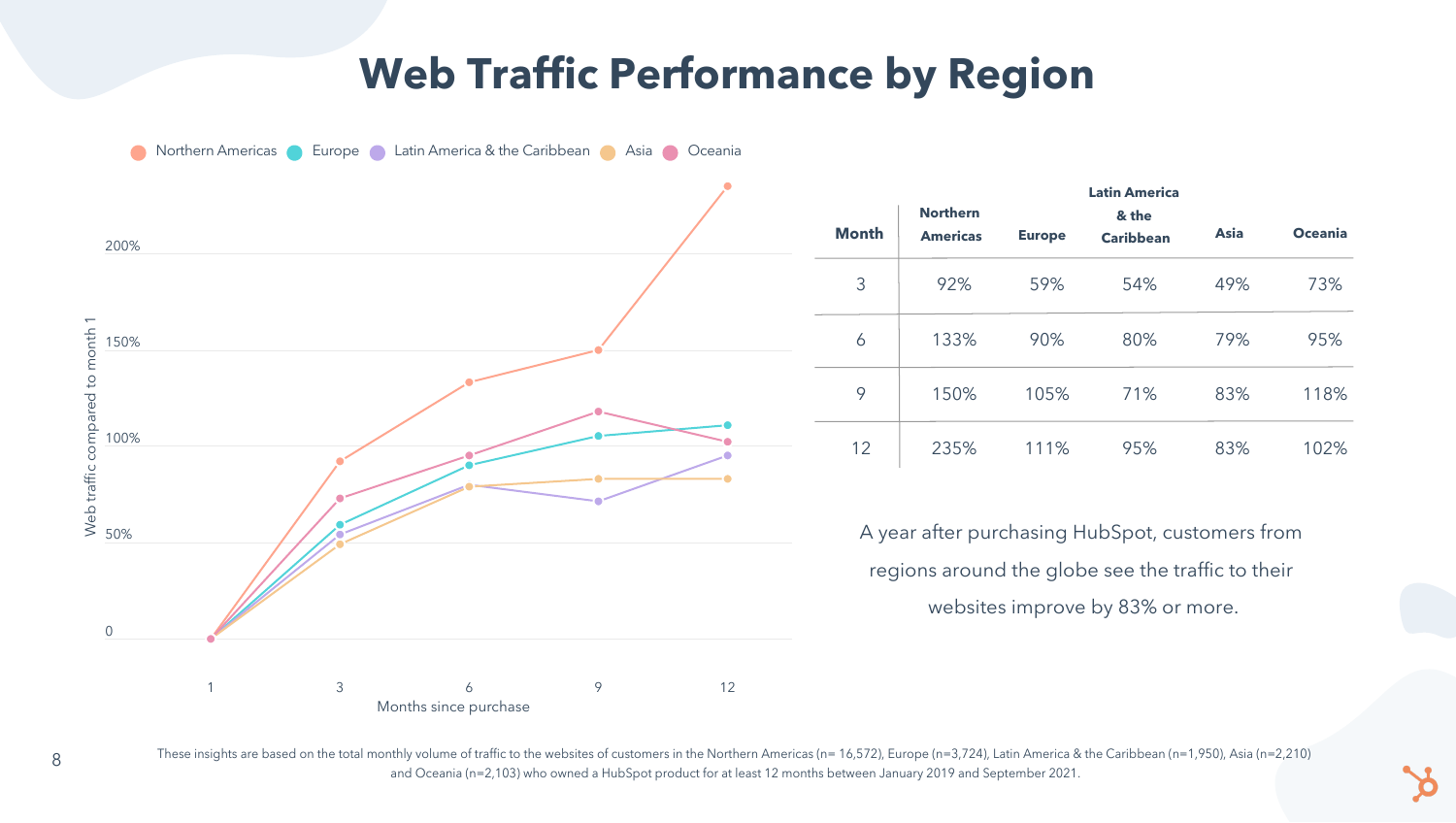260%



## **Web Traffic Performance by Country**

| <b>Month</b> | <b>Japan</b> | <b>France</b> | <b>Germany</b> | <b>UK</b> | <b>US</b> | <b>Netherlands Canada</b> |     | <b>Mexico</b> | <b>Spain</b> | <b>Brazil</b> |
|--------------|--------------|---------------|----------------|-----------|-----------|---------------------------|-----|---------------|--------------|---------------|
| 3            | 91%          | 56%           | 69%            | 65%       | 90%       | 26%                       | 55% | 124%          | 125%         | 53%           |
| 6            | 152%         | 69%           | 60%            | 111%      | 128%      | 65%                       | 67% | 162%          | 185%         | 74%           |
| 9            | 142%         | 108%          | 70%            | 137%      | 145%      | 96%                       | 83% | 153%          | 216%         | 74%           |
| 12           | 174%         | 119%          | 83%            | 139%      | 159%      | 106%                      | 84% | 239%          | 202%         | 92%           |

HubSpot customers in countries around the world see sustained increases in website traffic.

These insights are based on the total monthly volume of traffic to the websites of customers in Japan (n=569), France (n=1,169), Germany (n=1,084), United Kingdom (n=2,811), United State (n=15,007), Netherlands (n=636), Canada (n=1,569) , Mexico (n=579), Spain (n=686) and Brazil (n=628) who owned a HubSpot product for at least 12 months between January 2019 and September 2021.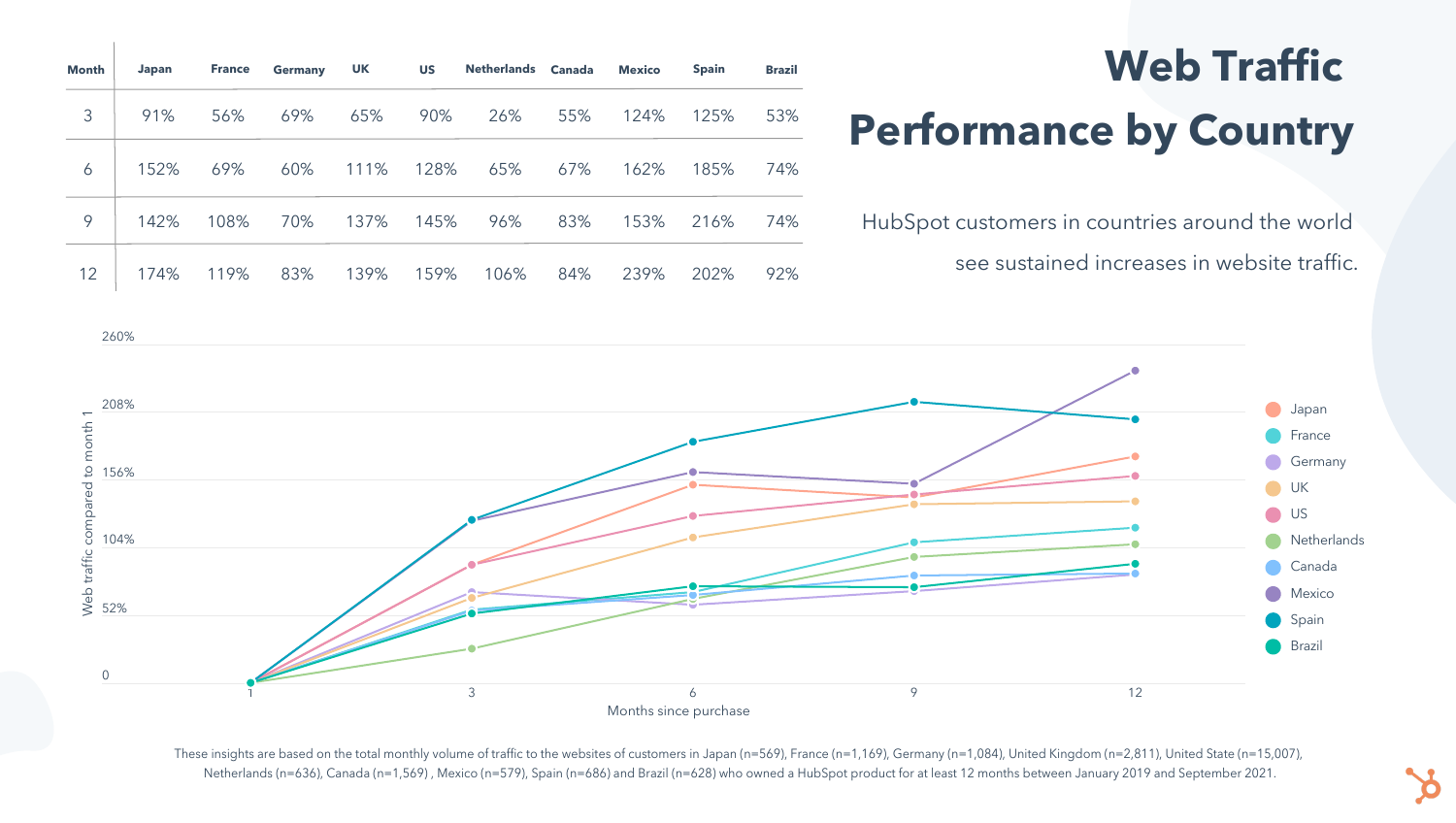

#### **Web Traffic Performance by Industry**

After 1 year of owning HubSpot, companies across industries see increased website visitors.

These insights are based on the total monthly volume of traffic to the websites of customers in Construction (n= 358), Education and Health Services (n= 896), Financial Activities (n= 976), Information (n= 2,394), Leisure and Hospitality (n= 278), Manufacturing (n= 1,013), Other Services & Public Admin (n= 254), Professional and Business Services (n= 3,702), Trade, Transportation and Utilities (n= 960) industry that owned a HubSpot product for at least 12 months between January 2019 and September 2021.



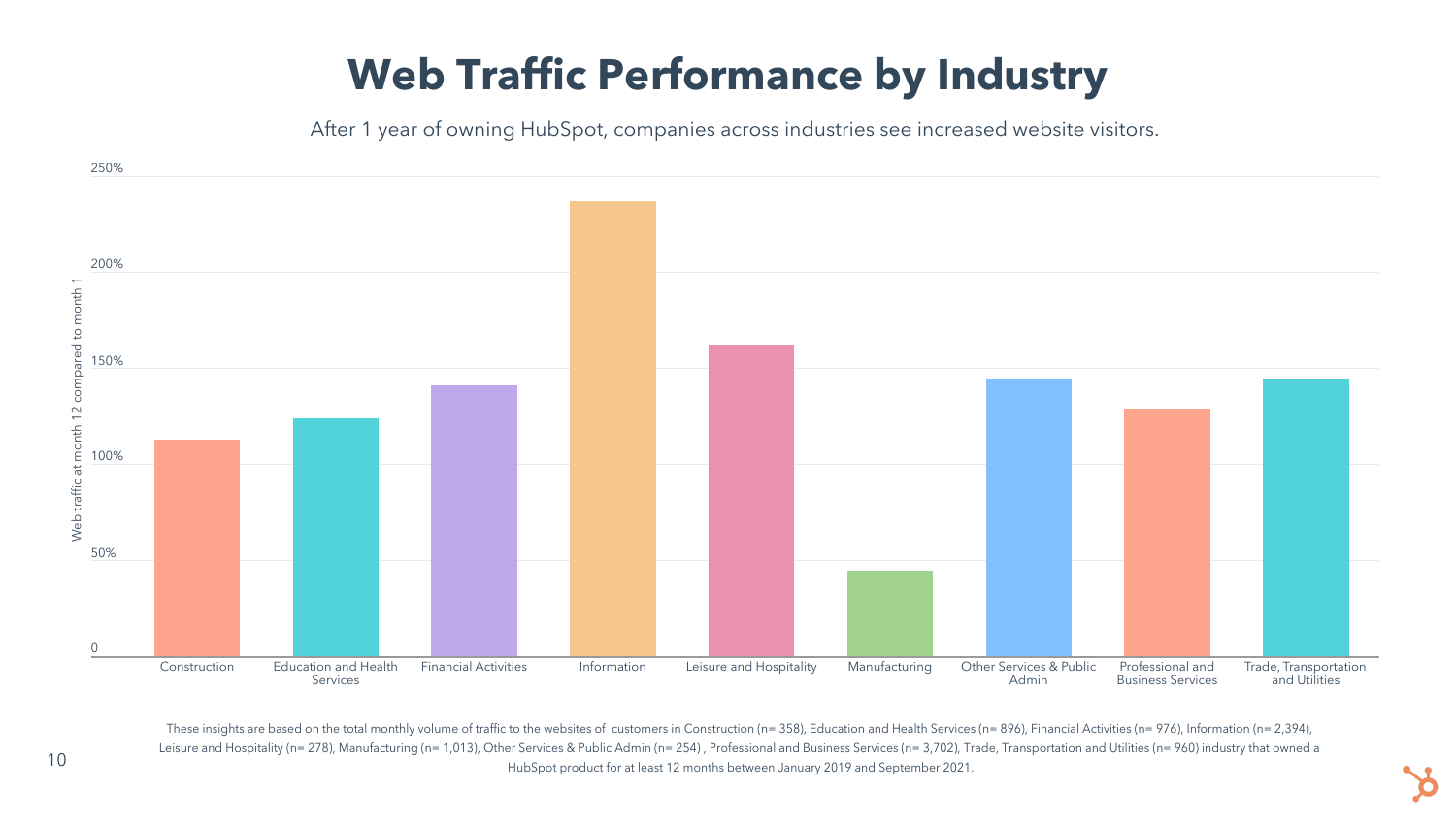

After 1 year of owning HubSpot, companies across all industries see increased website visitors.

These insights are based on the total monthly volume of traffic to the websites of customers in Construction (n= 358), Education and Health Services (n= 896), Financial Activities (n= 976), Information (n= 2,394), Leisure and Hospitality (n= 278), Manufacturing (n= 1,013), Other Services & Public Admin (n= 254) , Professional and Business Services (n= 3,702), Trade Transportation and Utilities (n= 960) that owned a HubSpot product for at least 12 months between January 2019 and September 2021.

|                               | <b>Month</b> | <b>Construction</b> | <b>Education &amp;</b><br><b>Health Services</b> | <b>Financial</b><br><b>Activities</b> | <b>Information</b> | Leisure &<br><b>Hospitality</b> | <b>Manufacturing</b> | <b>Other</b><br><b>Services &amp;</b><br><b>Public Admin</b> | <b>Professional</b><br>& Business<br><b>Services</b> | <b>Trade</b><br><b>Transportation</b><br>& Utilities |  |
|-------------------------------|--------------|---------------------|--------------------------------------------------|---------------------------------------|--------------------|---------------------------------|----------------------|--------------------------------------------------------------|------------------------------------------------------|------------------------------------------------------|--|
|                               | 3            | 104%                | 95%                                              | 99%                                   | 137%               | 55%                             | 24%                  | 107%                                                         | 89%                                                  | 108%                                                 |  |
| Web traffic compared to month | 6            | 109%                | 127%                                             | 122%                                  | 192%               | 82%                             | 29%                  | 130%                                                         | 120%                                                 | 174%                                                 |  |
|                               | 9            | 130%                | 125%                                             | 147%                                  | 224%               | 86%                             | 47%                  | 145%                                                         | 115%                                                 | 182%                                                 |  |
|                               | 12           | 113%                | 124%                                             | 141%                                  | 237%               | 162%                            | 44%                  | 144%                                                         | 129%                                                 | 144%                                                 |  |

#### **Web Traffic Performance by Industry**

commo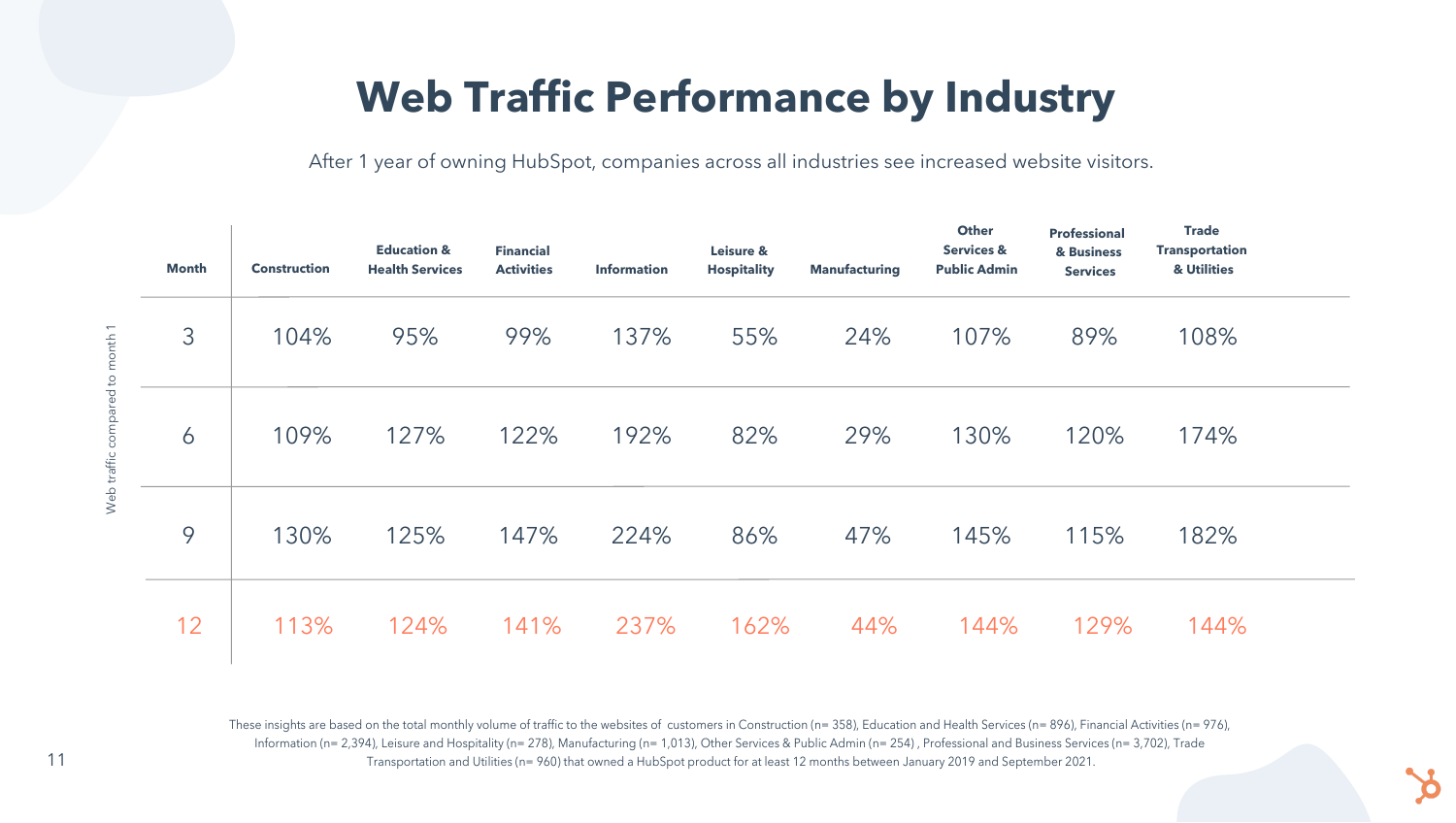### **Web Traffic Performance by Company Size**

While companies of all sizes experience an increase in traffic to their sites, large

companies see the greatest improvement over time.



These insights are based on the total monthly volume of traffic to the websites of companies with 0-1 (n=856), 2-5 (n= 5,352), 6-10 (n=10,306), 11-25 (n=3,467), 26-50 (n=5,398), 51-200 (n=3,733), 201-1000 (n=1,696), and 1001-10000+ (n=947) employees who owned a HubSpot product for at least 12 months between January 2019 and September 2021.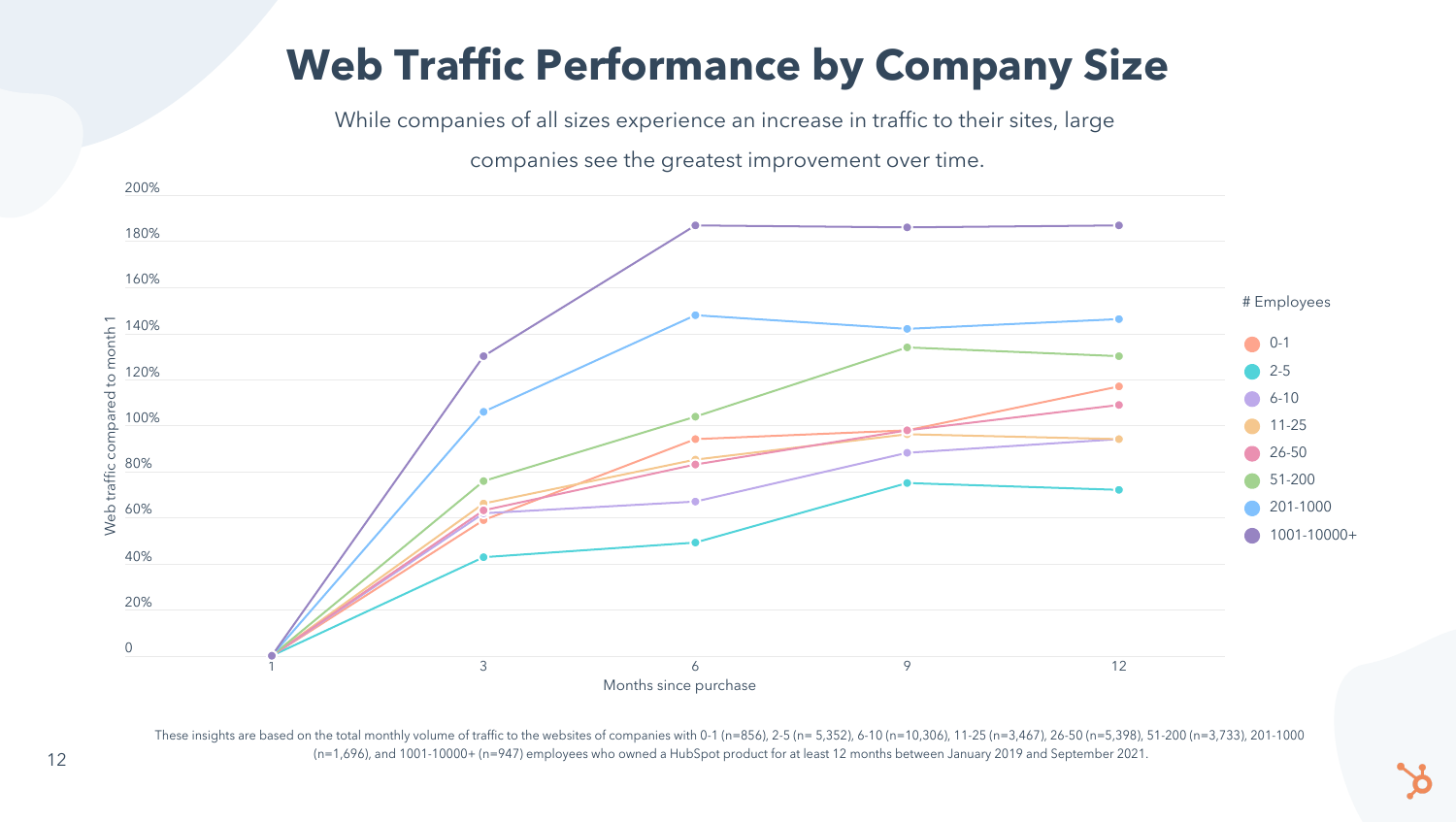While companies of all sizes experience an increase in traffic to their sites, large companies see the greatest improvement over

time.

## **Web Traffic Performance by Company Size**

|              |         |         |          |           |           |        | $201 -$ | 1001-  |
|--------------|---------|---------|----------|-----------|-----------|--------|---------|--------|
| <b>Month</b> | $0 - 1$ | $2 - 5$ | $6 - 10$ | $11 - 25$ | $26 - 50$ | 51-200 | 1000    | 10000+ |
| 3            | 59%     | 43%     | 62%      | 66%       | 63%       | 76%    | 106%    | 130%   |
| 6            | 94%     | 49%     | 67%      | 85%       | 83%       | 104%   | 148%    | 187%   |
| 9            | 98%     | 75%     | 88%      | 96%       | 98%       | 134%   | 142%    | 186%   |
| 12           | 117%    | 72%     | 94%      | 94%       | 109%      | 130%   | 146%    | 186%   |

These insights are based on the total monthly volume of traffic to the websites of companies with 0-1 (n=856), 2-5 (n= 5,352), 6-10 (n=10,306), 11-25 (n=3,467), 26-50 (n=5,398), 51-200 (n=3,733), 201-1000 (n=1,696), and 1001-10000+ (n=947) employees who owned a HubSpot product for at least 12 months between January 2019 and September 2021.

nth 1

# Employees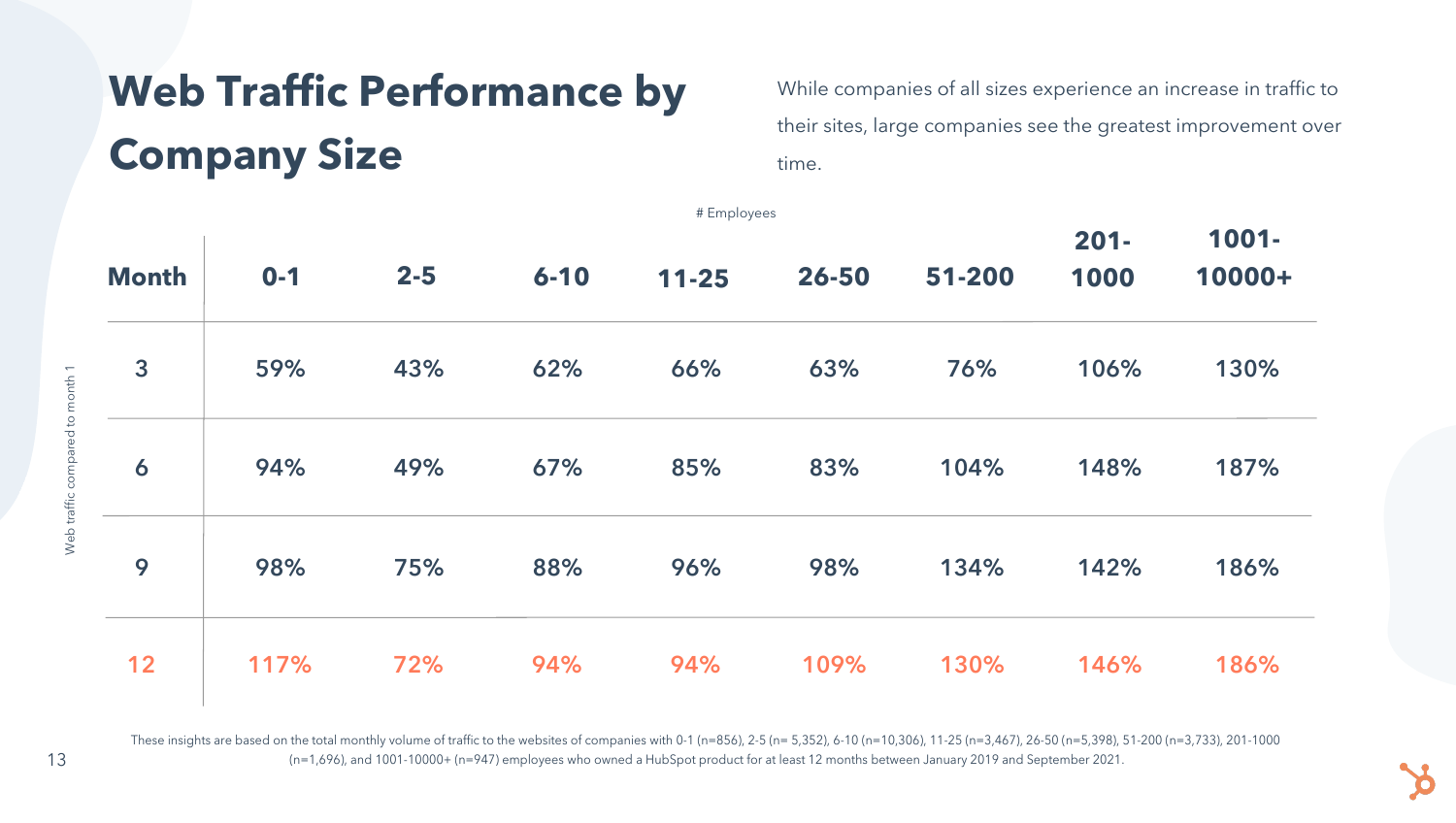## **Web Traffic Performance by Product Marketing Hub**

These insights are based on the total monthly volume of traffic to the websites of HubSpot customers who owned Marketing Hub Starter (n=13,105), Marketing Hub Professional (n=8,582), or Marketing Hub Enterprise (n=1,215) for at least 12 months between January 2019 and September 2021.



| <b>Month</b> | <b>Starter</b> | <b>Professional</b> | <b>Enterprise</b> |
|--------------|----------------|---------------------|-------------------|
| 3            | 25%            | 120%                | 143%              |
|              | 44%            | 149%                | 183%              |
| 9            | 55%            | 177%                | 192%              |
| 12           | 51%            | 171%                | 203%              |

All Marketing Hub customers see over 50% growth in traffic a year after purchase, but Enterprise customers see the greatest improvement.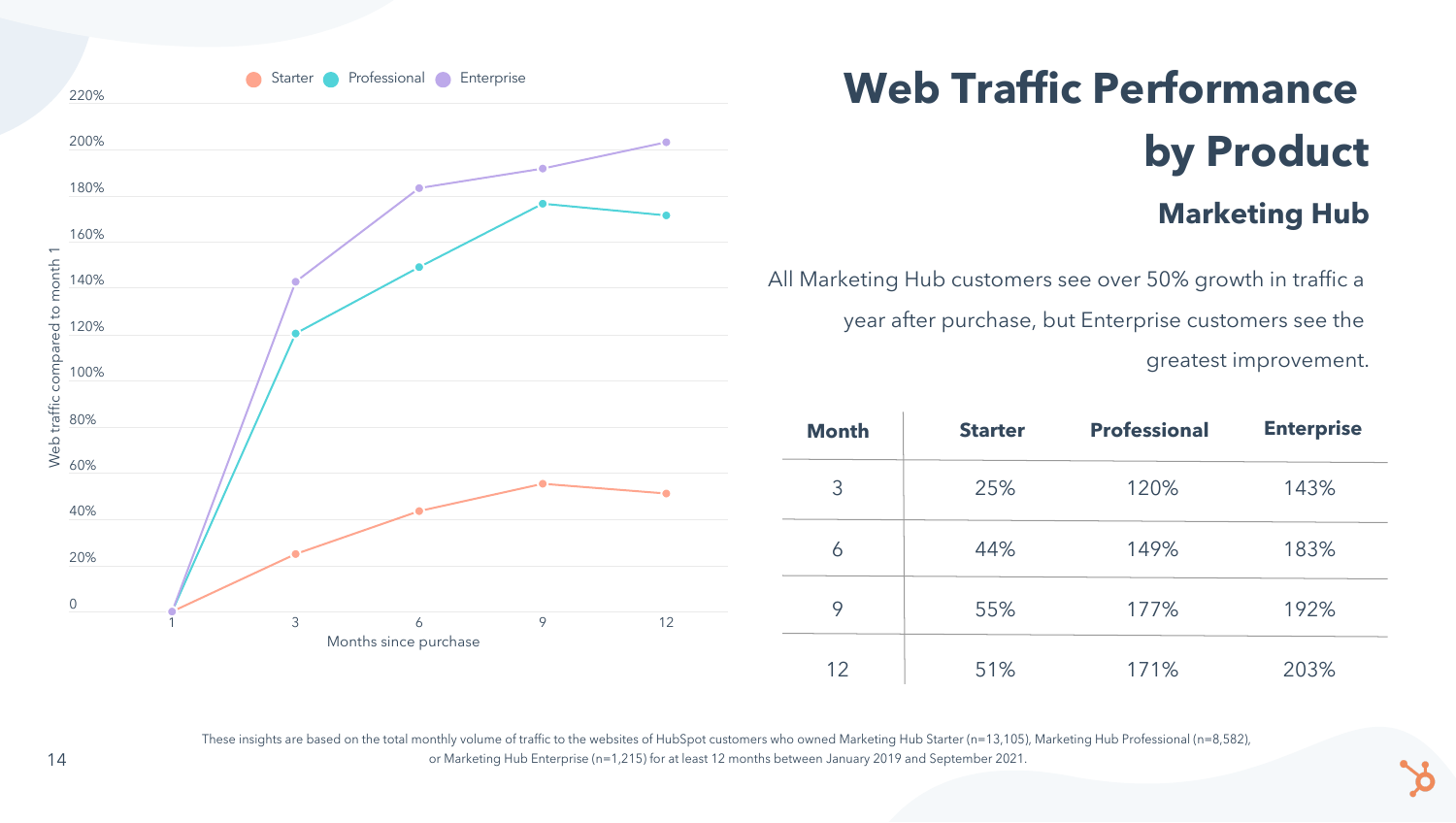These insights are based on the total monthly volume of traffic to the websites of HubSpot customers who owned CMS Hub Professional (n = 2,136) for at least 12 months or CMS Hub Enterprise (n = 139) for at least 9 months between January 2019 and September 2021.

#### **Web Traffic Performance by Product CMS Hub**





|              |                                                         |                   |                               | 350%           |  |
|--------------|---------------------------------------------------------|-------------------|-------------------------------|----------------|--|
|              | CMS Hub Professional customers see a 330%               |                   |                               | 300%           |  |
|              | improvement in traffic to their websites one year after |                   |                               |                |  |
|              | their HubSpot purchase.                                 |                   | $\overline{\phantom{0}}$      | 250%           |  |
| <b>Month</b> | <b>Professional</b>                                     | <b>Enterprise</b> |                               | 200%           |  |
| 3            | 141%                                                    | 62%               |                               | 150%           |  |
| 6            | 236%                                                    | 108%              | Web traffic compared to month | 100%           |  |
| 9            | 285%                                                    | 112%              |                               | 50%            |  |
| 12           | 330%                                                    |                   |                               | $\overline{0}$ |  |
|              |                                                         |                   |                               |                |  |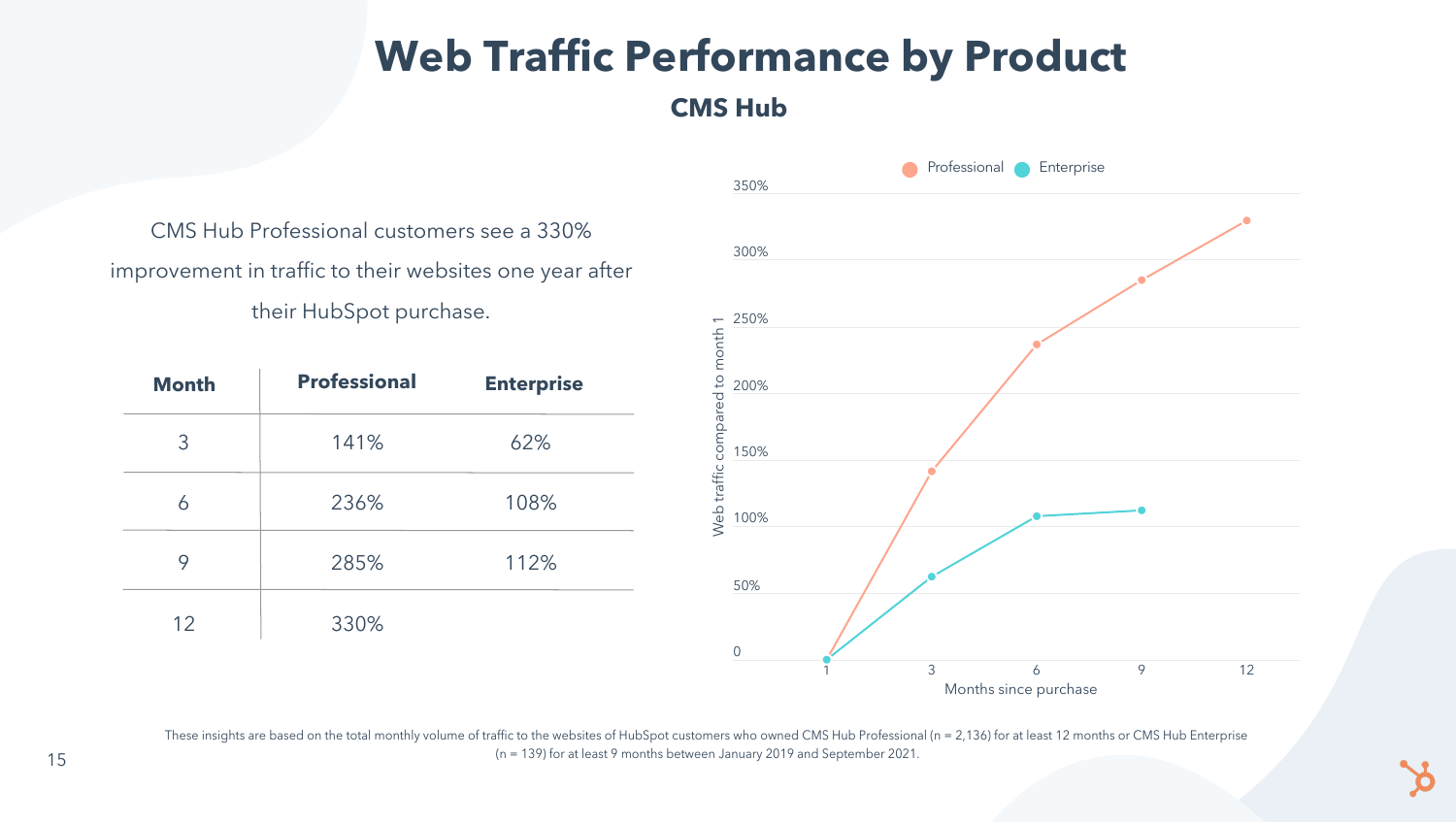

#### **Marketing + CMS Hub**

| <b>lonth</b>   | <b>Marketing Hub</b> | <b>CMS Hub</b> | $MH + CMS$ |
|----------------|----------------------|----------------|------------|
| $\overline{3}$ | 120%                 | 32%            | 150%       |
| 6              | 143%                 | 128%           | 256%       |
| 9              | 158%                 | 147%           | 305%       |
| 12             | 197%                 | 243%           | 338%       |

These insights are based on the total monthly volume of traffic to the websites of HubSpot customers who owned Marketing Hub only (n=21,311), CMS Hub only (n=526), or Marketing and CMS Hub (n=1,583) for at least 12 months between January 2019 and September 2021.

By combining Marketing Hub and CMS Hub, customers see even greater improvement in website traffic over time.

MH = Marketing Hub | CMS = CMS Hub

#### **Web Traffic Performance by Product**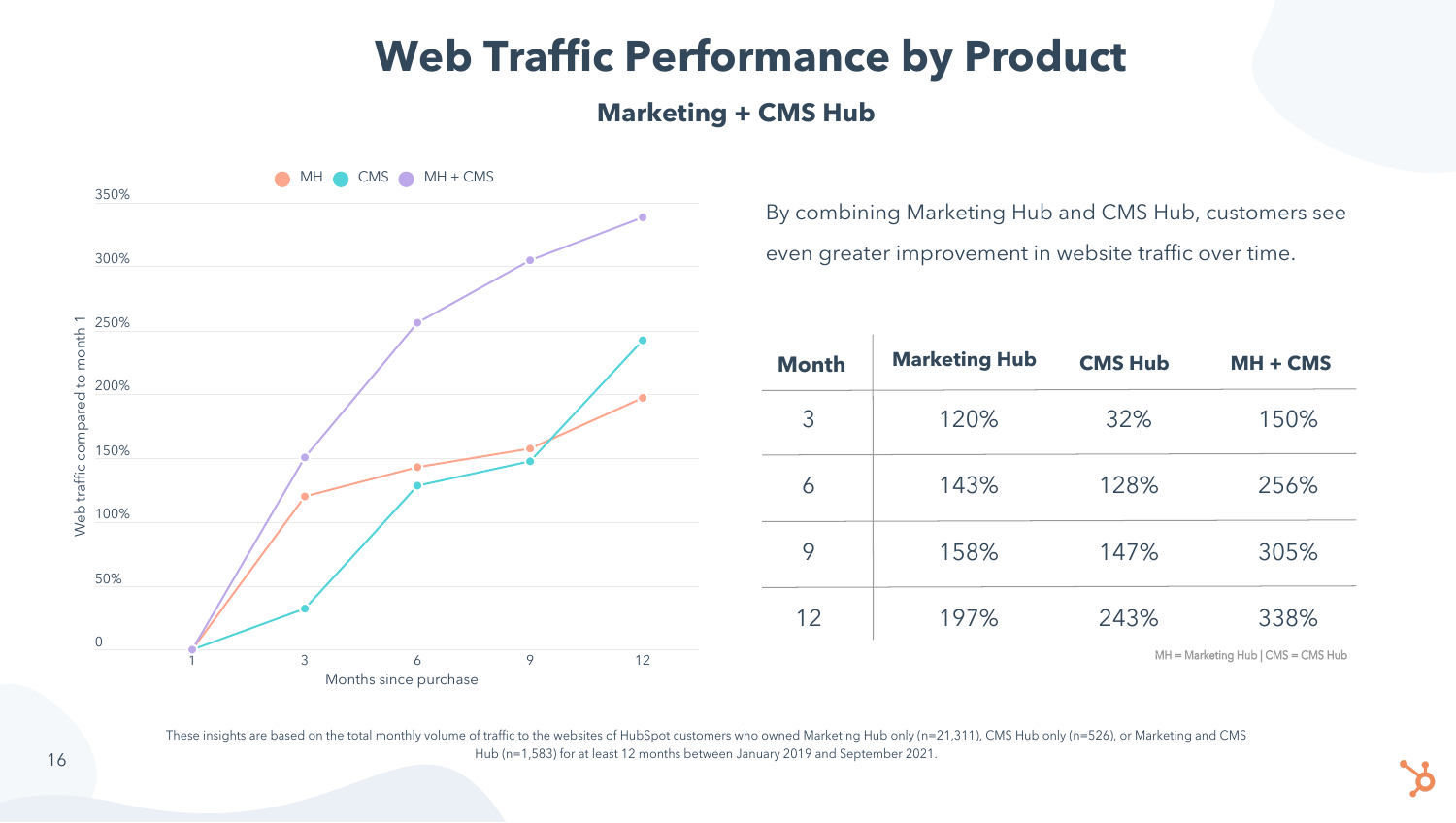#### **Web Traffic Performance by Product Marketing, Sales, Service, CMS Hub Bundles**

These insights are based on the total monthly volume of traffic to the websites of HubSpot customers who owned Marketing Hub only (n=11,241), Marketing and Sales Hub only (n=5,379), Marketing, Sales and Service Hub only (n= 6,067), and Marketing, Sales, Service and CMS Hub (n= 409) for at least 12 months between January 2019 and September 2021.

| onth           | <b>MH</b> | $MH + SH$ | $MH + SH$<br>$+$ SvH | $MH + SH +$<br>$SvH + CMS$ |
|----------------|-----------|-----------|----------------------|----------------------------|
| $\overline{3}$ | 100%      | 70%       | 87%                  | 108%                       |
| 6              | 132%      | 88%       | 103%                 | 180%                       |
| 9              | 143%      | 116%      | 123%                 | 286%                       |
| 12             | 144%      | 119%      | 122%                 | 304%                       |

MH = Marketing Hub | SH = Sales Hub | SvH = Service Hub | CMS = CMS Hub

The Marketing, Sales, Service, and CMS bundle outperforms individual products by more than 160% a year after purchasing HubSpot.

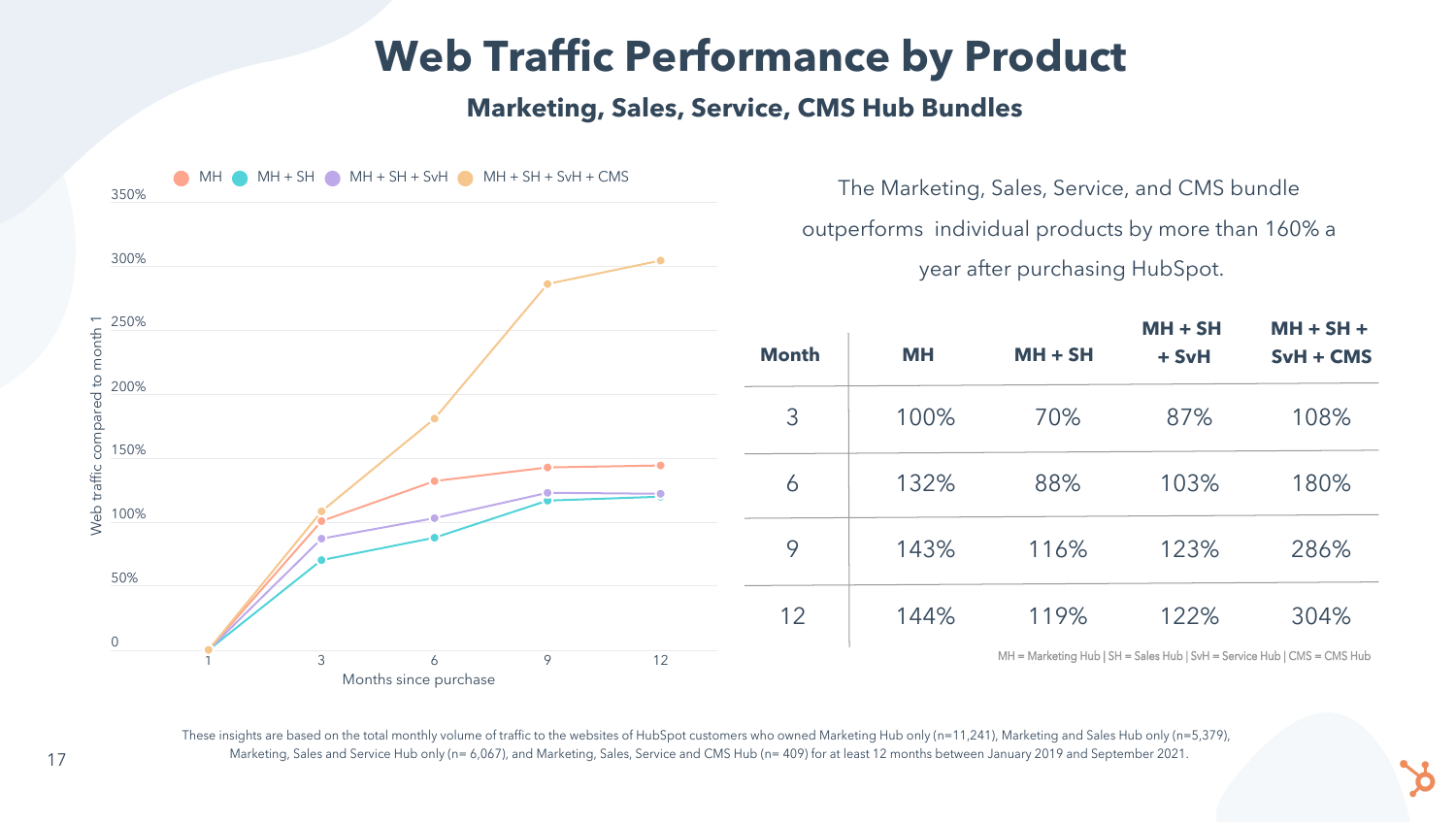## Inbound Leads



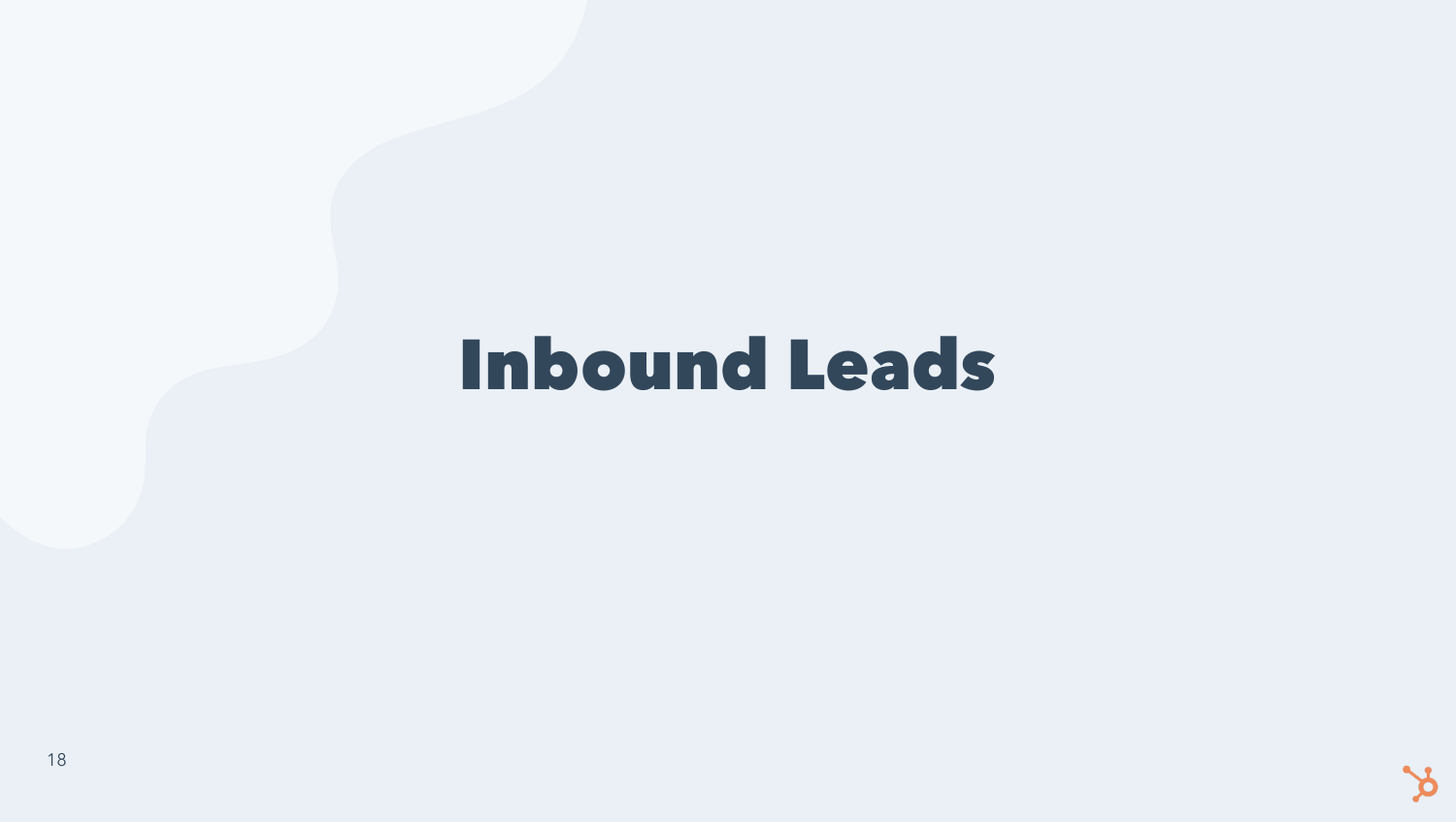## **Global Inbound Lead Performance**

On average, customers see 159% increase in the number of inbound leads they generated one year after they purchase HubSpot.

| <b>Month</b>            | <b>Improvement</b> |
|-------------------------|--------------------|
| 3                       | 73%                |
| $\overline{\mathsf{A}}$ | 108%               |
| 9                       | 129%               |
| 12                      | 159%               |



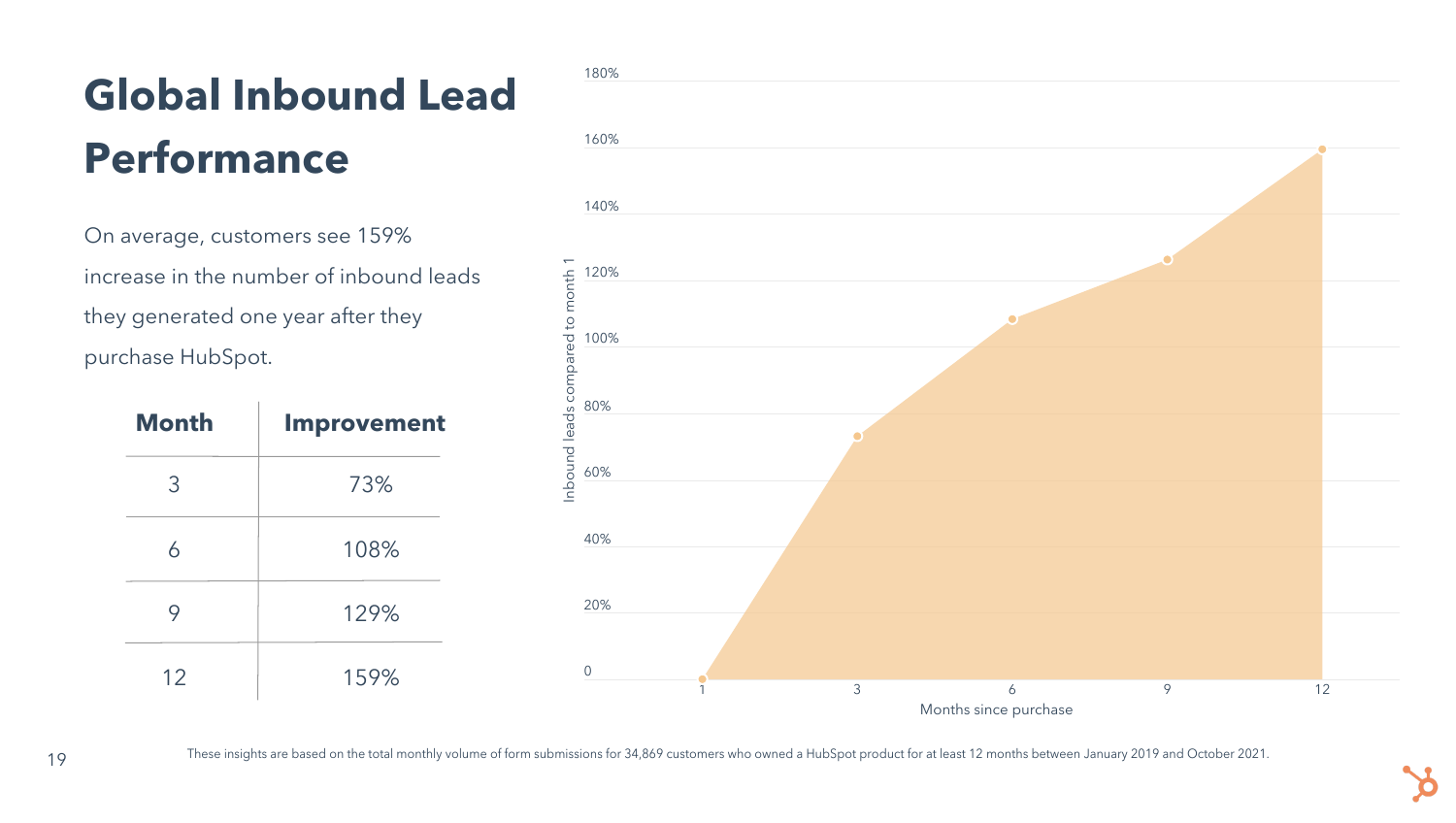#### **Inbound Leads by Region**

|      | <b>Northern</b> |               |                           |             |                |  |
|------|-----------------|---------------|---------------------------|-------------|----------------|--|
| onth | <b>Americas</b> | <b>Europe</b> | & the<br><b>Caribbean</b> | <b>Asia</b> | <b>Oceania</b> |  |
| 3    | 70%             | 81%           | 51%                       | 40%         | 33%            |  |
| 6    | 101%            | 102%          | 88%                       | 79%         | 69%            |  |
| 9    | 119%            | 105%          | 93%                       | 88%         | 70%            |  |
| 12   | 118%            | 122%          | 99%                       | 120%        | 98%            |  |

Companies from regions across the globe see their monthly inbound leads increase by up to 122% one year after purchasing HubSpot.



These insights are based on the total monthly volume of form submissions for customers in the Northern Americas (n= 18,250), Europe (n=18,260), Latin America & the Caribbean (n=2,155), Asia (n=2,484) and 20 Oceania (n=2,280) who owned a HubSpot product for at least 12 months between January 2019 and October 2021.

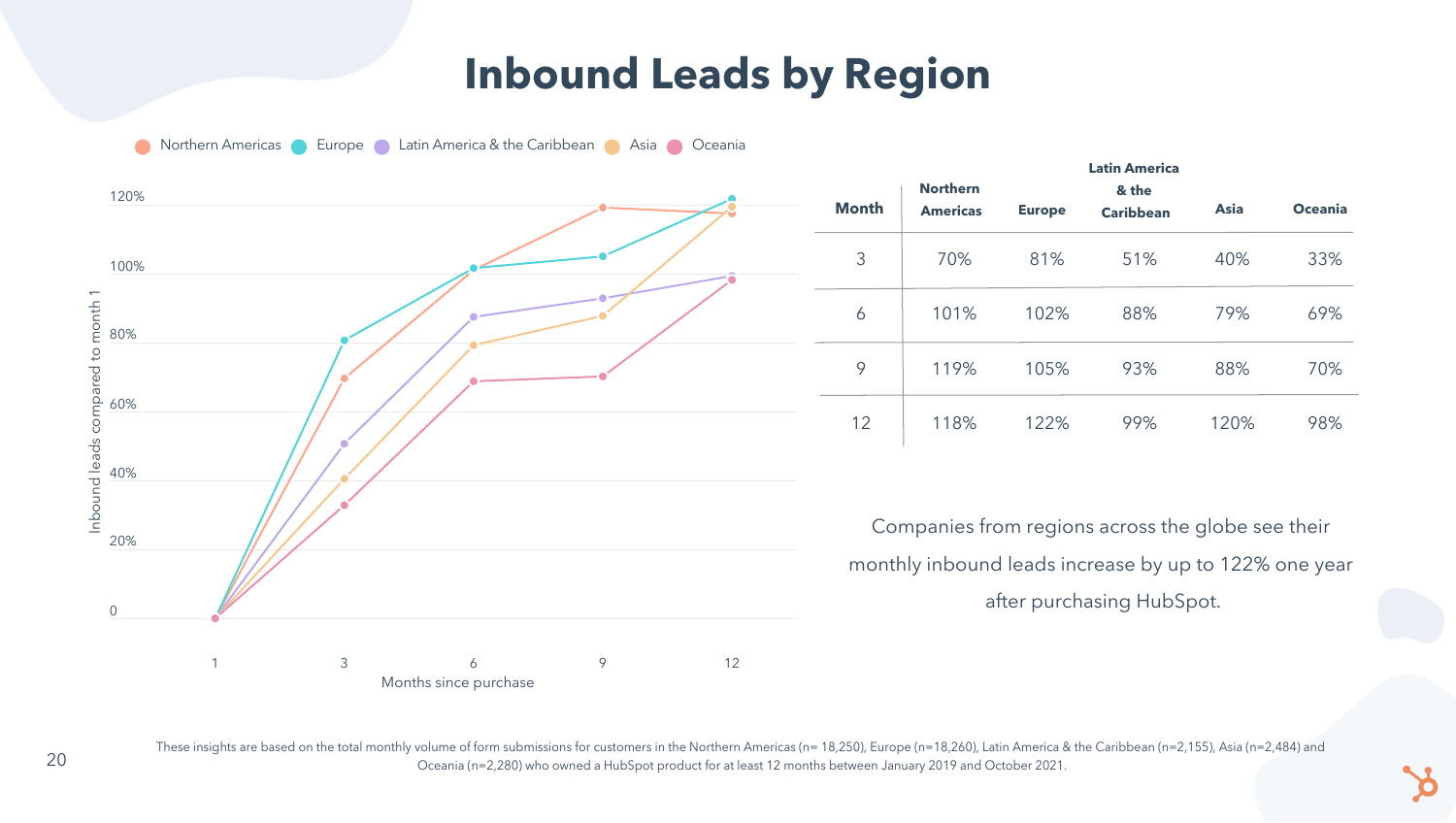

## **Inbound Leads by Country**

These insights are based on the total monthly volume of form submissions for customers in Japan (n=649), France (n=1,305), Germany (n=1,170), United Kingdom (n=3,042), United States (n=16,546), Netherlands (n=683), Canada (n=1,154), Mexico (n=375), Spain (n=488) and Brazil (n=454) who owned a HubSpot product for at least 12 months between January 2019 and October 2021.

| <b>Month</b> | Japan | <b>France</b> | <b>Germany</b> | <b>UK</b> | <b>US</b> | <b>Netherlands</b> | <b>Canada</b> | <b>Mexico</b> | <b>Spain</b> | <b>Brazil</b> |
|--------------|-------|---------------|----------------|-----------|-----------|--------------------|---------------|---------------|--------------|---------------|
| 3            | 60%   | 14%           | 72%            | 65%       | 63%       | 21%                | 38%           | 30%           | 28%          | 82%           |
| 6            | 122%  | 57%           | 103%           | 78%       | 89%       | 55%                | 91%           | 44%           | 35%          | 99%           |
| 9            | 144%  | 66%           | 116%           | 108%      | 105%      | 55%                | 97%           | 56%           | 59%          | 93%           |
| 12           | 174%  | 86%           | 164%           | 125%      | 109%      | 74%                | 90%           | 63%           | 107%         | 126%          |

HubSpot customers in countries around the world see inbound leads increase by up to 174% in just one year.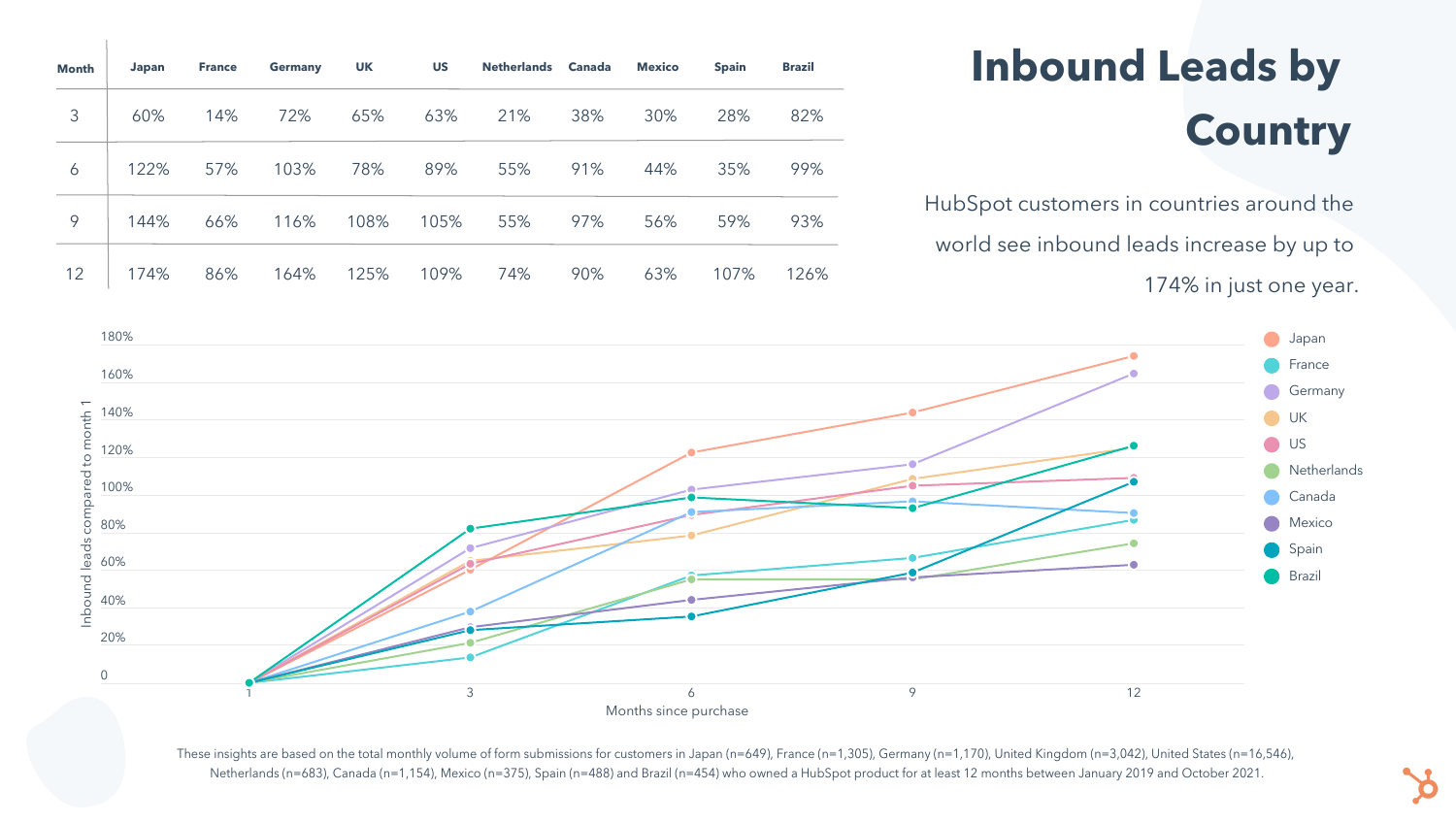

### **Inbound Leads by Industry**

After 1 year of owning HubSpot, companies across all industries see increased inbound leads.

These insights are based on the total monthly volume of form submissions for customers in Construction (n= 394), Education and Health Services (n= 973), Financial Activities (n= 1,067), Information (n= 2,625), Leisure and Hospitality (n= 289), Manufacturing (n= 1,122), Other Services & Public Admin (n= 280), Professional and Business Services (n=4,020), Trade, Transportation and Utilities (n= 1,043) industry that owned a HubSpot product for at least 12 months between January 2019 and October 2021.

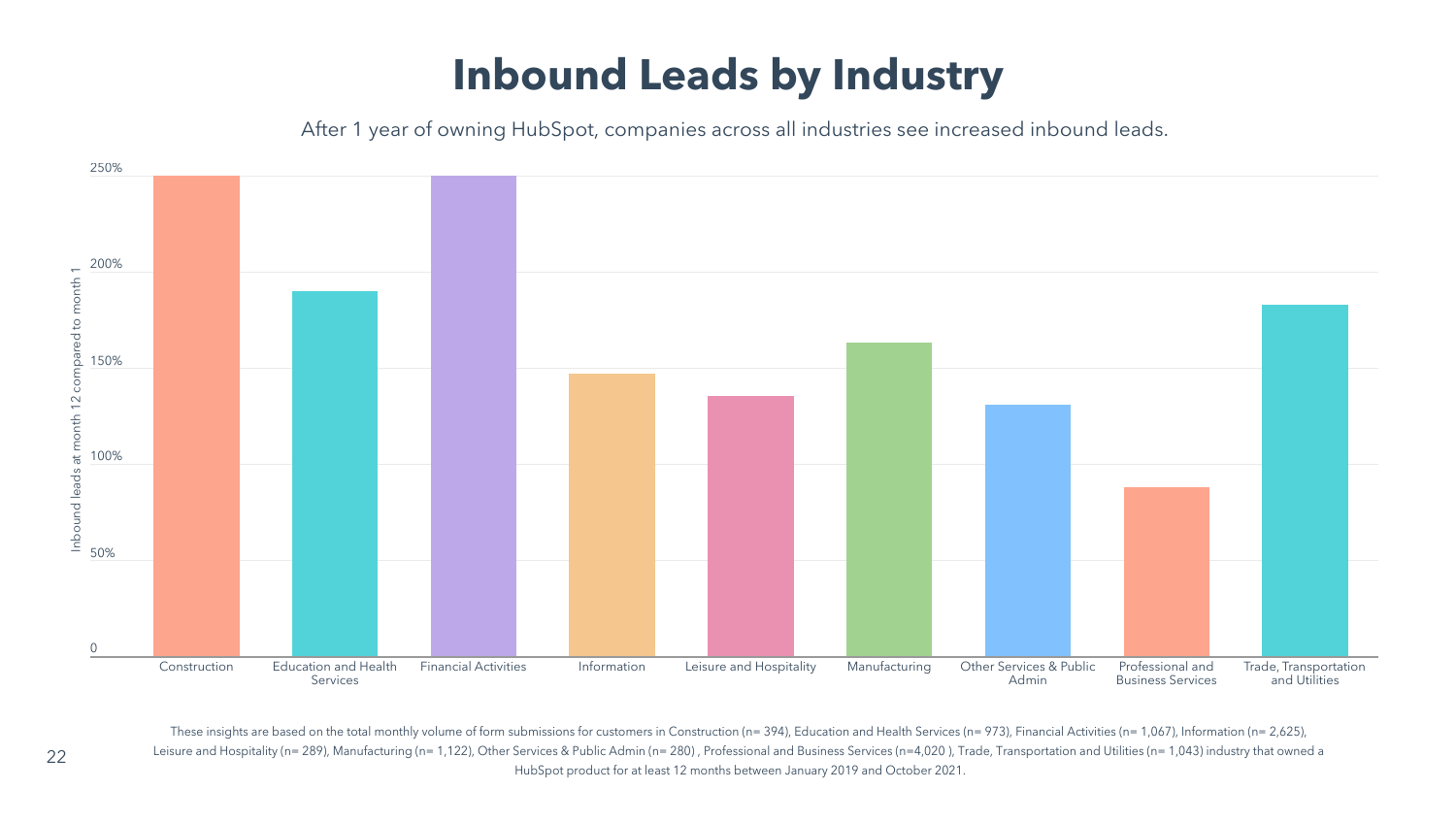After 1 year of owning HubSpot, companies across all industries see increased inbound leads.

These insights are based on the total monthly volume of form submissions for customers in Construction (n= 394), Education and Health Services (n= 973), Financial Activities (n= 1,067), Information (n= 2,625), Leisure and Hospitality (n= 289), Manufacturing (n= 1,122), Other Services & Public Admin (n= 280) , Professional and Business Services (n=4,020 ), Trade, Transportation and Utilities (n= 1,043) industry that owned a HubSpot product for at least 12 months between January 2019 and October 2021.

|                     | <b>Month</b> | <b>Construction</b> | <b>Education &amp;</b><br><b>Health Services</b> | <b>Financial</b><br><b>Activities</b> | <b>Information</b> | Leisure &<br><b>Hospitality</b> | <b>Manufacturing</b> | <b>Other</b><br><b>Services &amp;</b><br><b>Public Admin</b> | <b>Professional</b><br>& Business<br><b>Services</b> | <b>Trade</b><br><b>Transportation,</b><br>& Utilities |
|---------------------|--------------|---------------------|--------------------------------------------------|---------------------------------------|--------------------|---------------------------------|----------------------|--------------------------------------------------------------|------------------------------------------------------|-------------------------------------------------------|
| compared to month 1 | 3            | 177%                | 96%                                              | 81%                                   | 58%                | 84%                             | 86%                  | 98%                                                          | 25%                                                  | 115%                                                  |
| Inbound leads       | 6            | 254%                | 235%                                             | 202%                                  | 120%               | 102%                            | 92%                  | 119%                                                         | 62%                                                  | 123%                                                  |
|                     | 9            | 304%                | 235%                                             | 216%                                  | 144%               | 123%                            | 117%                 | 121%                                                         | 65%                                                  | 152%                                                  |
|                     | 12           | 288%                | 263%                                             | 282%                                  | 147%               | 135%                            | 163%                 | 131%                                                         | 88%                                                  | 183%                                                  |

#### **Inbound Leads by Industry**

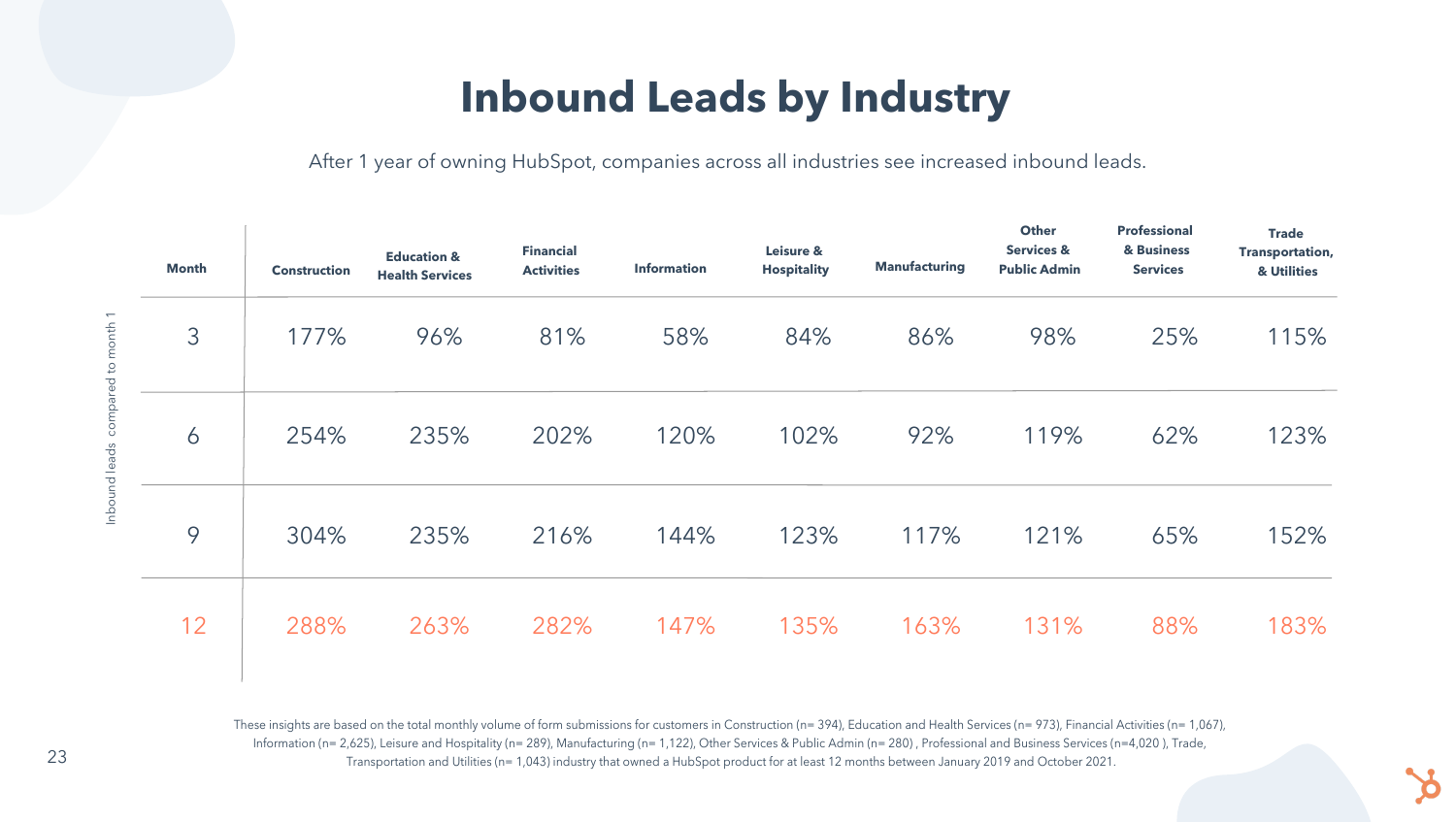## **Inbound Leads by Company Size**

While companies of all sizes experience an increase in monthly inbound leads, large

companies see the greatest improvement after one year.



These insights are based on the total monthly volume of form submissions for customers with 0-1 (n=938), 2-5 (n= 5,705), 6-10 (n=11,642), 11-25 (n=3,757), 26-50 (n=5,965), 51-200 (n=4,122), 201-1000 (n=1,855), and 1001-10000+ (n=1,032) employees who owned a HubSpot product for at least 12 months between January 2019 and October 2021.

- 
-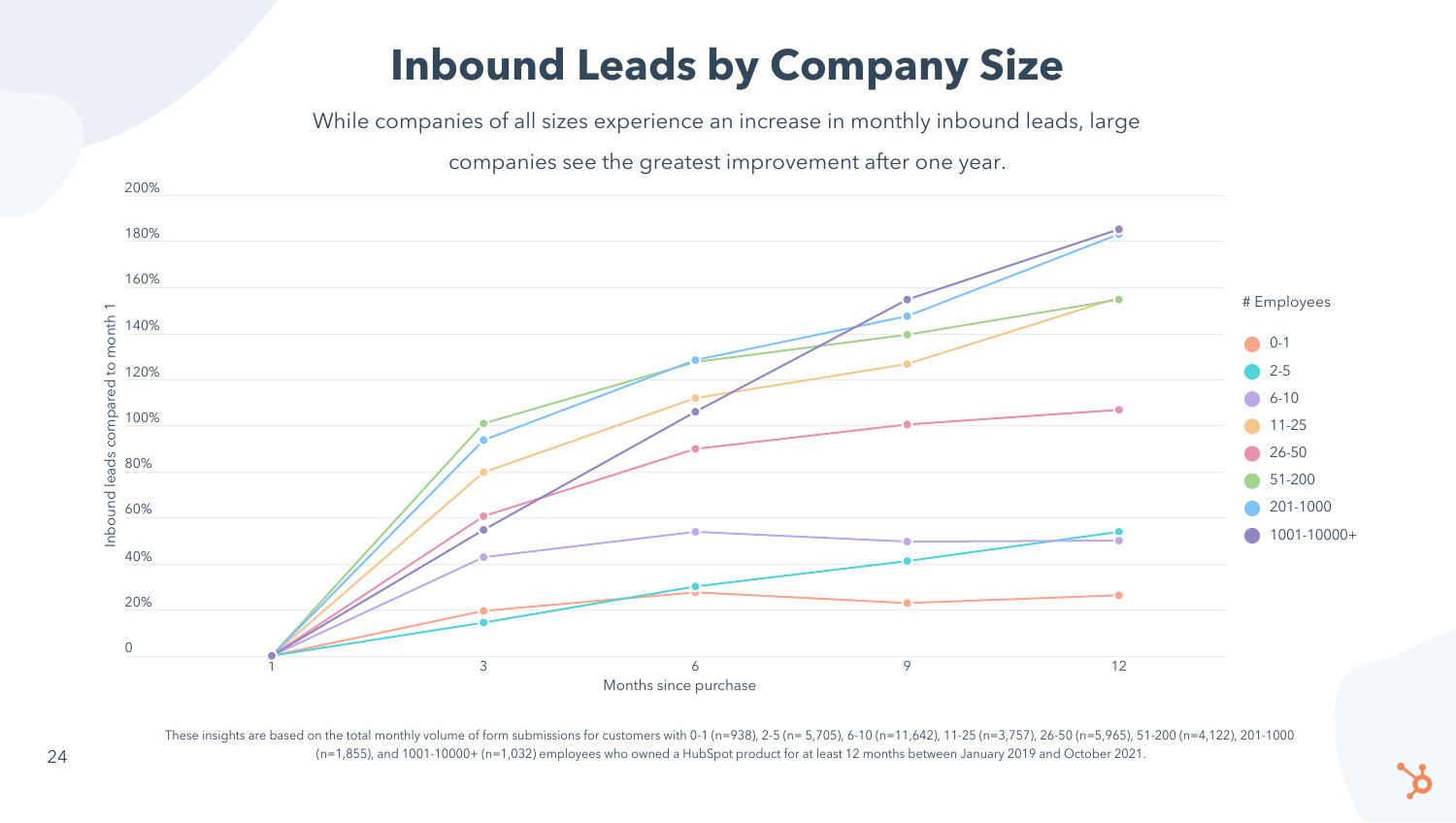While companies of all sizes experience an increase in monthly inbound leads, large companies see the greatest improvement after one year.

### **Inbound Leads by Company Size**

|              |         |         |          | $\mathbf{r}$ $\mathbf{r}$ $\mathbf{r}$ $\mathbf{r}$ $\mathbf{r}$ $\mathbf{r}$ $\mathbf{r}$ $\mathbf{r}$ $\mathbf{r}$ $\mathbf{r}$ $\mathbf{r}$ |           |        | $201 -$ | 1001-   |
|--------------|---------|---------|----------|------------------------------------------------------------------------------------------------------------------------------------------------|-----------|--------|---------|---------|
| <b>Month</b> | $0 - 1$ | $2 - 5$ | $6 - 10$ | $11 - 25$                                                                                                                                      | $26 - 50$ | 51-200 | 1000    | 10000+  |
| 3            | 20%     | 14%     | 43%      | 80%                                                                                                                                            | 61%       | 101%   | 94%     | 54.71%  |
| 6            | 28%     | 30%     | 54%      | 112%                                                                                                                                           | 90%       | 128%   | 129%    | 105.75% |
| 9            | 23%     | 41%     | 50%      | 127%                                                                                                                                           | 100%      | 139%   | 148%    | 154.68% |
| 12           | 26%     | 54%     | 50%      | 155%                                                                                                                                           | 107%      | 155%   | 183%    | 185%    |

These insights are based on the total monthly volume of form submissions for customers with 0-1 (n=938), 2-5 (n= 5,705), 6-10 (n=11,642), 11-25 (n=3,757), 26-50 (n=5,965), 51-200 (n=4,122), 201-1000 (n=1,855), and 1001-10000+ (n=1,032) employees who owned a HubSpot product for at least 12 months between January 2019 and October 2021.

 $\Xi$  .

# Employees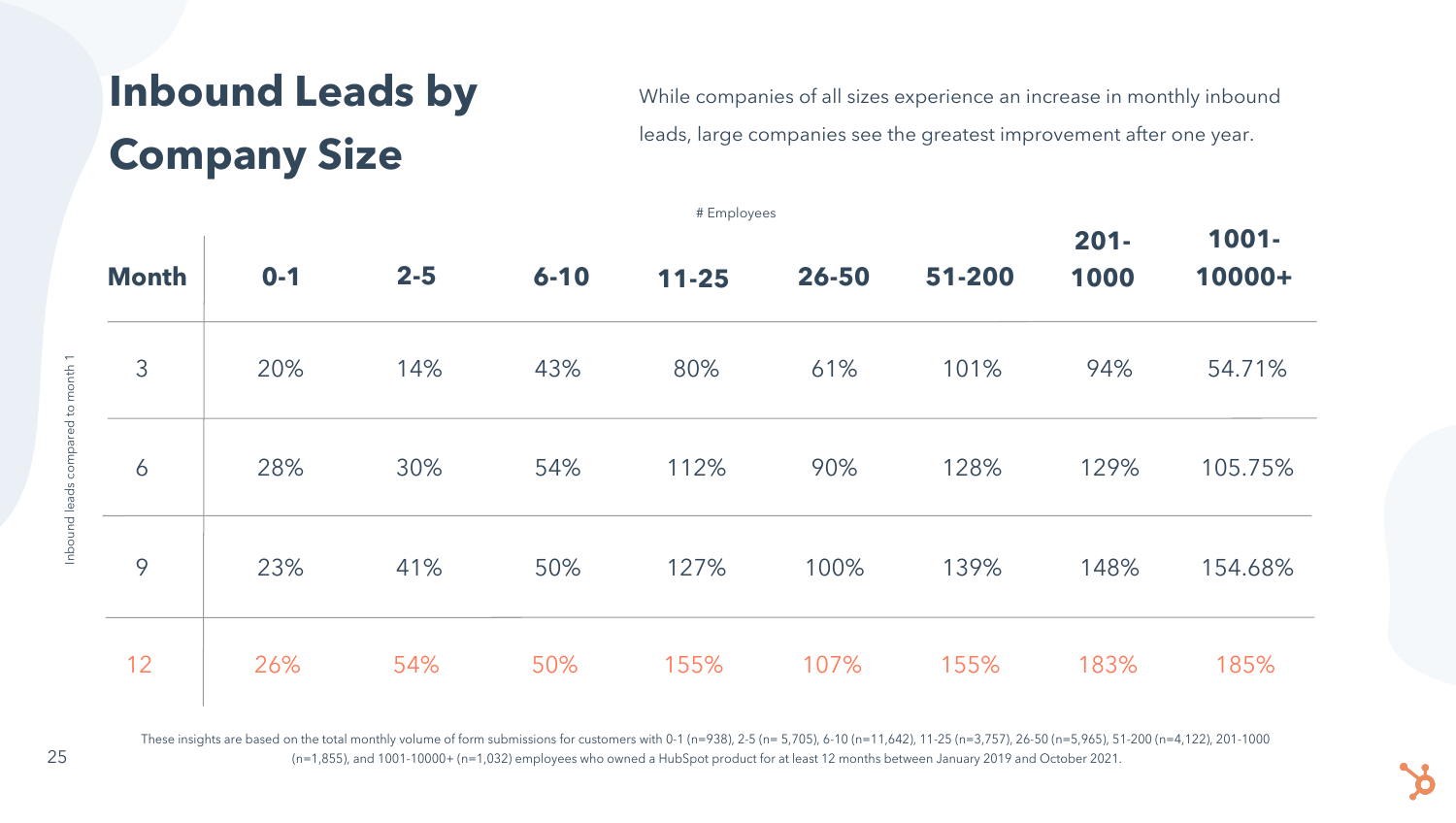## **Inbound Leads by Product Marketing Hub**

These insights are based on the total monthly volume of form submissions for customers who owned Marketing Hub Starter (n=14,777), Marketing Hub Professional (n=9,367), or Marketing Hub Enterprise (n=1,327) for at least 12 months between January 2019 and October 2021.



| <b>Month</b> | <b>Starter</b> | <b>Professional</b> | <b>Enterprise</b> |  |  |
|--------------|----------------|---------------------|-------------------|--|--|
| 3            | 4%             | 69%                 | 69%               |  |  |
| 6            | 18%            | 131%                | 135%              |  |  |
| 9            | 16%            | 136%                | 168%              |  |  |
| 12           | 24%            | 158%                | 169%              |  |  |

All Marketing Hub customers see an increase in inbound leads year after purchase with Enterprise customers seeing a 169% improvement.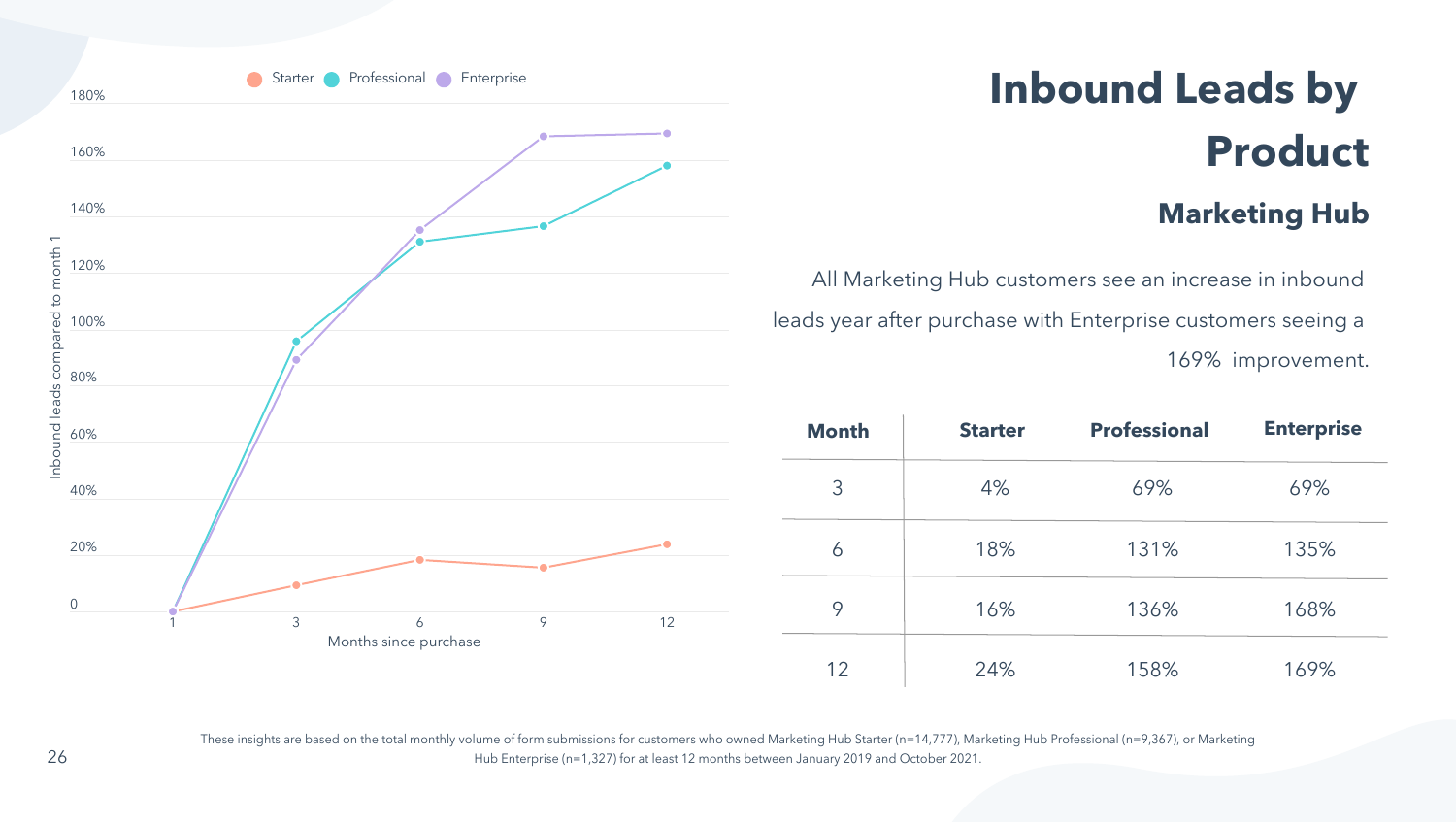These insights are based on the total monthly volume of form submissions for customers who owned CMS Hub Professional (n = 2,227) for at least 12 months or CMS Hub Enterprise (n = 172) for at least 9 months between January 2019 and October 2021.



# **CMS Hub**

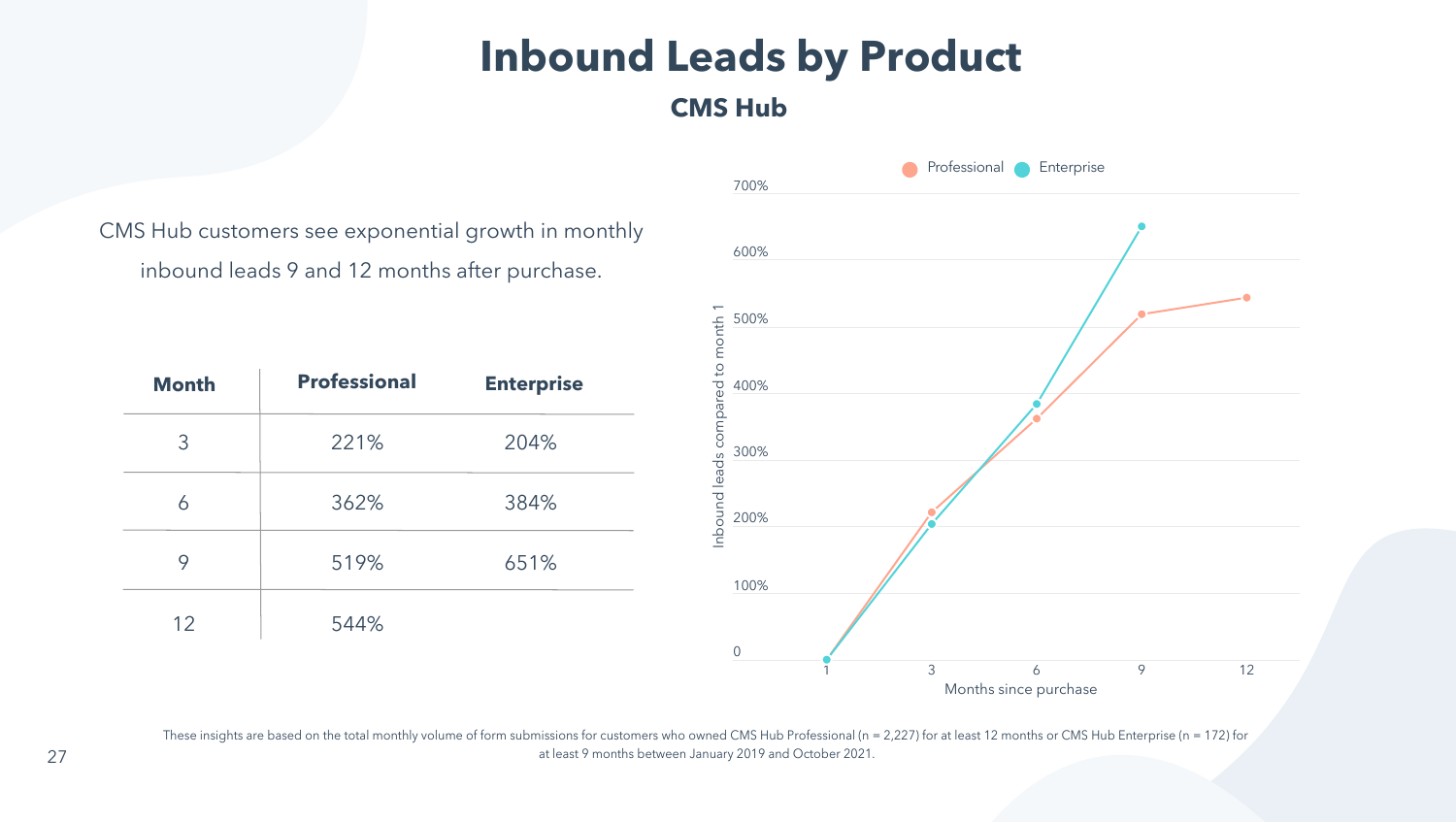#### **Marketing + CMS Hub**

| <b>lonth</b>   | <b>Marketing Hub</b> | <b>CMS Hub</b> | $MH + CMS$ |
|----------------|----------------------|----------------|------------|
| $\overline{3}$ | 110%                 | 5%             | 239%       |
| 6              | 145%                 | 97%            | 388%       |
| 9              | 157%                 | 218%           | 533%       |
| 12             | 202%                 | 265%           | 573%       |



These insights are based on the total monthly volume of form submissions for customers who owned Marketing Hub only (n=23,763), CMS Hub only (n=608), or Marketing and CMS Hub (n=1,600) for at least 12 months between January 2019 and October 2021.

By combining Marketing Hub and CMS Hub, customers see even greater improvement in monthly inbound leads over

MH = Marketing Hub | CMS = CMS Hub

#### **Inbound Leads by Product**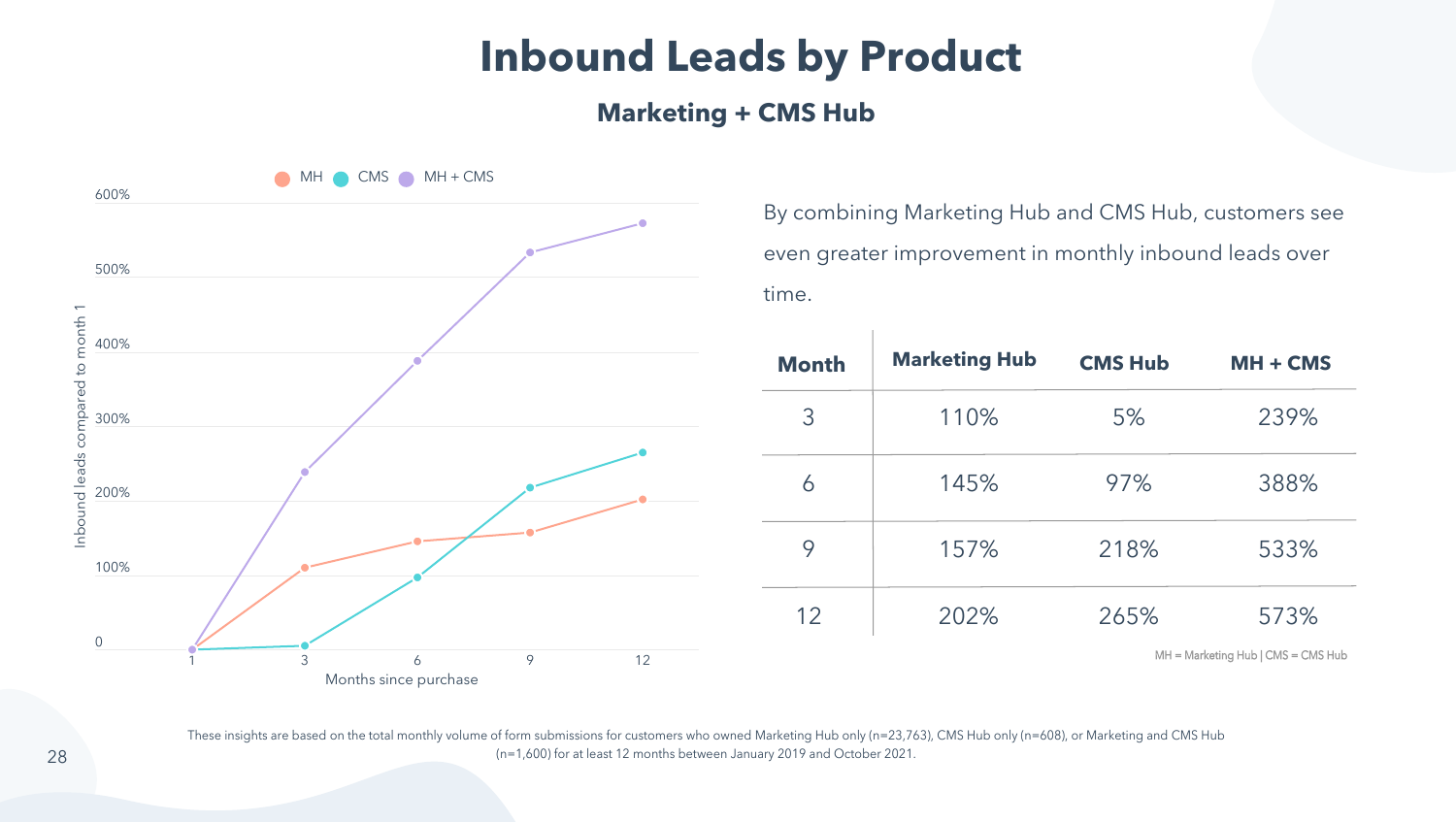#### **Inbound Leads by Product Marketing, Sales, Service, CMS Hub Bundles**

These insights are based on the total monthly volume of form submissions for customers who owned Marketing Hub only (n=11,316), Marketing and Sales Hub only (n=5,495), Marketing, Sales and Service Hub only (n= 6,828), and Marketing, Sales, Service and CMS Hub (n= 431) for at least 12 months between January 2019 and October 2021.

| onth           | <b>MH</b> | $MH + SH$ | $MH + SH$<br>+ SvH | $MH + SH +$<br>SvH + CMS |
|----------------|-----------|-----------|--------------------|--------------------------|
| $\overline{3}$ | 67%       | 65%       | 108%               | 108%                     |
| 6              | 100%      | 105%      | 112%               | 180%                     |
| 9              | 112%      | 131%      | 116%               | 286%                     |
| 12             | 132%      | 139%      | 130%               | 304%                     |

MH = Marketing Hub | SH = Sales Hub | SvH = Service Hub | CMS = CMS Hub

Customers with Marketing, Sales, Service, and CMS

- Hub see 2x the increase in inbound leads compared to
	- customers with one, two or three hubs.

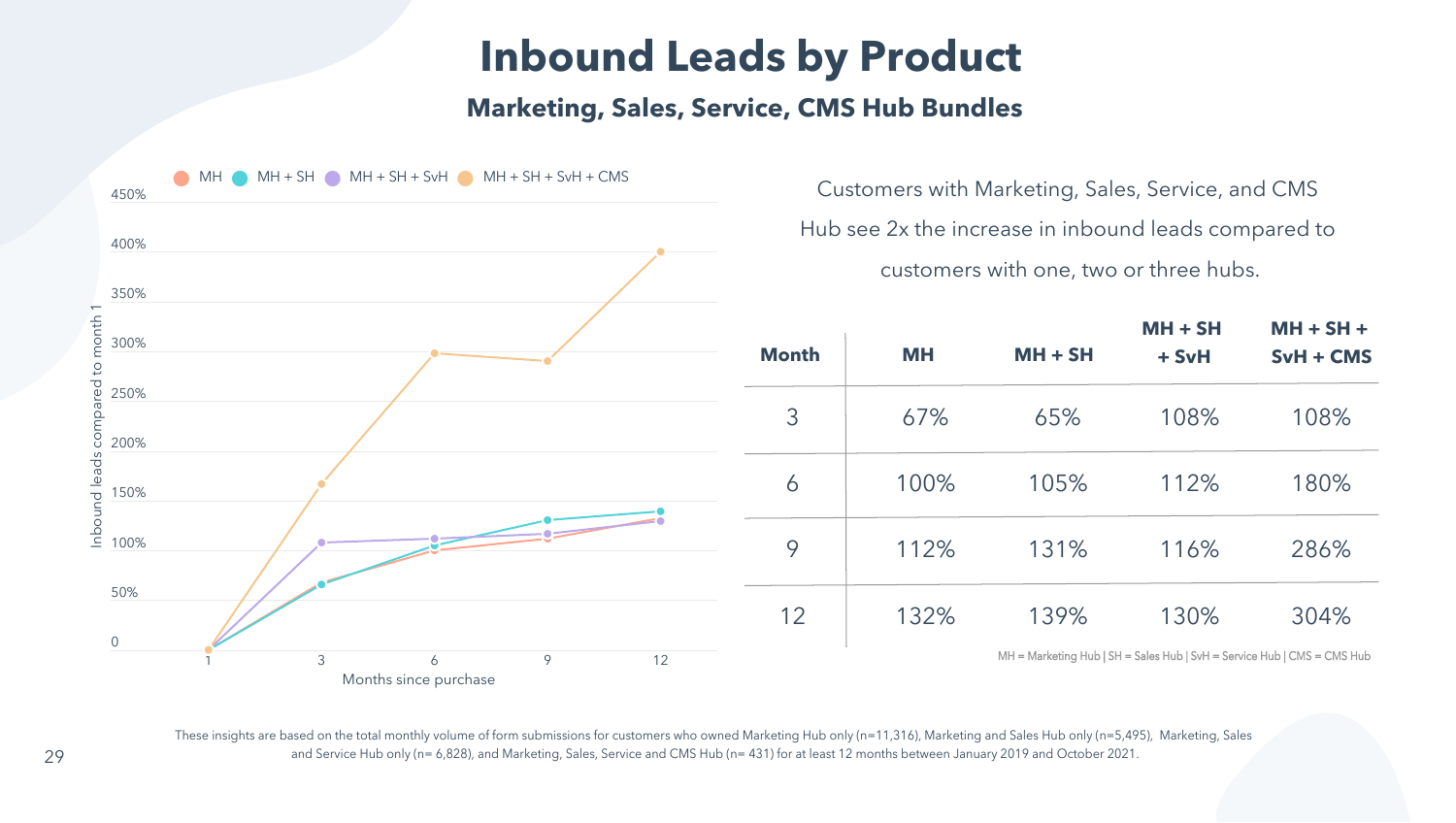## Deals Closed-Won



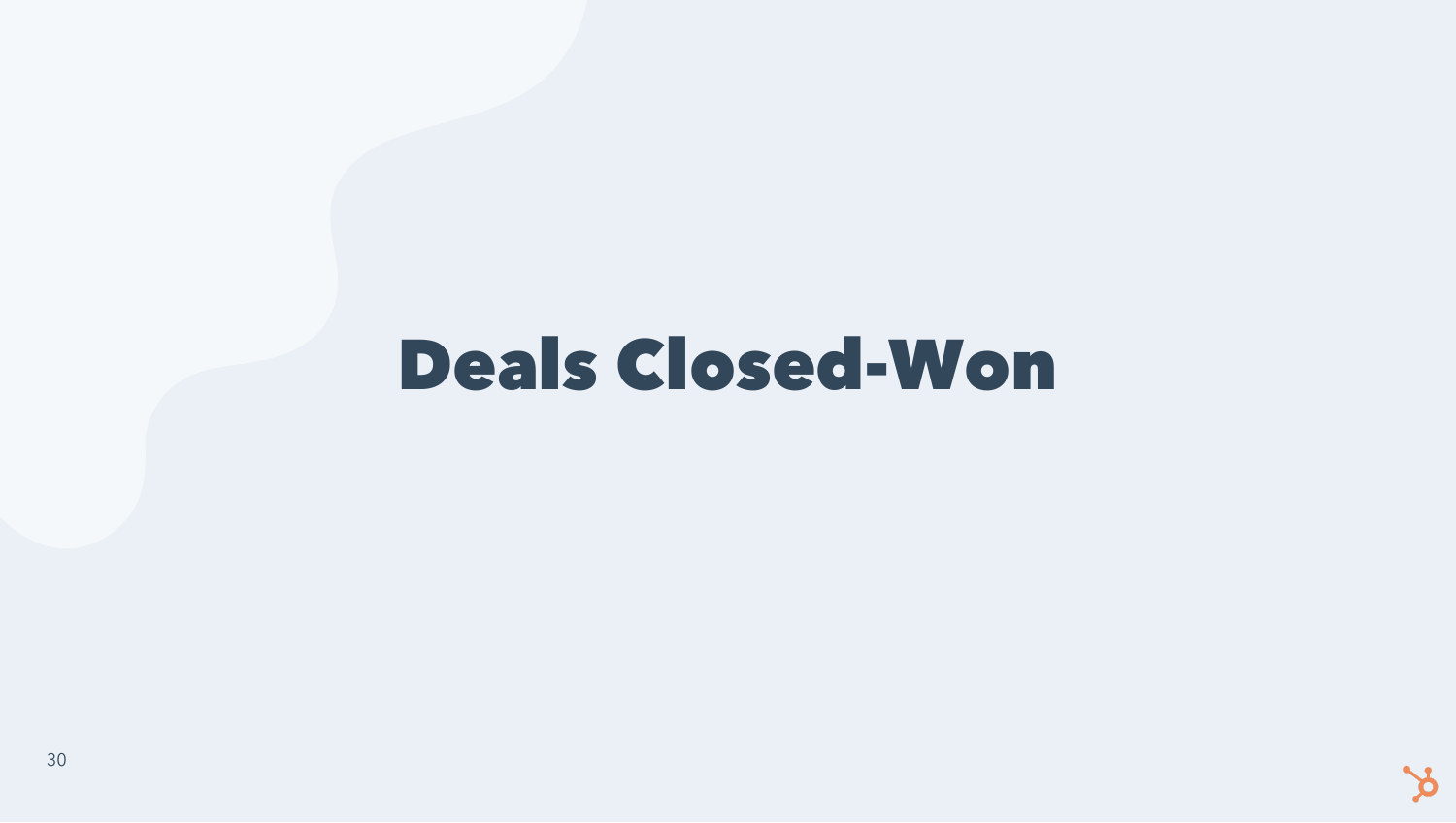## **Global Deals Closed-Won Performance**

One year after purchasing HubSpot, customers record 92% more closed-won deals on average.

| <b>Month</b> | <b>Improvement</b> |
|--------------|--------------------|
| 6            | 70%                |
| 9            | 84%                |
| 12           | 92%                |

100%



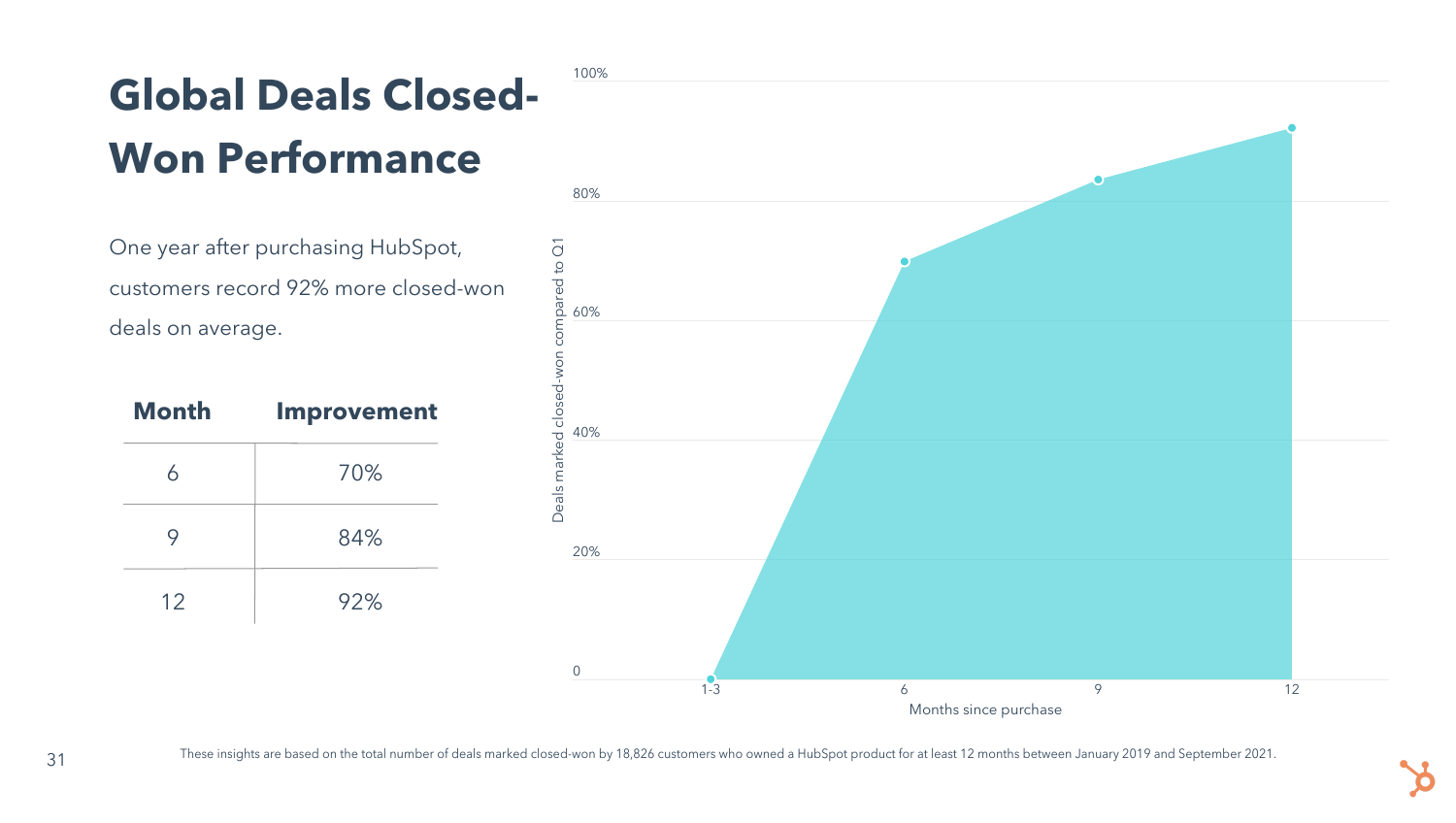#### **Deals Closed-Won by Region**

|      |                                    |               | <b>Latin America</b>      |             |                |
|------|------------------------------------|---------------|---------------------------|-------------|----------------|
| onth | <b>Northern</b><br><b>Americas</b> | <b>Europe</b> | & the<br><b>Caribbean</b> | <b>Asia</b> | <b>Oceania</b> |
| 6    | 65%                                | 51%           | 64%                       | 60%         | 59%            |
| 9    | 88%                                | 80%           | 80%                       | 59%         | 77%            |
| 12   | 99%                                | 88%           | 92%                       | 73%         | 89%            |

Companies from regions across the globe see increases in the number of deals marked closed-won in the year after purchasing HubSpot.





These insights are based on the total number of deals marked closed-won by customers in the Northern Americas (n= 8,450), Europe (n=5,682), Latin America & the Caribbean (n=1,302), Asia (n=1,239) and Oceania (n=1,329) who owned a HubSpot product for at least 12 months between January 2019 and September 2021.

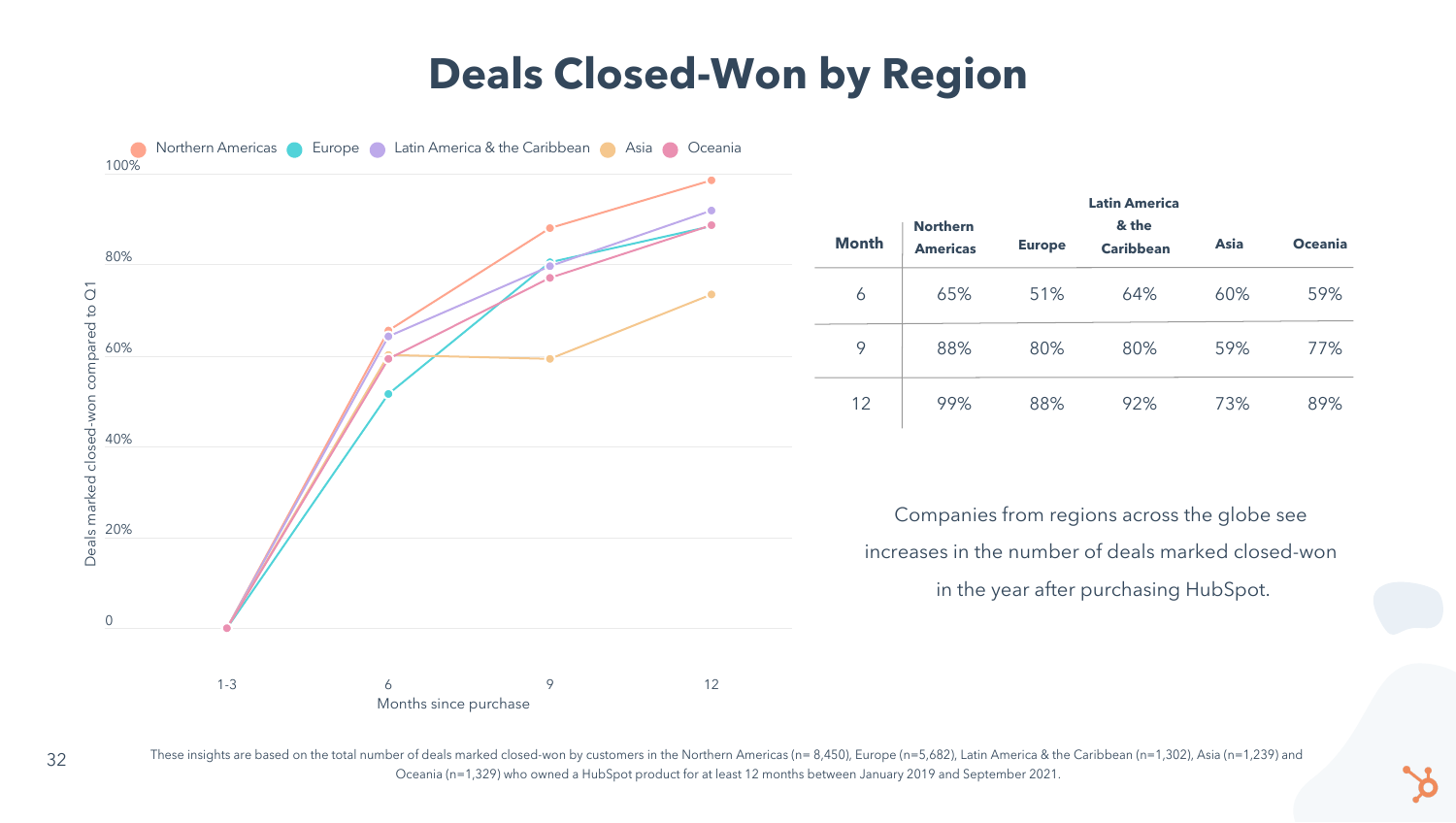## **Deals Closed-Won by Country**

| Month | Japan |                 |  | France Germany UK US Netherlands Canada |                  | <b>Mexico</b> Spain | <b>Brazil</b> |
|-------|-------|-----------------|--|-----------------------------------------|------------------|---------------------|---------------|
| 6     | 159%  | 64% 38% 52% 64% |  |                                         | 85% 32% 121% 29% |                     | 53%           |
| 9     | 62%   |                 |  | 58% 79% 64% 72% 93% 77% 124% 49%        |                  |                     | 76%           |
| 12    |       |                 |  | 103% 73% 75% 75% 89% 82% 67% 100%       |                  | 102% 103%           |               |

 $\mathbf{I}$ 

Companies in countries around the world increase their volume of closed-won deals by at least 67% one year after purchasing HubSpot.



These insights are based on the total number of deals marked closed-won by customers in Japan (n=262), France (n=751), Germany (n=419), United Kingdom (n=1,782), United States (n=7,560), Netherlands (n=379), Canada (n=923), Mexico (n=372), Spain (n=377) and Brazil (n=460) who owned a HubSpot product for at least 12 months between January 2019 and September 2021.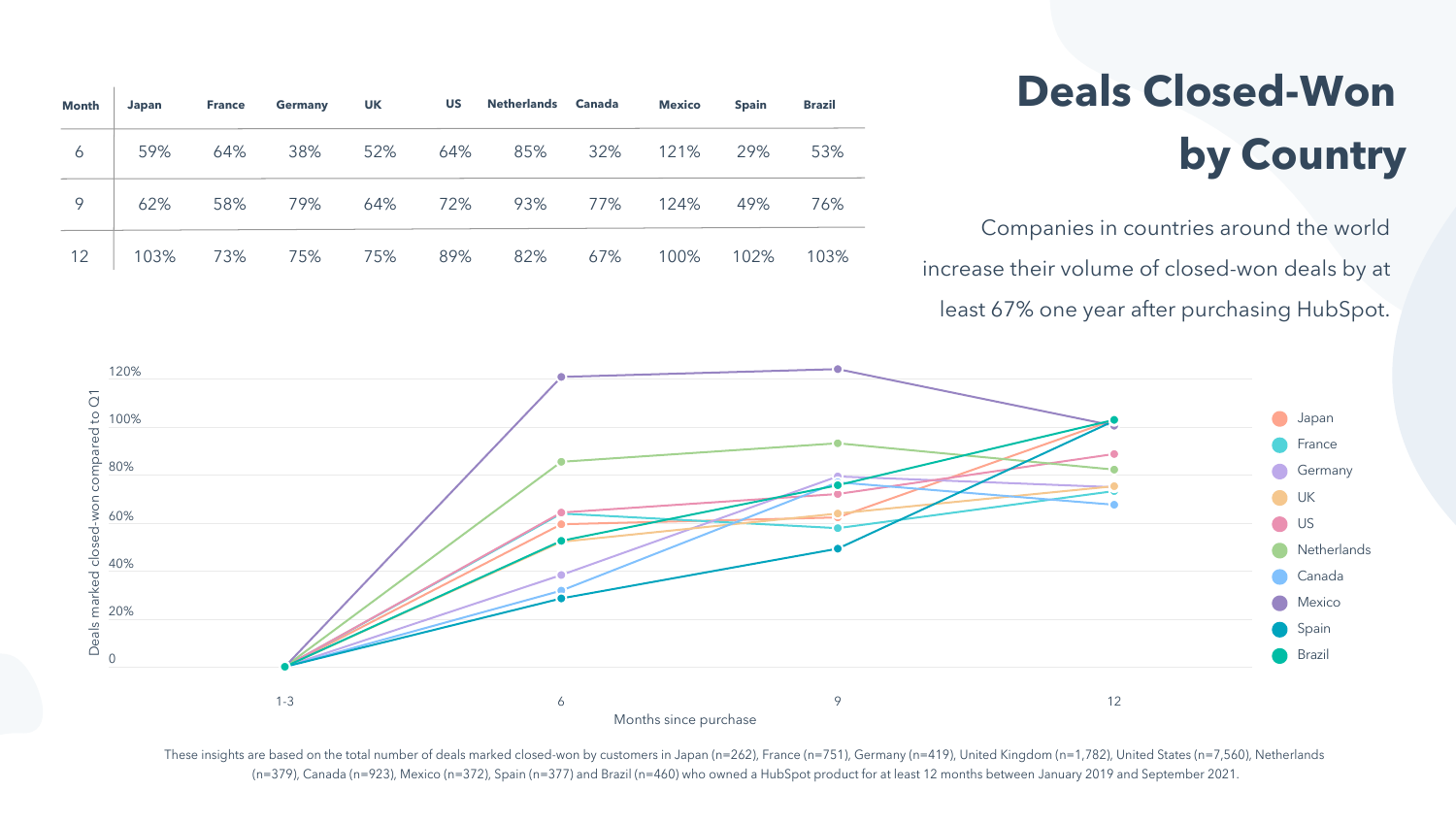

These insights are based on the total number of deals marked closed-won by customers in Construction (n=189), Education and Health Services (n= 458), Financial Activities (n=462), Information (n=1,583), Manufacturing (n=60 34 Services & Public Admin (n=117), Professional and Business Services (n=2,135), Trade, Transportation and Utilities (n=564) industry that owned a HubSpot product for at least 12 months between January 2019 and September



### **Deals Closed-Won by Industry**

After 1 year of owning HubSpot, companies across all industries see more closed-won deals.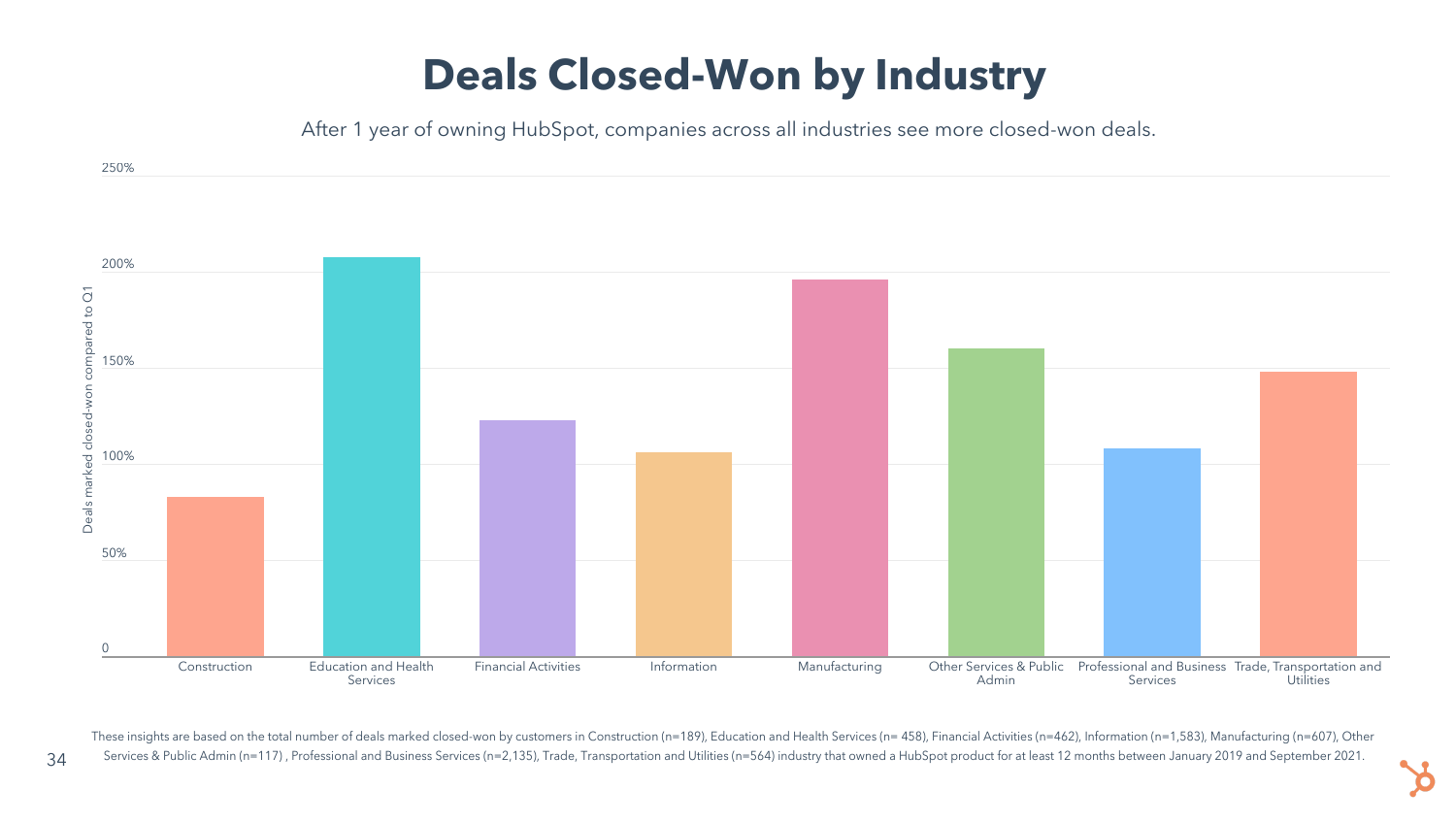These insights are based on the total number of deals marked closed-won by customers in Construction (n=189), Education and Health Services (n= 458), Financial Activities (n=462), Information (n=1,583), Manufacturing (n=607), Other Services & Public Admin (n=117) , Professional and Business Services (n=2,135), Trade, Transportation and Utilities (n=564) industry that owned a HubSpot product for at least 12 months between January 2019 and September 2021.

|                     | <b>Month</b> | <b>Construction</b> | <b>Education &amp;</b><br><b>Health Services</b> | <b>Financial</b><br><b>Activities</b> | <b>Information</b> | <b>Manufacturing</b> | <b>Other</b><br><b>Services &amp;</b><br><b>Public Admin</b> | <b>Professional</b><br>& Business<br><b>Services</b> | Trade,<br><b>Transportation</b><br>& Utilities |
|---------------------|--------------|---------------------|--------------------------------------------------|---------------------------------------|--------------------|----------------------|--------------------------------------------------------------|------------------------------------------------------|------------------------------------------------|
| 100t<br>compared    | 6            | 57%                 | 144%                                             | 64%                                   | 84%                | 106%                 | 42%                                                          | 82%                                                  | 67%                                            |
| won-                | 9            | 94%                 | 169%                                             | 61%                                   | 83%                | 127%                 | 126%                                                         | 92%                                                  | 144%                                           |
| Deals marked closed | 12           | 83%                 | 208%                                             | 123%                                  | 106%               | 196%                 | 160%                                                         | 108%                                                 | 148%                                           |

## **Deals Closed-Won by Industry**

After 1 year of owning HubSpot, companies across all industries see more closed-won deals.

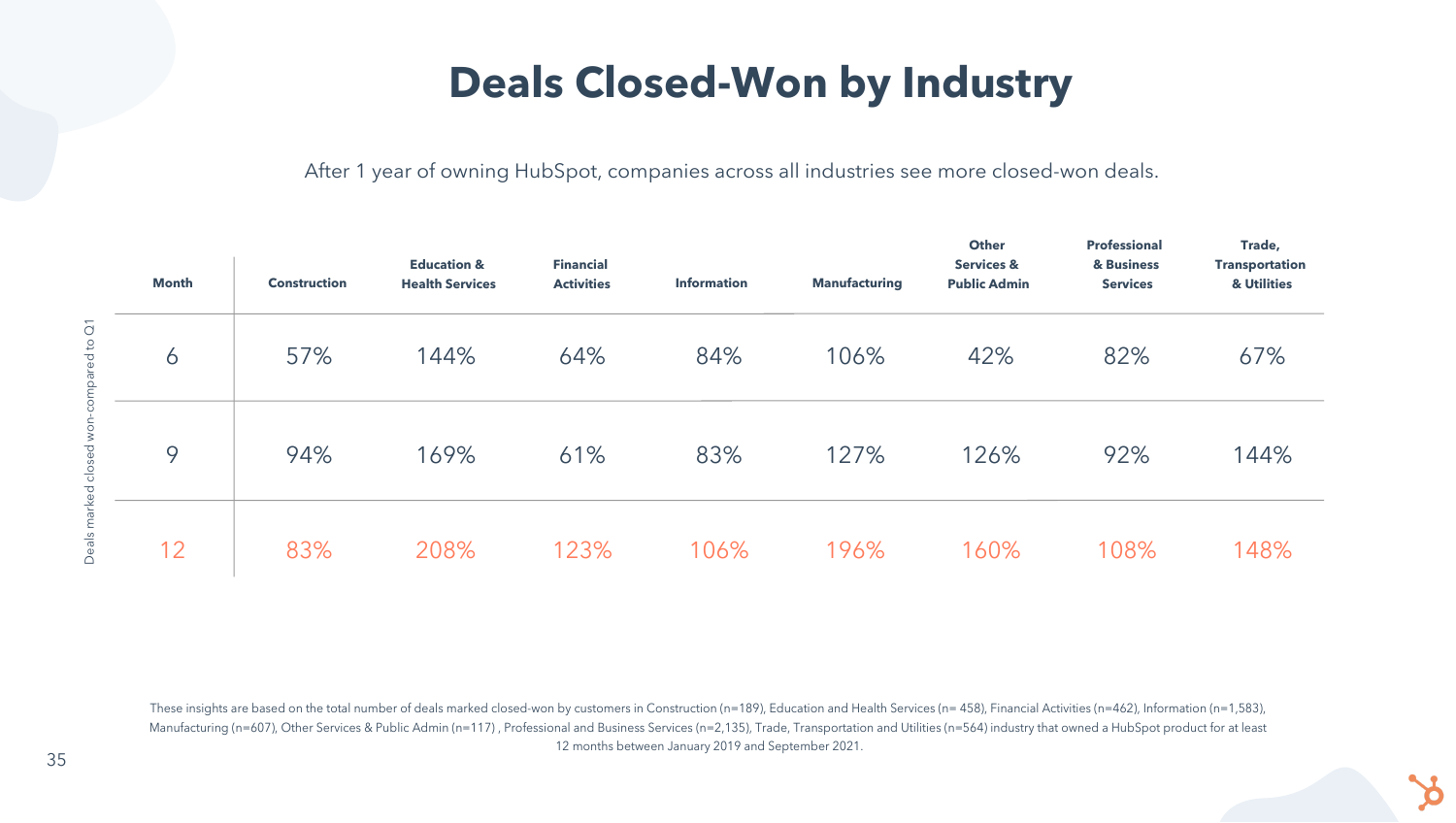### **Deals Closed-Won by Company Size**



These insights are based on the total number of deals marked closed-won by customers with 0-5 (n=3,401), 6-10 (n= 6,220), 11-25 (n=2,234), 26-50 (n=3,382), 51-200 (n=2,190), 201-1000 (n=871), and 1001- 10000+ (n=395) employees who owned a HubSpot product for at least 12 months between January 2019 and September 2021.

Companies of all sizes record at least 50% more closed-won deals after 12 months. That said,

companies with more than 200 employees see the greatest improvement over time.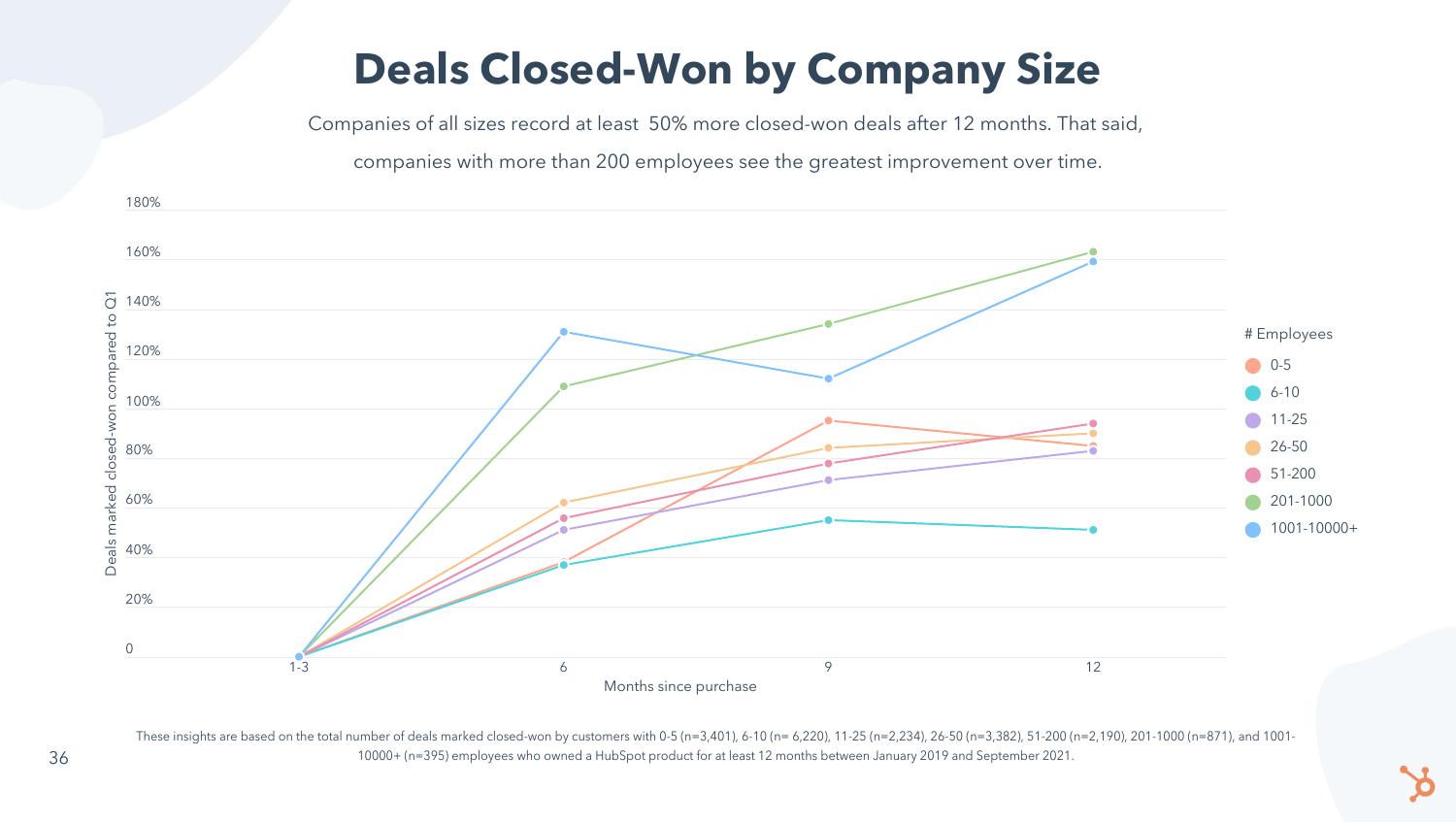|              |         |          | $201 -$   | 1001- |        |      |        |
|--------------|---------|----------|-----------|-------|--------|------|--------|
| <b>Month</b> | $0 - 5$ | $6 - 10$ | $11 - 25$ | 26-50 | 51-200 | 1000 | 10000+ |
| 6            | 38%     | 37%      | 51%       | 62%   | 56%    | 109% | 131%   |
| 9            | 95%     | 55%      | 71%       | 84%   | 78%    | 134% | 112%   |
| 12           | 85%     | 51%      | 83%       | 90%   | 94%    | 163% | 159%   |

Companies of all sizes record 50% or more closed-won deals. That said, companies with more than 200 employees see the greatest improvement over time.

## **Deals Closed-Won by Company Size**

These insights are based on the total number of deals marked closed-won by customers with 0-5 (n=3,401), 6-10 (n= 6,220), 11-25 (n=2,234), 26-50 (n=3,382), 51-200 (n=2,190), 201-1000 (n=871), and 1001-10000+ (n=395) employees who owned a HubSpot product for at least 12 months between January 2019 and September 2021.

# Employees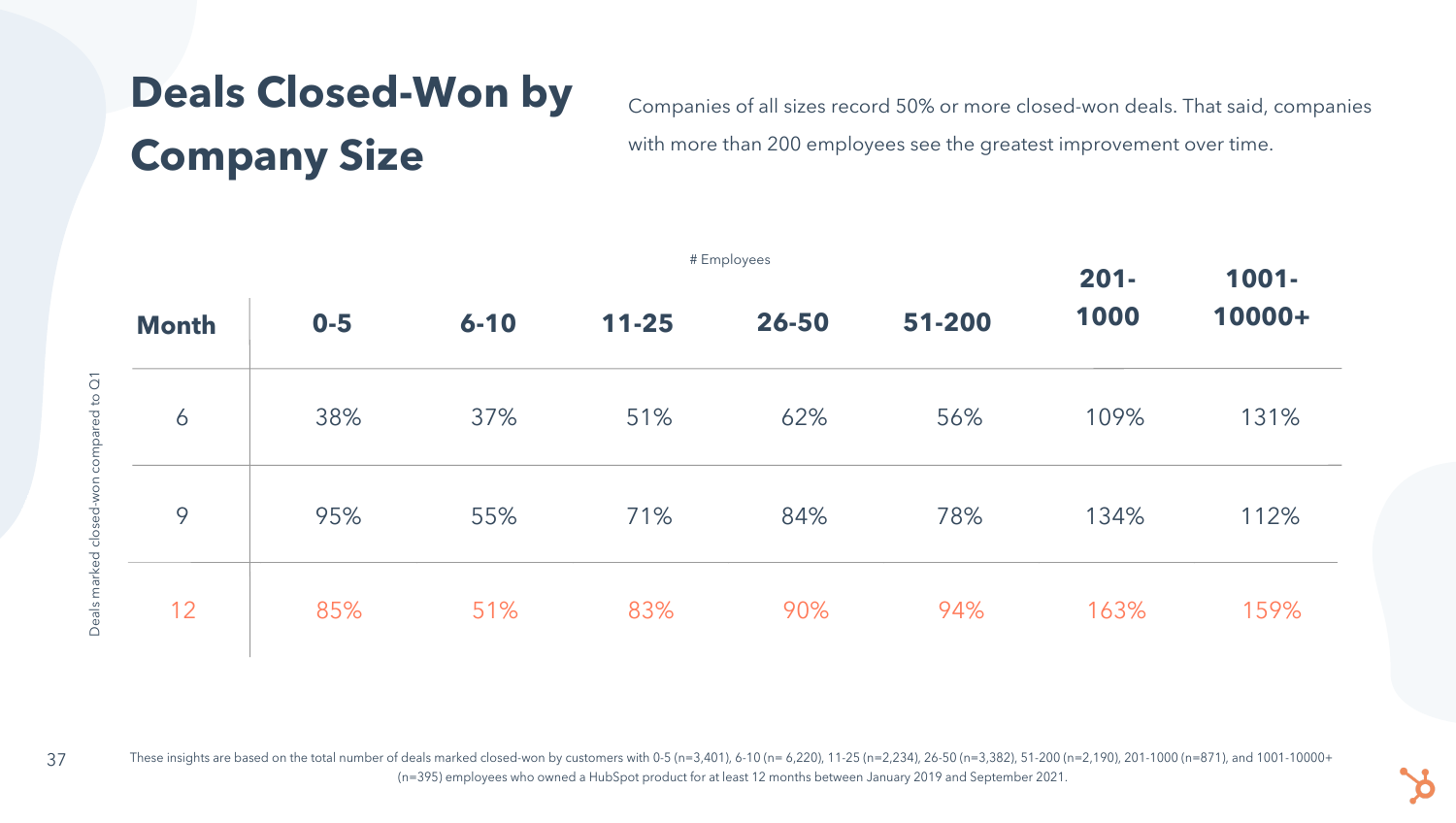#### **Deals Closed-Won by Product**

These insights are based on the total number of deals marked closed-won by customers who owned Sales Hub Starter (n=7,140), Sales Hub Professional (n=6,211), or Sales Hub Enterprise (n=498) for at least 12 months between January 2019 and September 2021.



| <b>Month</b> | <b>Starter</b> | <b>Professional</b> | <b>Enterprise</b> |
|--------------|----------------|---------------------|-------------------|
|              | 16%            | 69%                 | 187%              |
|              | 27%            | 89%                 | 281%              |
| 12           | 24%            | 99%                 | 347%              |

12 months after purchasing Sales Hub, customers see at least a 24% increase in deals closed-won, with Enterprise customers seeing 347% improvement. That's more than 248% than Professional or Starter.

#### **Sales Hub**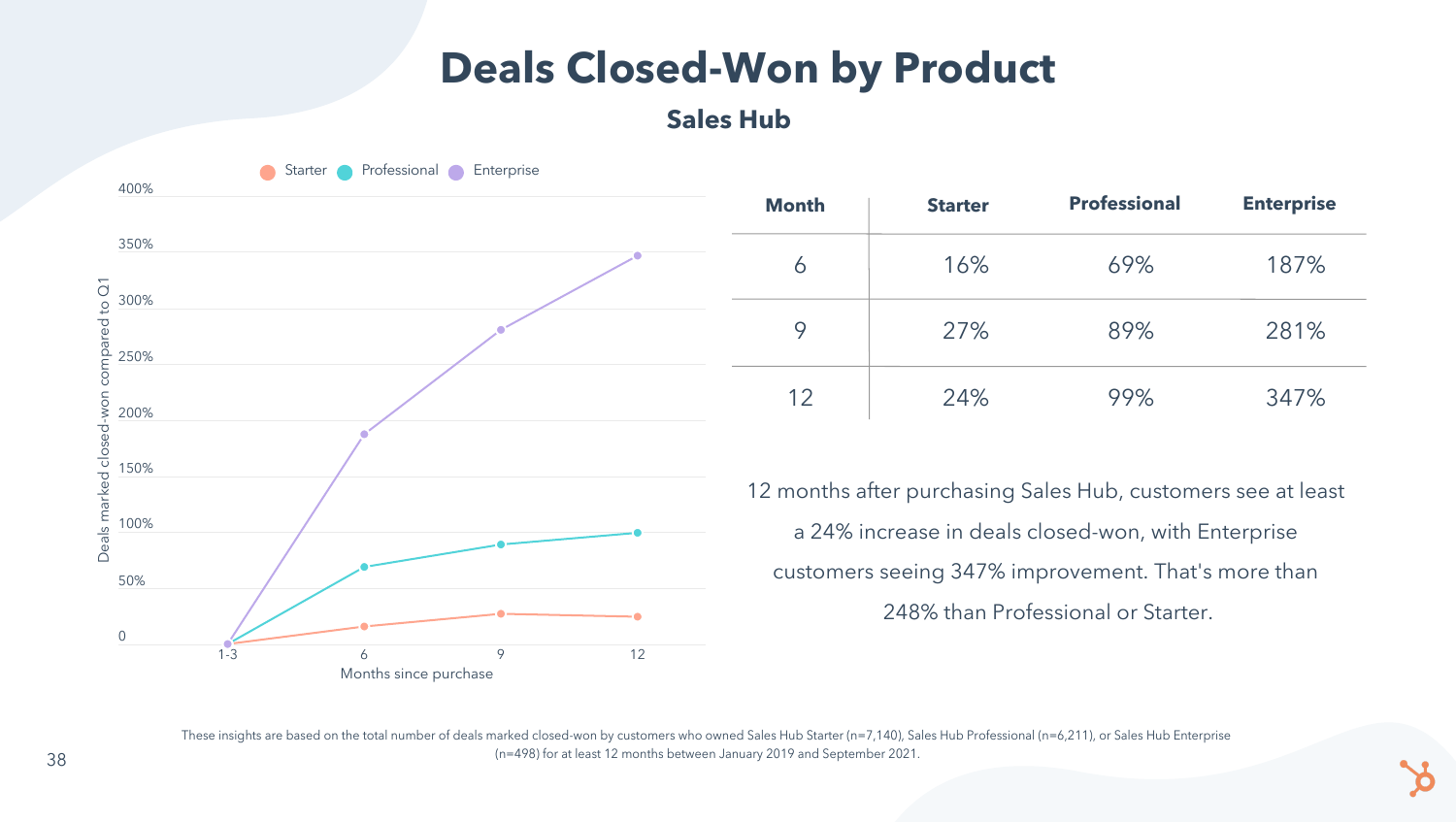The Marketing, Sales, Service, and CMS Hub bundle outperforms Sales Hub alone and other bundles for deals closed-won one year after purchasing HubSpot.



These insights are based on the total number of deals marked closed-won by customers who owned Sales Hub only (n=6,018), Sales and Marketing Hub only (n=3,962), Sales, Marketing, and Service Hub only (n= 3,981), Sales and Marketing and Service and CMS Hub (n= 283) for at least 12 months between January 2019 and September 2021.

| onth | <b>SH</b> | $SH + MH$ | $SH + MH$<br>+ SvH | $SH + MH +$<br>$SVH + CMS$ |
|------|-----------|-----------|--------------------|----------------------------|
| 6    | 24%       | 91%       | 81%                | 130%                       |
| 9    | 36%       | 115%      | 129%               | 172%                       |
| 12   | 52%       | 120%      | 134%               | 203%                       |

MH = Marketing Hub | SH = Sales Hub | SvH = Service Hub | CMS = CMS Hub

#### **Deals Closed-Won by Product Marketing, Sales, Service, & CMS Hub Bundles**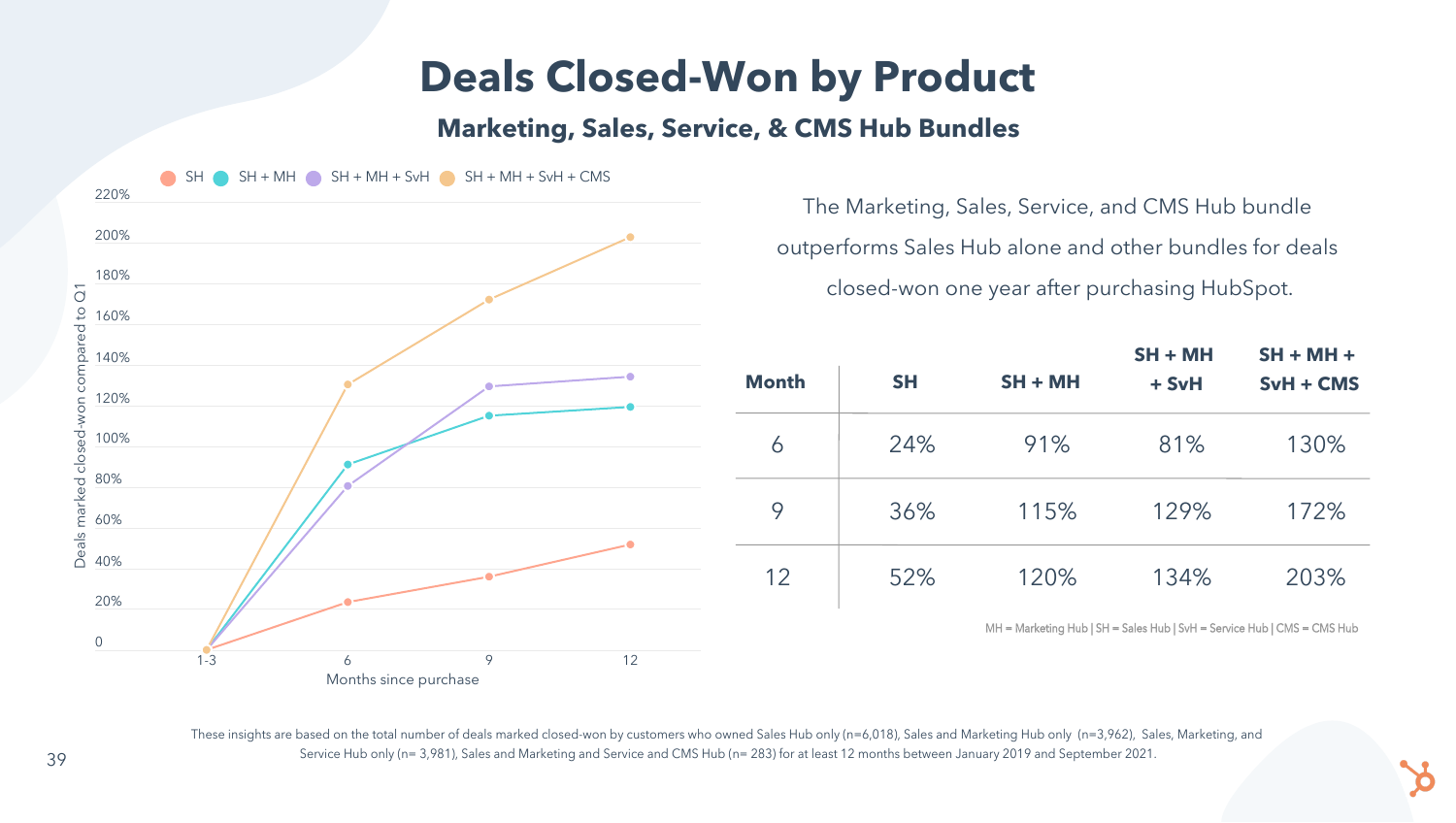## Deal Close Rate



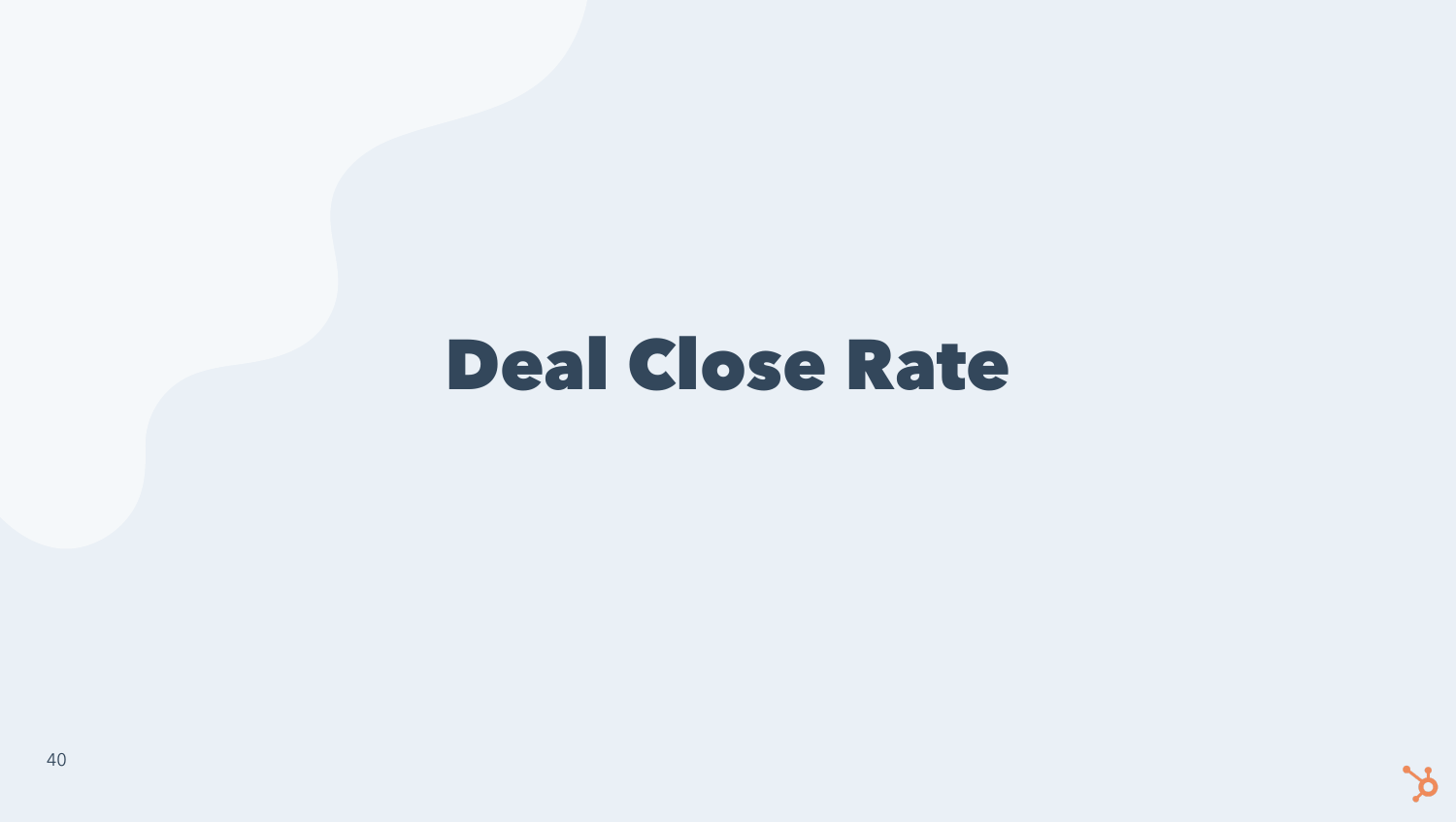

## **Global Deal Close Rate Performance**

One year after purchasing HubSpot, customers see a 41% improvement in their deal close rate.

| <b>Month</b> | <b>Improvement</b> |
|--------------|--------------------|
| 6            | 36%                |
| 9            | 39%                |
| 12           | 41%                |

This chart shows the number of deals marked closed-won divided by the number of deals created in HubSpot CRM by 15,367 customers who owned a HubSpot product for at least 12 months between January 2019 and September 2021.

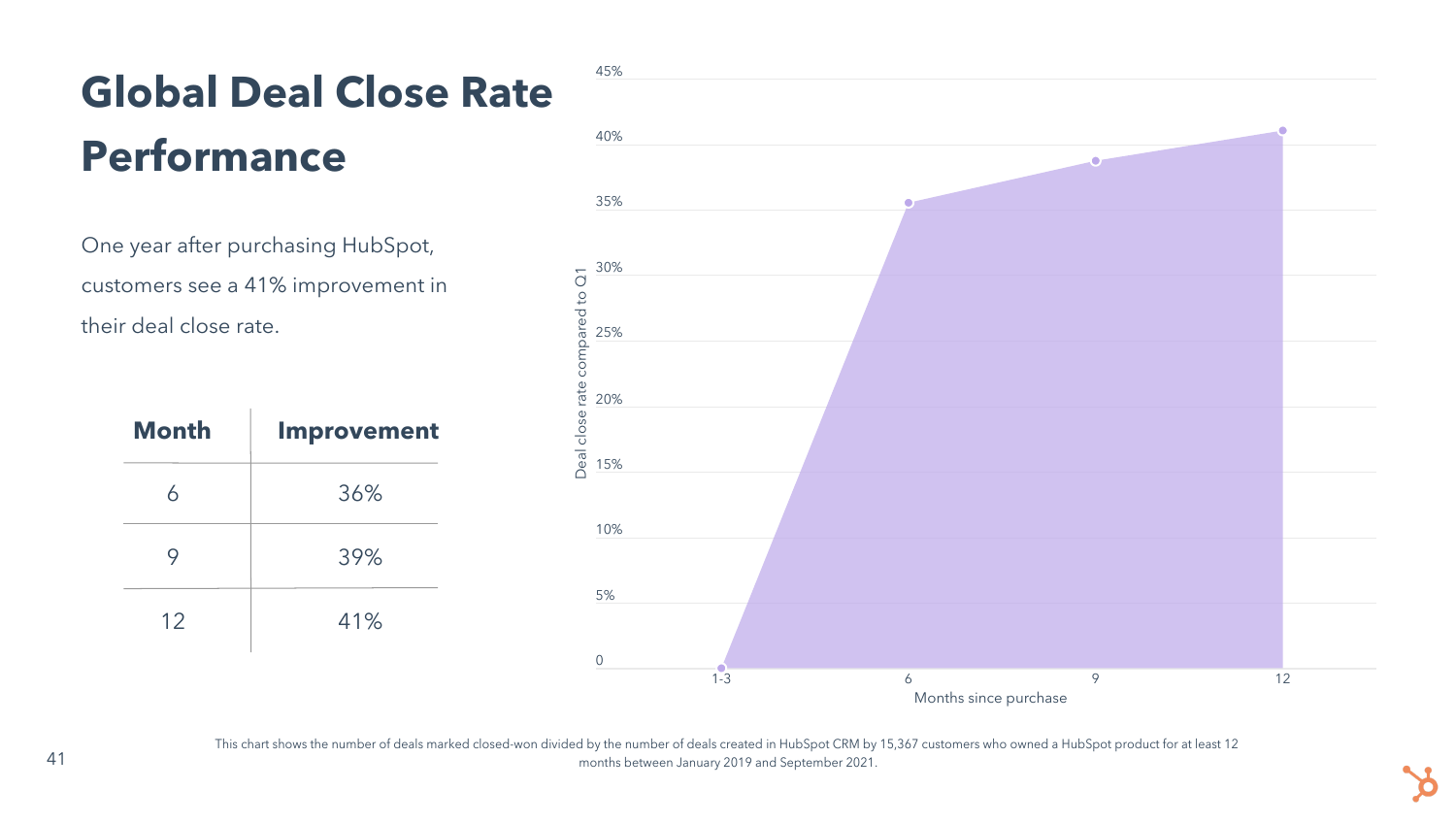

#### **Deal Close Rate by Region**

|      |                                    |               | <b>Latin America</b>      |             |                |
|------|------------------------------------|---------------|---------------------------|-------------|----------------|
| onth | <b>Northern</b><br><b>Americas</b> | <b>Europe</b> | & the<br><b>Caribbean</b> | <b>Asia</b> | <b>Oceania</b> |
| 6    | 34%                                | 11%           | 19%                       | 39%         | 45%            |
| 9    | 43%                                | 22%           | 41%                       | 49%         | 49%            |
| 12   | 44%                                | 21%           | 50%                       | 55%         | 54%            |

Companies from regions across the globe see increases in their deal close rate the year after purchasing HubSpot.

![](_page_41_Picture_8.jpeg)

![](_page_41_Figure_1.jpeg)

This chart shows the number of deals marked closed-won divided by the number of deals created in HubSpot CRM by customers in the Northern Americas (n= 6,863), Europe (n=4,954), Latin America & the Caribbean (n=1,217), Asia (n=1,071) and Oceania (n=1,395) who owned a HubSpot product for at least 12 months between January 2019 and September 2021.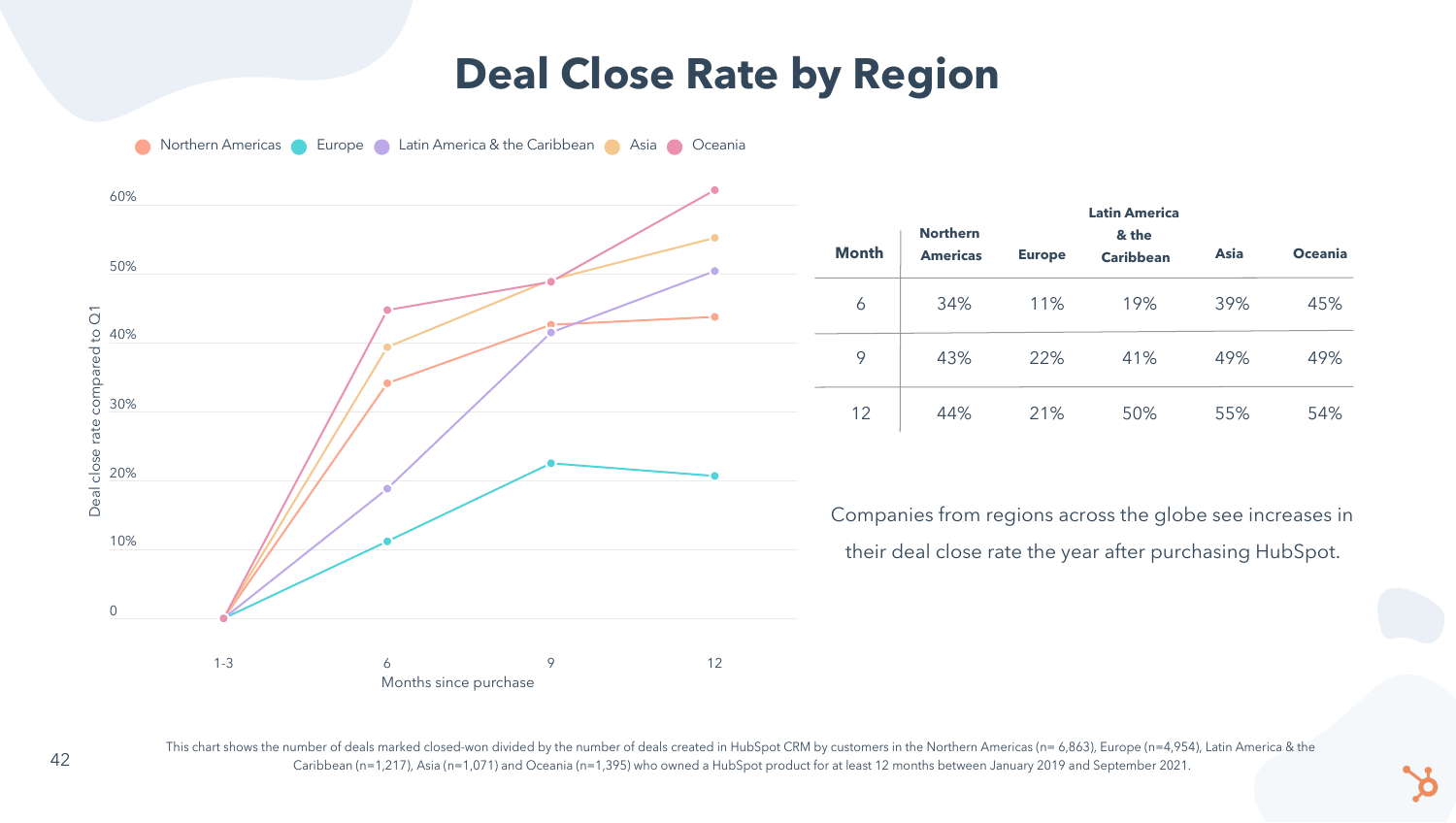100%

 $\Box$ 

![](_page_42_Figure_2.jpeg)

## **Deal Close Rate by Country**

mpanies in countries around the world improve their

deal close rate a year after purchasing HubSpot.

| <b>Month</b> | <b>Japan</b> |                           |  | France Germany UK US Netherlands Canada Mexico |                 | <b>Spain</b> | <b>Brazil</b> |                          |
|--------------|--------------|---------------------------|--|------------------------------------------------|-----------------|--------------|---------------|--------------------------|
|              |              |                           |  | 6   31% 39% 22% 16% 37% 57% 8% 52%             |                 | 13%          | 36%           |                          |
| $9$          |              |                           |  | 38% 36% 60% 25% 38% 55% 29% 55%                |                 | 38%          | 45%           | $\overline{\bigcirc}$ or |
|              |              | 12   50% 100% 74% 32% 43% |  |                                                | 54% 32% 55% 64% |              | 45%           |                          |

![](_page_42_Picture_9.jpeg)

This chart shows the number of deals marked closed-won divided by the number of deals created in HubSpot CRM by customers Japan (n=237), France (n=664), Germany (n=639), United Kingdom (n=1,566), United States (n=7,624), Netherlands (n=329), Canada (n=731), Mexico (n=367), Spain (n=376) and Brazil (n=460) who owned a HubSpot product for at least 12 months between January 2019 and September 2021.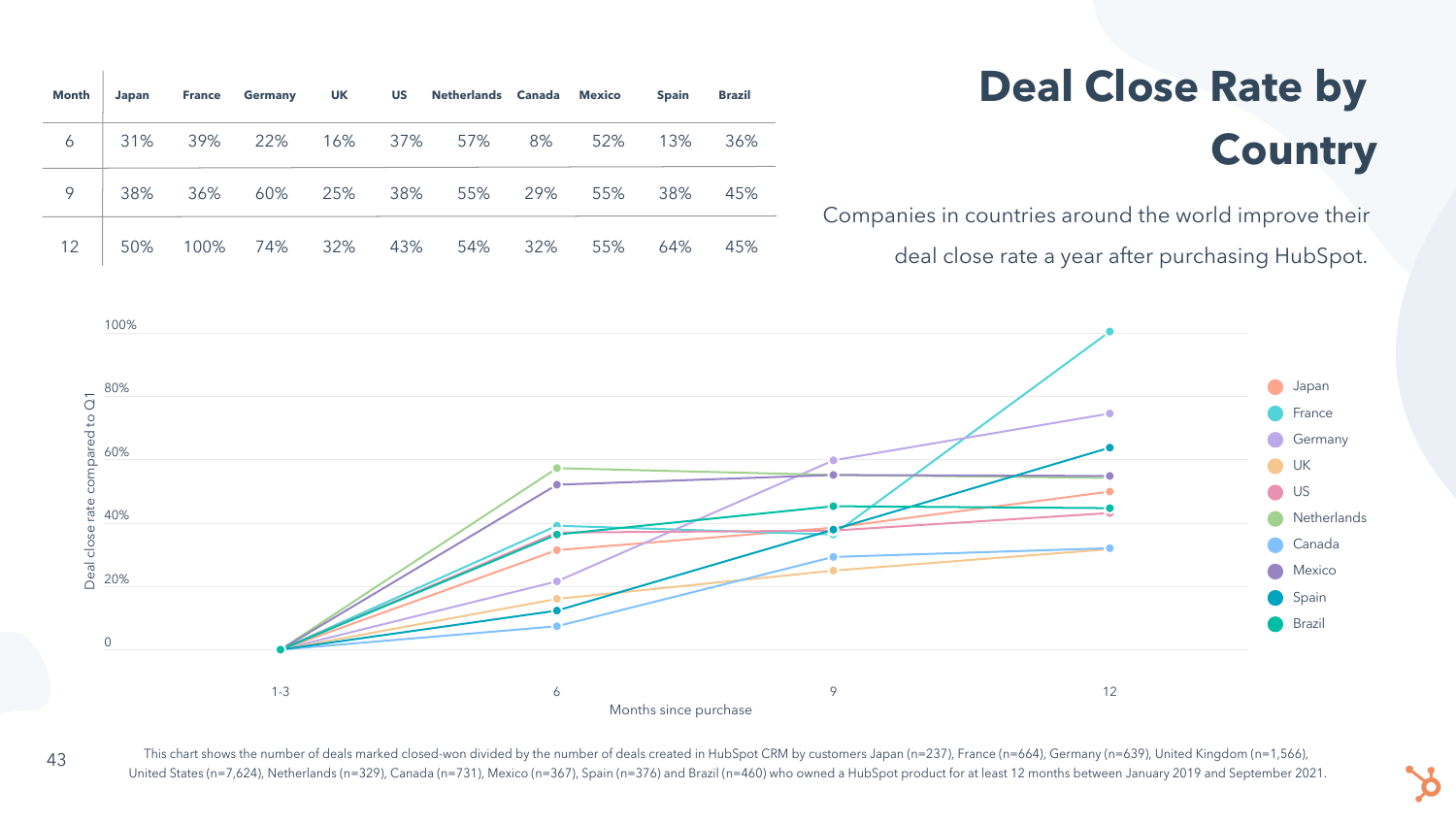![](_page_43_Picture_5.jpeg)

![](_page_43_Figure_2.jpeg)

### **Deal Close Rate by Industry**

After 1 year of owning HubSpot, companies across all industries see at least a 28% increase in their deal close rate.

These insights are based on the number of deals marked closed-won divided by the number of deals created by HubSpot customers in Construction (n= 154), Education and Health Services (n= 437), Financial Activities (n= 371), Information (n= 1,627), Manufacturing (n= 469), Professional and Business Services (n= 1,810), Trade, Transportation and Utilities (n= 438) that owned a HubSpot product for at least 12 months between January 2019 and September 2021.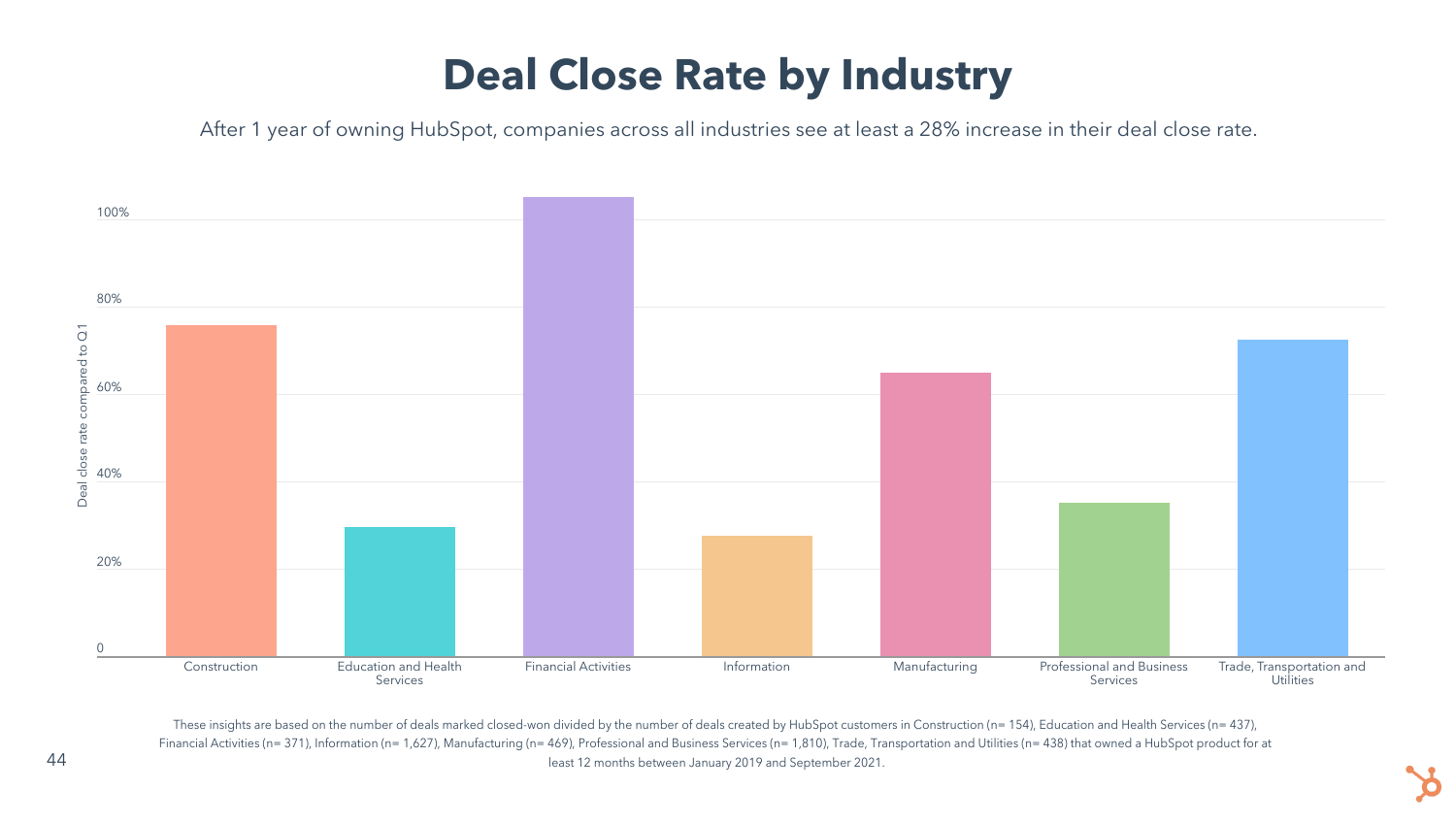![](_page_44_Picture_6.jpeg)

These insights are based on the number of deals marked closed-won divided by the number of deals created by HubSpot customers in Construction (n= 154), Education and Health Services (n= 437), Financial Activities (n= 371), Information (n= 1,627), Manufacturing (n= 469), Professional and Business Services (n= 1,810), Trade, Transportation and Utilities (n= 438) that owned a HubSpot product for at least 12 months between January 2019 and September 2021.

|                                                  | <b>Month</b> | <b>Construction</b> | <b>Education &amp;</b><br><b>Health Services</b> | <b>Financial</b><br><b>Activities</b> | <b>Information</b> | <b>Manufacturing</b> | <b>Professional</b><br>& Business<br><b>Services</b> | Trade,<br><b>Transportation</b><br>& Utilities |
|--------------------------------------------------|--------------|---------------------|--------------------------------------------------|---------------------------------------|--------------------|----------------------|------------------------------------------------------|------------------------------------------------|
| $\overline{O}$<br>compared to<br>Deal close rate | 6            | 53%                 | 4%                                               | 56%                                   | 19%                | 36%                  | 28%                                                  | 21%                                            |
|                                                  | 9            | 90%                 | 21%                                              | 33%                                   | 16%                | 43%                  | 31%                                                  | 92%                                            |
|                                                  | 12           | 75%                 | 30%                                              | 105%                                  | 28%                | 65%                  | 35%                                                  | 72%                                            |

#### **Deal Close Rate by Industry**

After 1 year of owning HubSpot, companies across industries see at least a 28% increase in their deal close rate.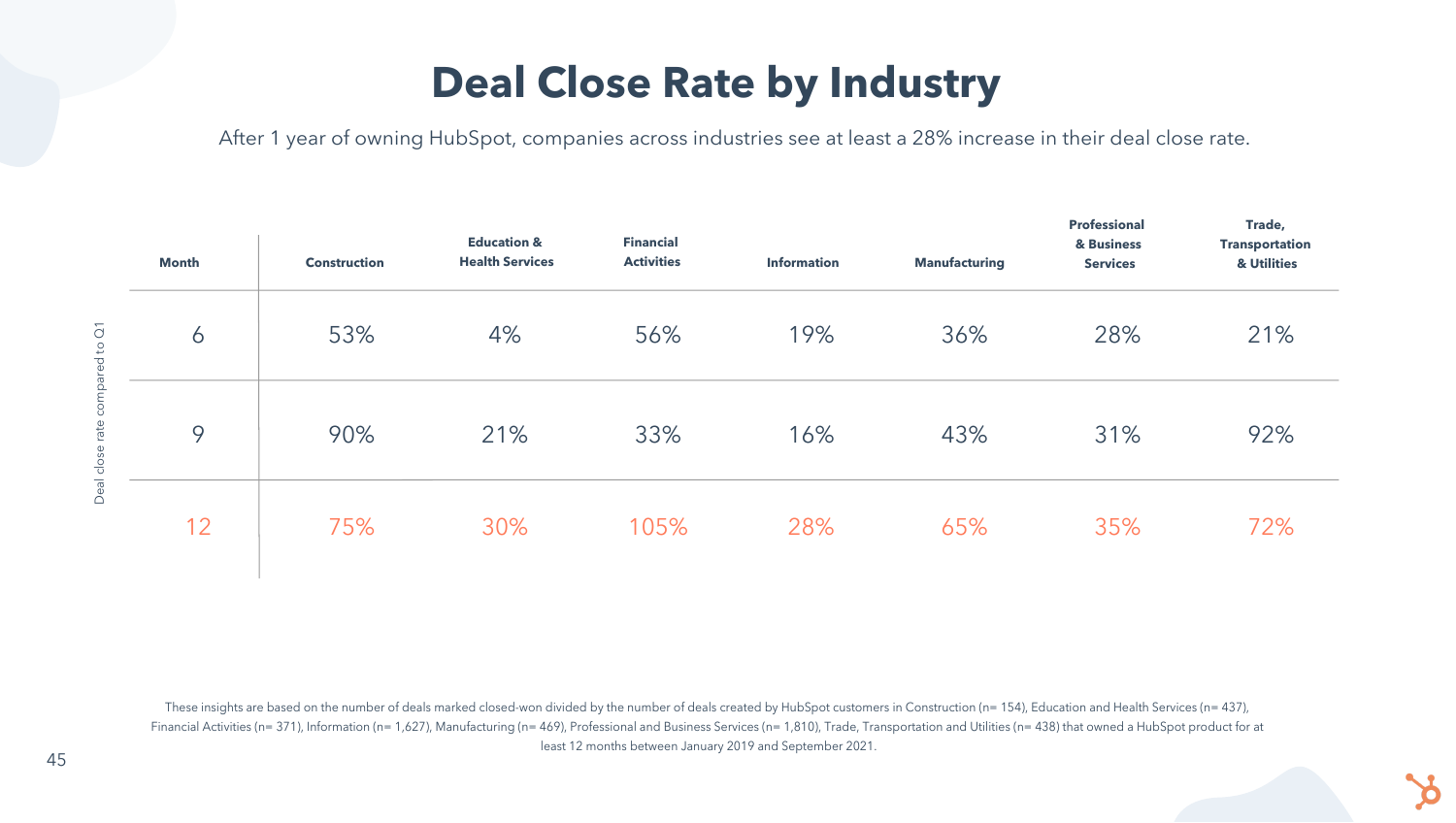## **Deal Close Rate by Company Size**

Deal close rates improve for all company sizes in the year since purchasing HubSpot, though companies with 0-5

and 1001+ employees see the greatest increases.

![](_page_45_Figure_3.jpeg)

This chart shows the number of deals marked closed-won divided by the number of deals created in HubSpot CRM by customers with 0-5 (n=3,404), 6-10 (n=5,388), 11-25 (n=2,224), 26-50 (n=1,913), 51-200 (n=1,728), 201-1000 (n=649), and 1001-10000+ (n=272) employees who owned a HubSpot product for at least 12 months between January 2019 and September 2021.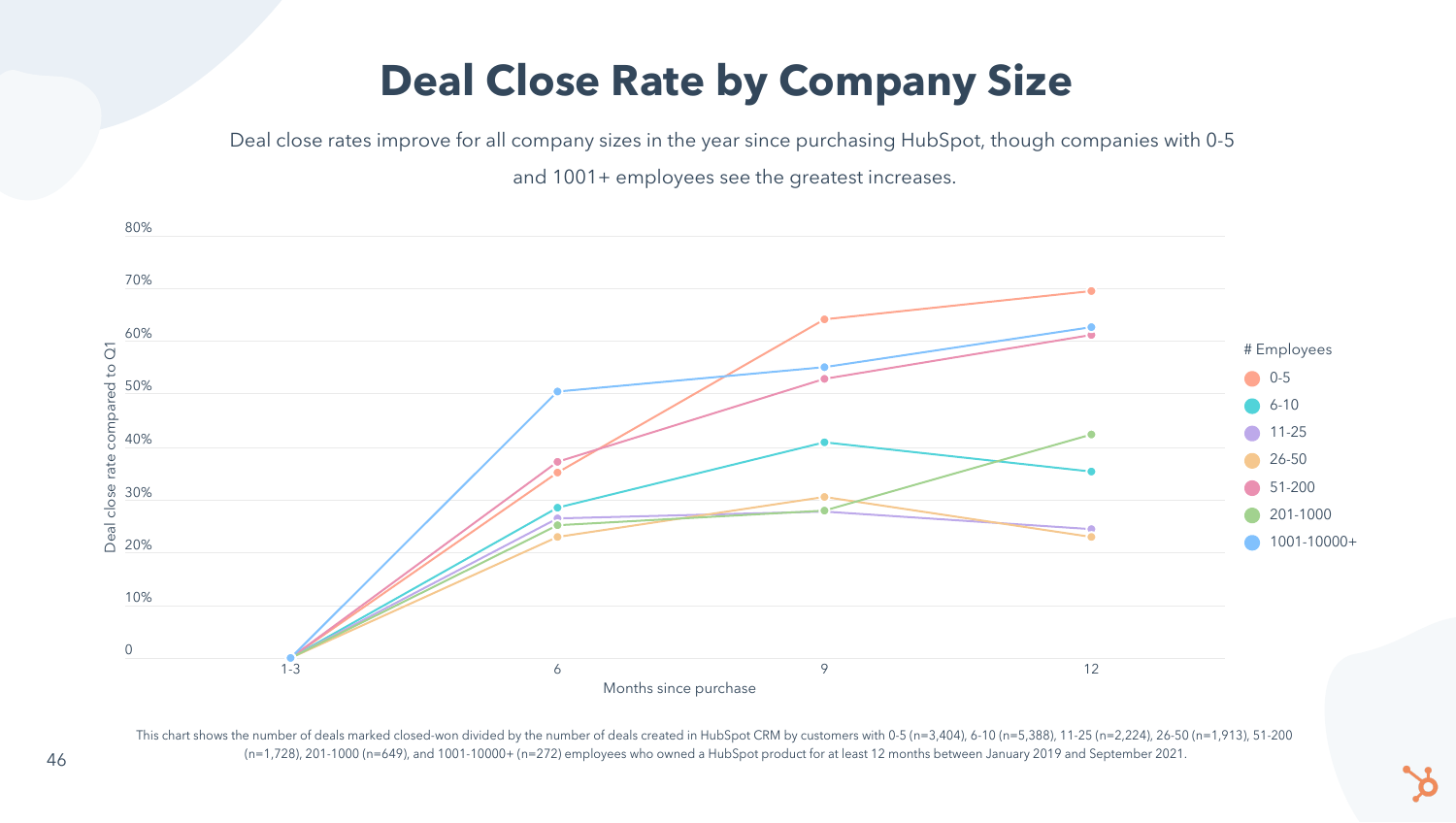Deal close rates improve for all company sizes in the year since purchasing HubSpot, though companies with 0-5 and 1001+ employees see the greatest increases.

## **Deal Close Rate by Company Size**

Deal clo se rate compare d to  $\overline{\text{O}}$ 

| # Employees  |       |          |           |       |        | $201 -$ | 1001-  |
|--------------|-------|----------|-----------|-------|--------|---------|--------|
| <b>Month</b> | $0-5$ | $6 - 10$ | $11 - 25$ | 26-50 | 51-200 | 1000    | 10000+ |
| 6            | 35%   | 28%      | 26%       | 23%   | 37%    | 25%     | 50%    |
| 9            | 64%   | 41%      | 28%       | 30%   | 53%    | 28%     | 55%    |
| 12           | 70%   | 35%      | 24%       | 23%   | 61%    | 42%     | 63%    |

This chart shows the number of deals marked closed-won divided by the number of deals created in HubSpot CRM by customers with 0-5 (n=3,404), 6-10 (n=5,388), 11-25 (n=2,224), 26-50 (n=1,913), 51-200 (n=1,728), 201-1000 (n=649), and 1001-10000+ (n=272) employees who owned a HubSpot product for at least 12 months between January 2019 and September 2021.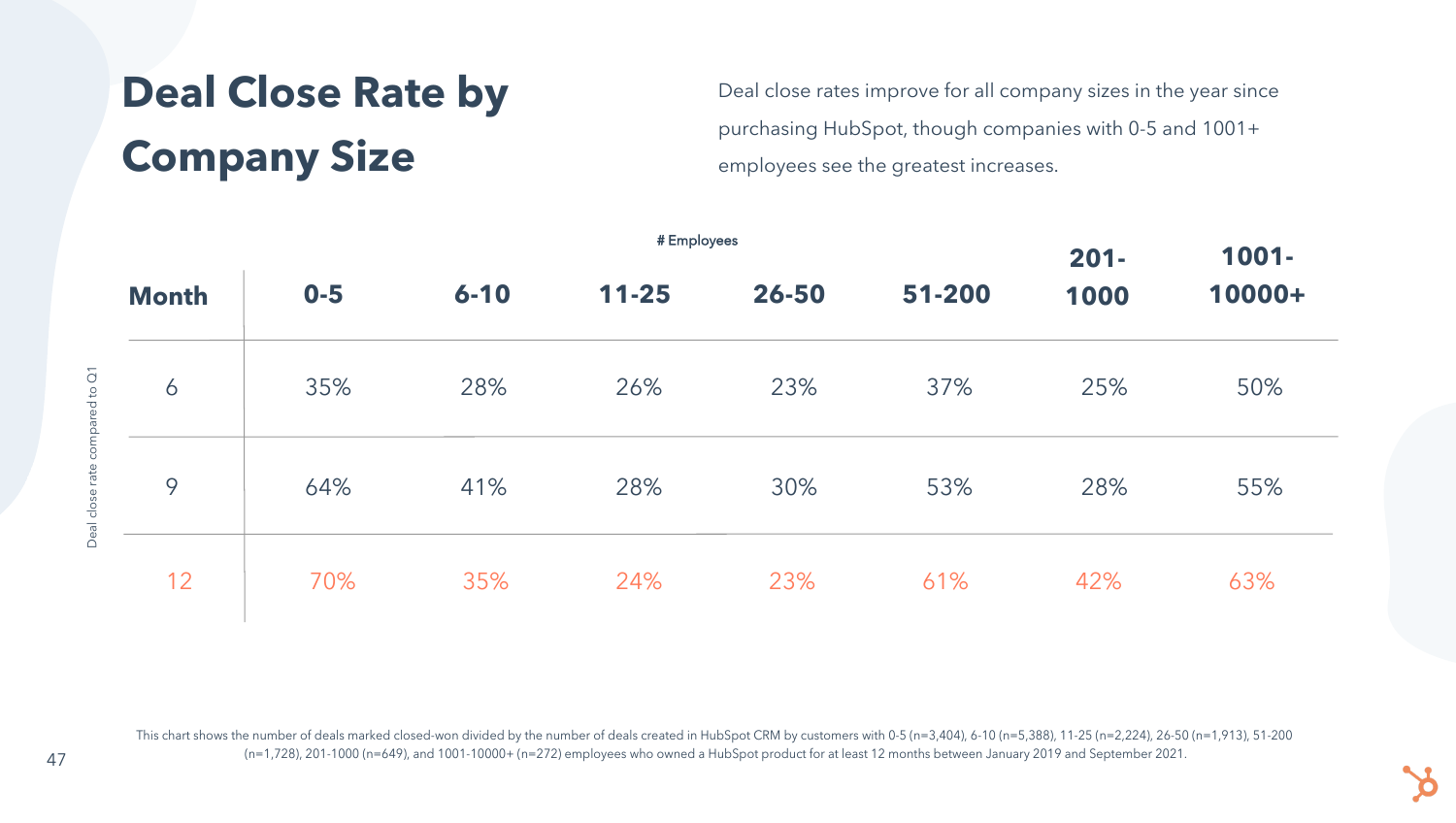![](_page_47_Picture_5.jpeg)

#### **Deal Close Rate by Product**

This chart shows the number of deals marked closed-won divided by the number of deals created in HubSpot CRM by customers who owned Sales Hub Starter (n=7,953), Sales Hub Professional (n=5,714), or Sales Hub Enterprise (n=504) for at least 12 months between January 2019 and September 2021.

![](_page_47_Figure_2.jpeg)

| <b>Month</b> | <b>Starter</b> | <b>Professional</b> | <b>Enterprise</b> |
|--------------|----------------|---------------------|-------------------|
|              | 29%            | 23%                 | 35%               |
|              | 33%            | 31%                 | 54%               |
| 12           | 32%            | 35%                 | 65%               |

Deal close rates improve for customers that own Sales Hub for a full year, particularly at the Enterprise level.

![](_page_47_Picture_9.jpeg)

#### **Sales Hub**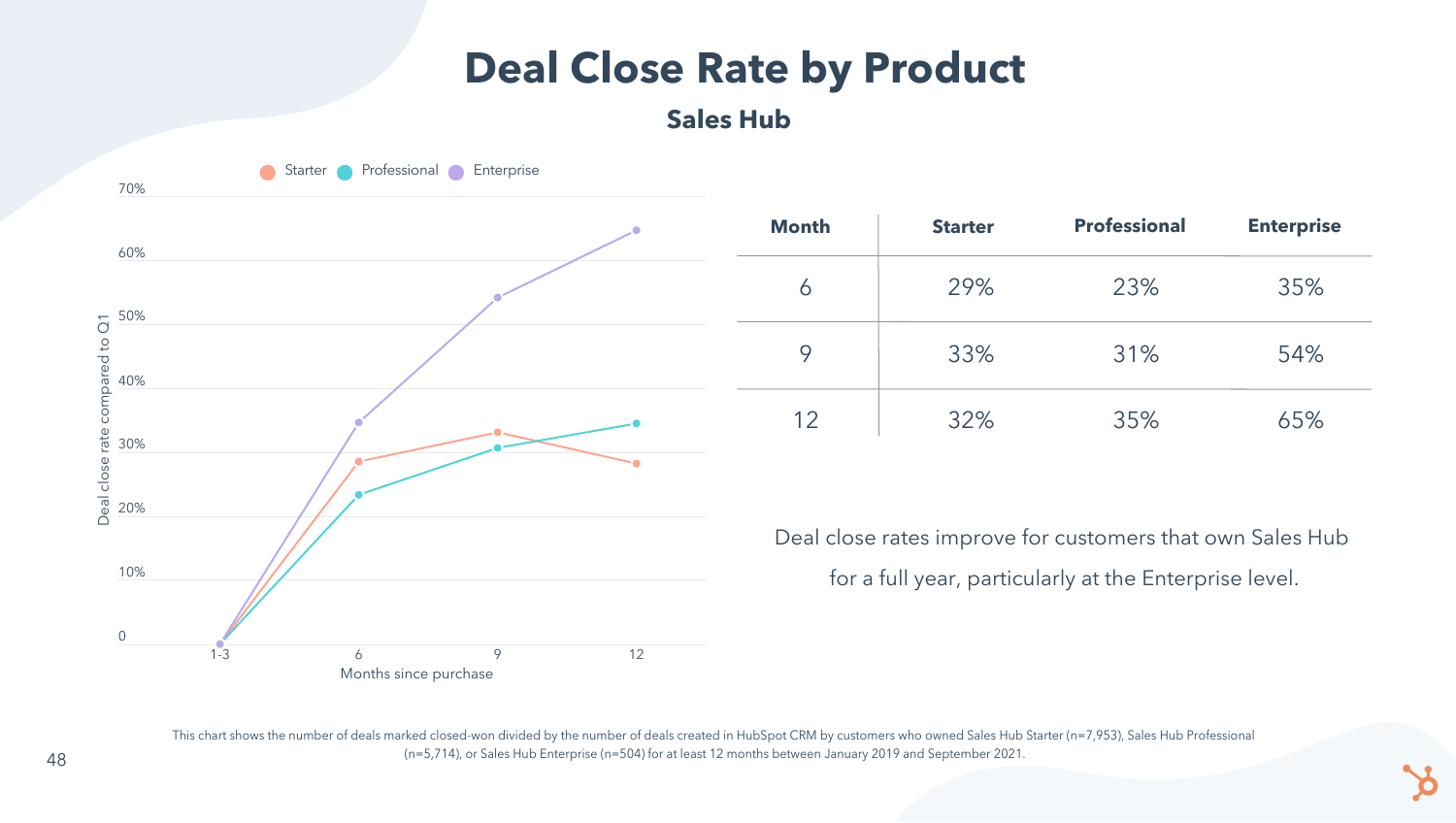Customers that own a bundle with 3 Hubs see the greatest deal close rate improvements after 1 year.

![](_page_48_Figure_2.jpeg)

| onth | <b>SH</b> | $SH + MH$ | $SH + MH$<br>+ SvH | $SH + MH +$<br><b>CMS</b> |
|------|-----------|-----------|--------------------|---------------------------|
| 6    | 16%       | 30%       | 86%                | 37%                       |
| 9    | 22%       | 37%       | 94%                | 40%                       |
| 12   | 23%       | 38%       | 99%                | 49%                       |

MH = Marketing Hub | SH = Sales Hub | SvH = Service Hub | CMS = CMS Hub

This chart shows the number of deals marked closed-won divided by the number of deals created in HubSpot CRM by customers who owned Sales Hub only (n=6,149), Sales and Marketing Hub only (n=4,059), Sales, Marketing, and Service Hub (n= 4,500), Sales, Marketing and CMS Hub (n= 481) for at least 12 months between January 2019 and September 2021.

#### **Marketing, Sales, Service, & CMS Hub Bundles**

#### **Deal Close Rate by Product**